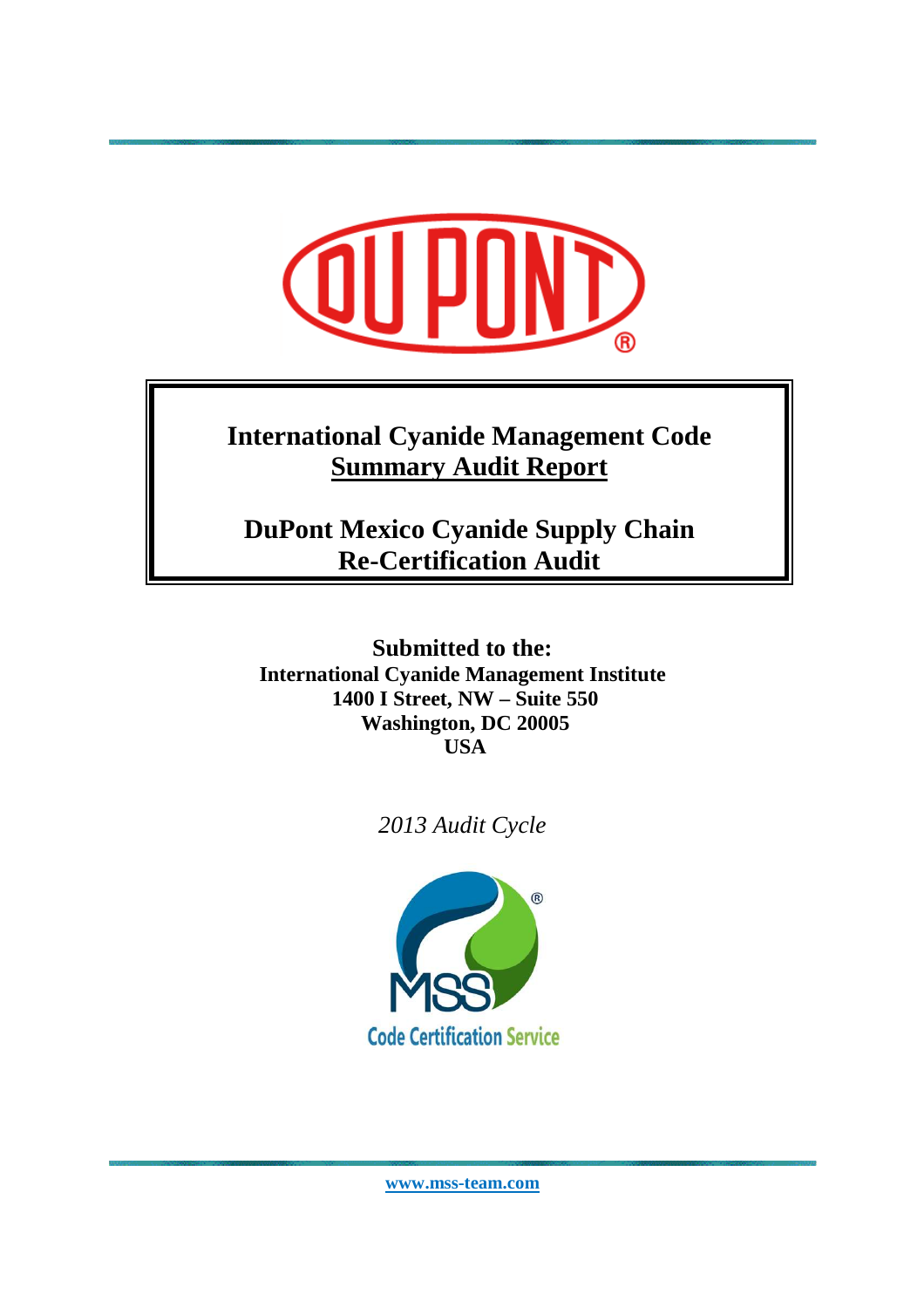

#### **Address and Contact Information for Organizations Audited:**

| DuPont – Mexico Supply Chain                                                                              | <b>Marcos Cervantes</b><br>Cyanides Business Mexico Operations Leader<br>Email: Marcos.Cervantes-1@dupont.com<br>Tel. (444) 824-52-65, (444) 824-52-63 |
|-----------------------------------------------------------------------------------------------------------|--------------------------------------------------------------------------------------------------------------------------------------------------------|
| Transportes Especializados S.A. de<br>C.V (Segutal)                                                       | Chupícuaro 85.<br>Col. Letrán Valle.<br>Delegación Benito Juárez.<br>México, D.F. CP 03650.                                                            |
| DuPont San Luis Operation<br>(Operated by: Suministros<br>Industriales Potosinos S.A. de C.V.<br>(S.I.P)) | Eje 120 #500.<br>Zona Industrial del Potosí<br>San Luis Potosí, San Luis Potosí CP 78090.                                                              |
| Auto Lineas Regiomontanas S.A.<br>de C.V. (ALR)                                                           | Díaz Ordaz #205<br>Fracc. Díaz Ordaz<br>San Nicolás de los Garza, Nuevo León CP 66480<br>Nuevo Laredo Truck Yard                                       |
| DuPont Hermosillo Operation<br>(Operated by: Intermodal Mexico<br>S.A. de C.V. (IMEX))                    | Avenida Fusion Final S/N.<br>Carretera a la Colorada.<br>Parque Industrial Dynatech Sur.<br>Hermosillo, Sonora CP 83299.                               |
| Interamerica Forwarding, Co. Inc.<br>(Grupo FH Company)                                                   | 14420 Maquila Loop<br>Laredo<br>Texas 78045-7950                                                                                                       |
| FH Logistica<br>(Grupo FH Company)                                                                        | Nuevo Laredo<br>Carretera a Piedras Negras Km 14.2<br>Ejido La Cruz. 88176                                                                             |

#### **Company Background Information:**

E.I. duPont de Nemours and Company, Inc. (DuPont) is a science-based company operating in more than 70 countries. DuPont offers a wide range of products and services for markets including agriculture, nutrition, electronics, communications, safety and protection, home and construction, transportation and apparel. Solid sodium cyanide for use in the gold mining sector is manufactured at the Memphis, Tennessee plant, which is part of the DuPont Chemicals &

DuPont Mexico Cyanide Supply Chain Nurse Jump Comptete December 18, 2013

Name of Operation Signature of Lead Auditor Date **www.mss-team.com**

Page 1 of 59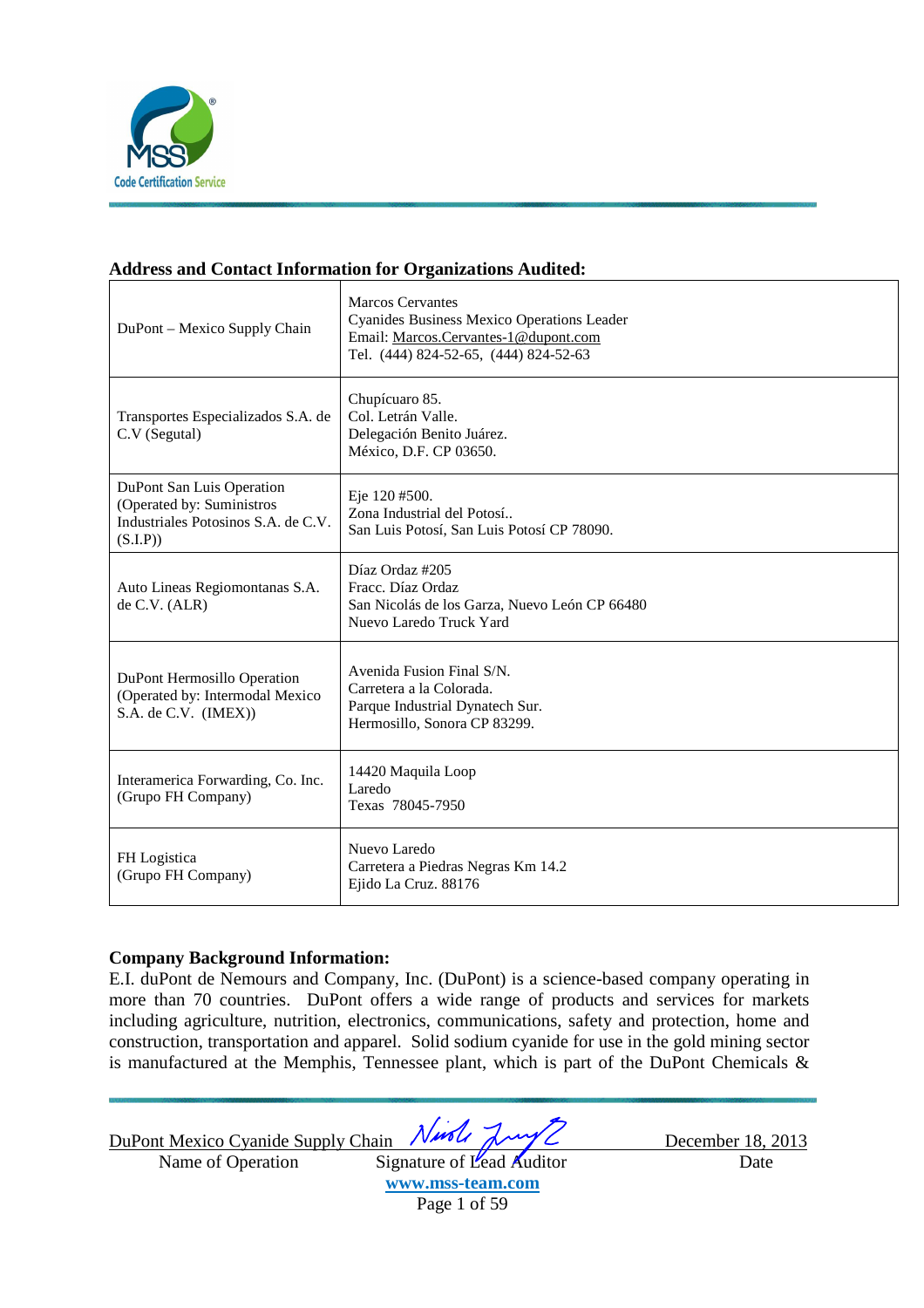

Fluoroproducts business. The plant is located just outside of Memphis in Woodstock, Tennessee.

DuPont was one of the original 14 ICMI Cyanide Code signatory companies announced on November 3, 2005. As such, DuPont made the commitment to obtain ICMI Cyanide Code certification for its Memphis Solid Cyanide Plant and its packaging operations. DuPont was the first Cyanide Producer to achieve certification in August 2006.

DuPont has been producing and shipping sodium cyanide since 1953. In the United States, the solid sodium cyanide briquettes are packaged at the Memphis Plant, at the LSI Terminal directly adjacent to the plant and at the DuPont packaging terminal in Carlin, Nevada, USA. The Memphis Plant ships sodium cyanide in railroad hopper cars, bulk, and in semi-bulk packages. The bulk and semi-bulk packages are shipped from Memphis and its packaging terminals via rail and truck. Shipments in this Supply Chain are routed through Laredo, Texas and Nogales, Arizona as they cross the U.S./Mexican border.

This report contains audit results from the re-certification audits conducted for DuPont regarding its management of the Mexico Cyanide Supply Chain. This report also contains the audit results for the three trucking companies involved in the Mexico Supply Chain (Segutal, ALR, and FH Logistica), two interchange terminals, (Interamerica Forwarding and ALR), and the Due Diligence results for the two Supply Chain rail carriers (KCSM and Ferromex).

DuPont San Luis Potosi and Hermosillo operations are also part of the Mexico Supply Chain. Each operation was certified separately and the details regarding those production audits are contained in separate reports.

DuPont Mexico Cyanide Supply Chain *Nurely Lawy* December 18, 2013 Name of Operation Signature of Lead Auditor Date

**www.mss-team.com**

Page 2 of 59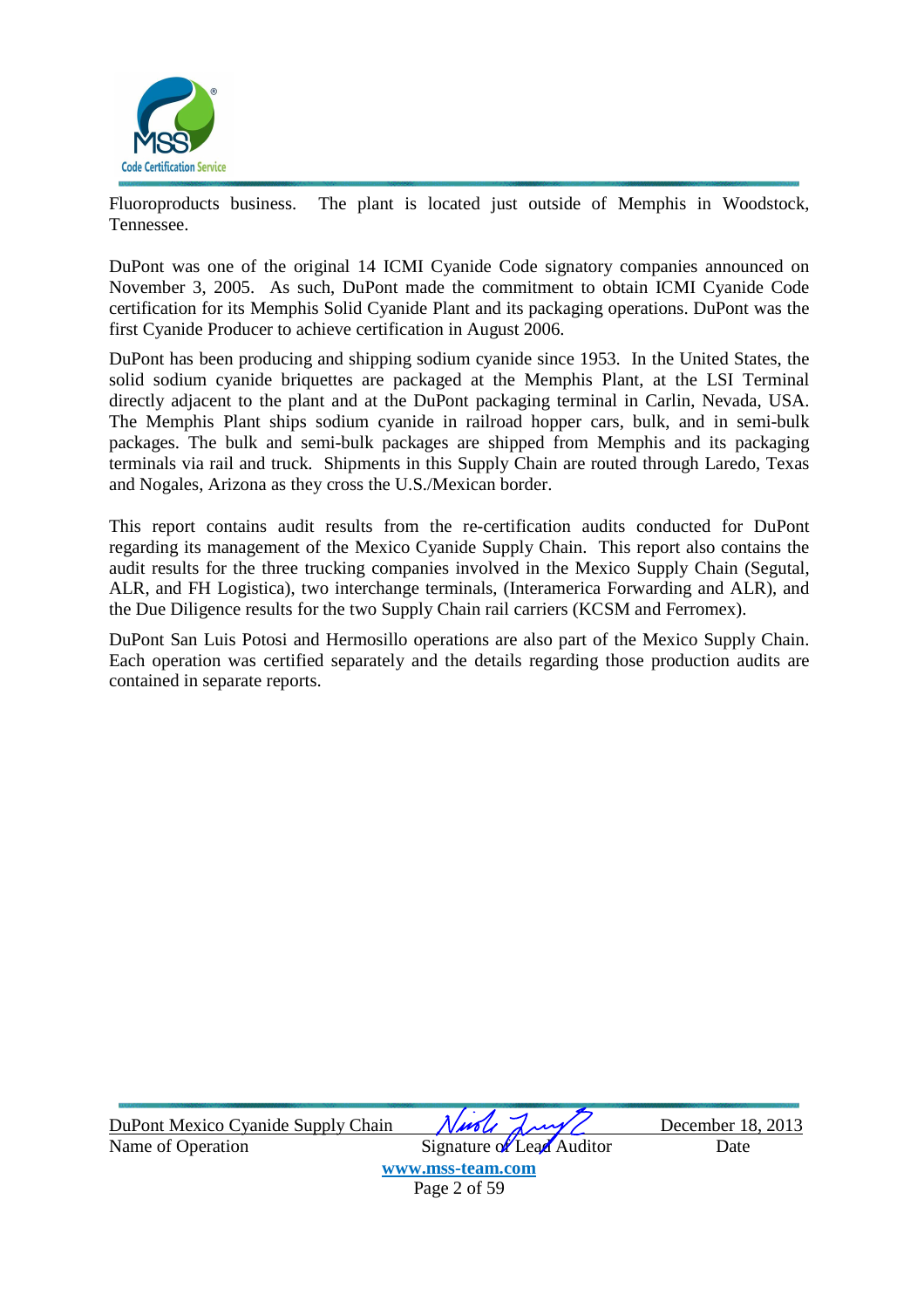

### **DuPont Mexico Cyanide Supply Chain Description**

The DuPont Mexico Cyanide Supply Chain consists of the following organizations:

| <b>Name of Company</b>                     | <b>Description of Organizations Audited</b>          |
|--------------------------------------------|------------------------------------------------------|
| E. I. du Pont de Nemours and Company       | DuPont Management of Supply Chain, DuPont            |
| (DuPont)                                   | Hermosillo Operation, DuPont San Luis Potosi         |
|                                            | Operation (separate ICMI certifications and audit    |
|                                            | reports), and Due Diligence Assessments for          |
|                                            | Ferrocarril Mexicano Railroad (Ferromex) and         |
|                                            | Kansas City Southern de Mexico (KCSM) railroads      |
| Transportes Especializados S.A. de C.V     | Mexico City HQ, San Luis Potosi drivers and          |
| (Segutal)                                  | equipment, Hermosillo drivers and equipment          |
|                                            | DuPont San Luis Potosi sodium cyanide operations     |
| Suministros Industriales Potosinos S.A. de | (audit results are in the San Luis Potosi Operations |
| C.V. (S.I.P)                               | Re-Certification Audit Report)                       |
|                                            | Monterrey HQ, drivers and equipment at San Luis      |
| Auto Lineas Regiomontanas S.A. de C.V.     | Potosi and Hermosillo facilities, Nuevo Laredo       |
| (ALR)                                      | Terminal, Mexico                                     |
|                                            | DuPont Hermosillo sodium cyanide operations          |
| Intermodal Mexico S.A. de C.V. (IMEX)      | (audit results are in the Hermosillo Operations Re-  |
|                                            | Certification Audit Report)                          |
| Interamerica Forwarding, Co. Inc.          | Freight Forwarding operations in Laredo, Texas       |
| (Grupo FH Company)                         |                                                      |
| FH Logistica                               | Trucking operation for U.S. / Mexico border          |
| (Grupo FH Company)                         | crossing operations - Nuevo Laredo, Mexico           |
|                                            | Rail transport from U.S.-Mexican border to the       |
| Ferrocarril Mexicano Railroad (Ferromex)   | DuPont Hermosillo Facility                           |
|                                            | Rail transport from U.S.-Mexican border to the       |
| Kansas City Southern de Mexico (KCSM)      | DuPont San Luis Potosi Facility                      |

DuPont personnel involved in the management of the Mexico Cyanide Supply Chain were audited using the ICMI Cyanide Code Transportation and Production Protocols. The audit included participants from several different organizations within DuPont. The ICMI Transportation Protocol portions of the Mexico Supply Chain audit are contained in this report. The ICMI Production Protocol portions of the Mexico Supply Chain (Hermosillo and San Luis Potosi Operations) are in separate certification audit reports.

ALR is one of the three DuPont cyanide trucking partners in Mexico. ALR transports hazardous materials, general commodities and bulk shipments. They have operated in Mexico for over thirty

| DuPont Mexico Cyanide Supply Chain | Ningle Lung               | December 18, 2013 |
|------------------------------------|---------------------------|-------------------|
| Name of Operation                  | Signature of Lead Auditor | Date              |
|                                    | www.mss-team.com          |                   |
|                                    | Page 3 of 59              |                   |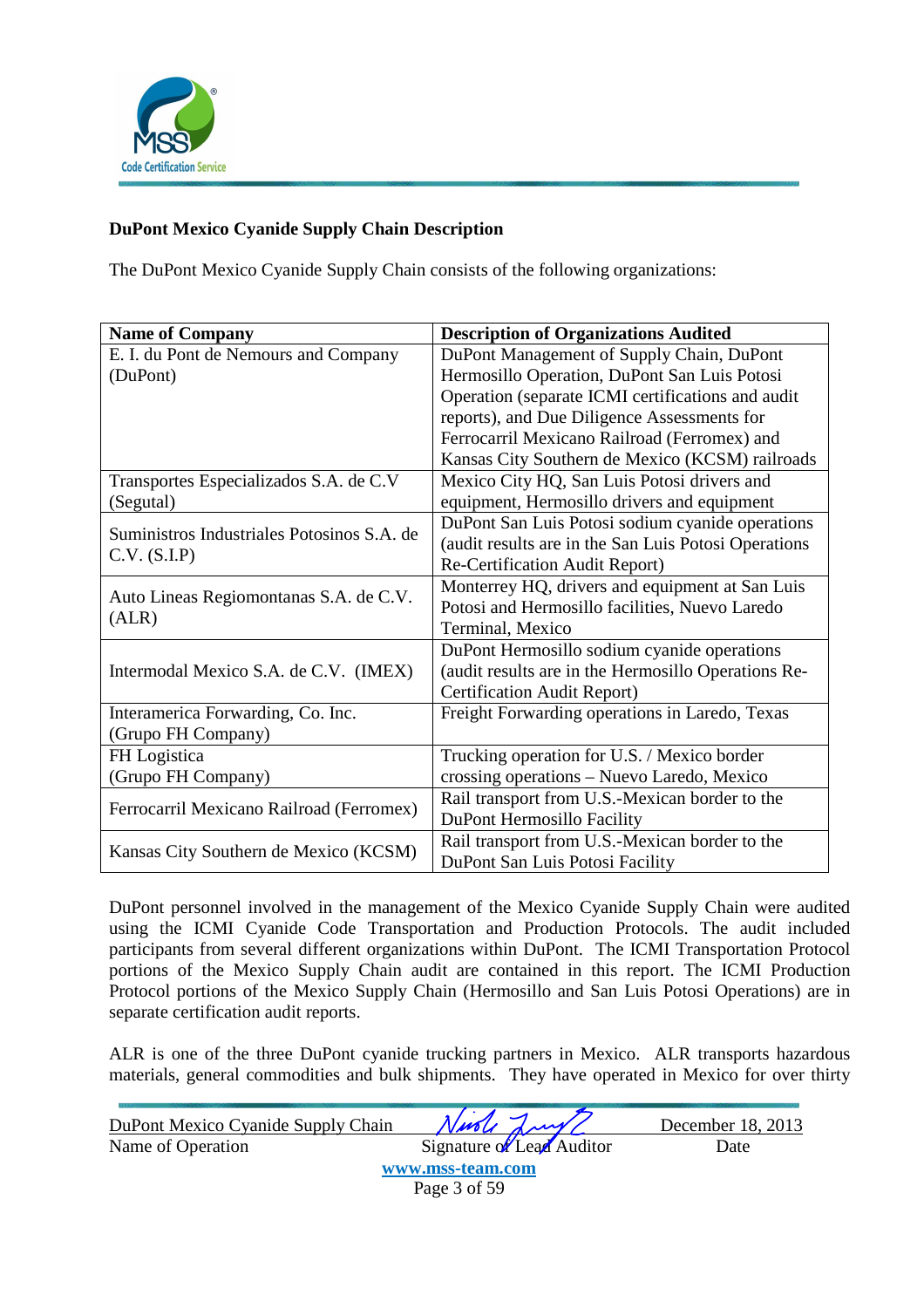

years. ALR has been part of the DuPont sodium cyanide supply chain since 2005. The ALR headquarters is in Monterrey, Mexico. ALR also operates a terminal facility from the same location. Trucks used for sodium cyanide transport are dispatched out of Monterrey. The ALR audit was performed in Monterrey where headquarter operations were reviewed, equipment and terminal maintenance records were evaluated and drivers were interviewed. The ALR Terminal is also involved in this Supply Chain and was also audited on-site to confirm that ICMI requirements are fulfilled at this location.

The ALR headquarters/terminal is one of several terminals located in Mexico. ALR is one of the largest trucking companies in the country. ALR is ISO 9001:2008 certified and has integrated their safety program into their overall management system structure.

Sodium Cyanide FLO-BIN®s, drums and IBCs are loaded in the United States into cargo trailers which are transported to Laredo, Texas by Empire Express (ICMI Certified Signatory Company). The trailer is interchanged by Interamerica Forwarding to FH Logistica in Laredo, Texas.

Interamerica Forwarding Co., Inc. was established in 1975 and is a Grupo FH company. Grupo FH is also ISO 9001:2008 certified and has integrated their safety program into their overall management system structure. Interamerica Forwarding provides DuPont with freight forwarding services. Another company within the Grupo FH family of companies is FH Logistica, the trucking company that brings the product from Laredo, Texas across the U.S./Mexican border to the ALR Terminal in Nuevo Laredo, Mexico. ALR transports the cargo to the DuPont San Luis Potosi and Hermosillo facilities. The shipment remains sealed and the cargo van is not opened by any of the trucking operations during transit.

Transportation from San Luis Potosi and Hermosillo to customer sites is performed by Transportes Especializados Segutal, S.A. de C.V. (hereafter referred to Segutal). Segutal is a dedicated transporter of DuPont hazardous materials. The company has been operating both 3-axle straight trucks and tractor-trailer combination vehicles in Mexico since 1991 and has been a dedicated carrier for DuPont since 2001. Segutal delivers solid cyanide briquettes in FLO-BIN®s, drums, Intermediate Bulk Containers (IBCs), and ISO tanks that are mounted on chassis.

Segutal is headquartered in Mexico City. Drivers are dispatched from the San Luis Potosi and Hermosillo facilities and transport the product to customers across Mexico.

The audit team evaluated each organization referred to in this report via an on-site audit. The rail carriers were evaluated using Due Diligence information that was provided by DuPont.

The DuPont San Luis Potosi facility is operated by Suministros Industriales Potosinos, S.A. De C.V. (S.I.P.). DuPont manages the operation directly with a DuPont Leadership Team. The operation was moved to San Luis Potosi in 2006. The San Luis Potosi facility receives rail shipments of cyanide via the KCSM railroad. The cyanide arrives in intermodal containers, box cars, and hopper cars. Rail spurs lead to the warehouse area and unloading occurs within a fenced and secure area. Truck

| DuPont Mexico Cyanide Supply Chain | Ningle Lung/              | December 18, 2013 |
|------------------------------------|---------------------------|-------------------|
| Name of Operation                  | Signature of Lead Auditor | Date              |
|                                    | www.mss-team.com          |                   |
|                                    | Page 4 of 59              |                   |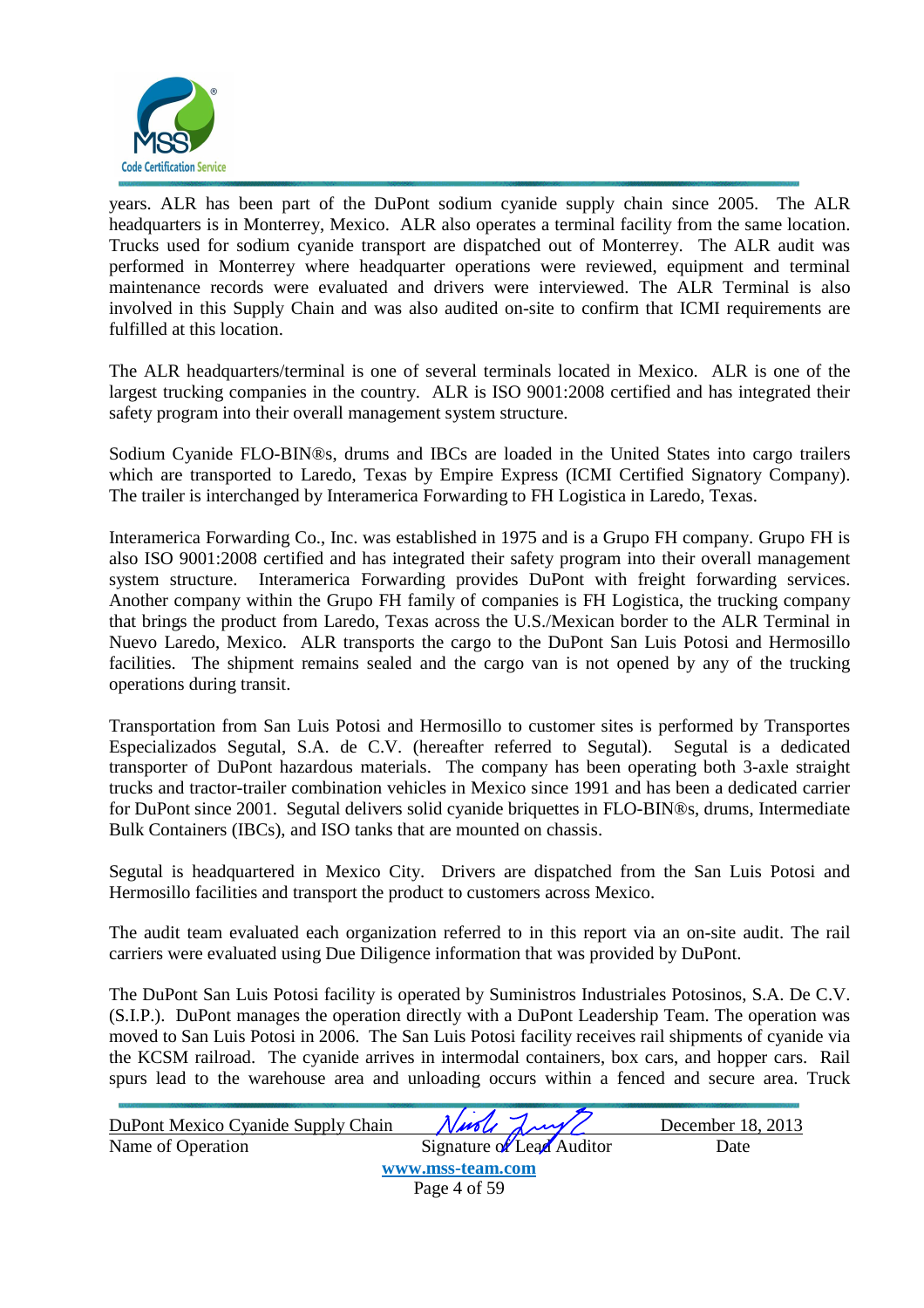

shipments are brought in by ALR in cargo trailers. The unloading of trucks occurs at the loading dock which is also within the secure area. The cyanide is stored in covered well-ventilated warehouses prior to being dispatched to customers by truck.

Bulk cyanide arriving into the San Luis Potosi facility in hopper cars or FLO-BIN®s is transloaded and/or packaged into FLO-BIN®s and/or ISO tanks. The transloading and packaging operations were audited during the same time period as the other parts of the Mexico Supply Chain. The details regarding this part of the operation are contained in the DuPont San Luis Potosi Operations Re-Certification Audit report that uses the ICMI Production protocol.

The DuPont Hermosillo operation was commissioned in 2006. It was originally in a different location in Hermosillo. The warehouse activities were first certified to the ICMI Cyanide Code as part of the DuPont Mexico Cyanide Supply Chain audit in 2010. In 2011 operations in Hermosillo were expanded and moved to a new facility nearby. The facility was specifically constructed to DuPont specifications and in alignment with ICMI Cyanide Code requirements.

Hermosillo receives product via rail box car, delivered by Ferromex Railroad, and by ALR truck. The new facility was certified to the ICMI Cyanide Code in 2011. Since the 2011 certification audit an ISO tank loading operation was introduced at the facility. All DuPont operations were included in the scope of the 2013 Mexico Cyanide Supply Chain audit. The audit results are contained in the DuPont Hermosillo Operations Re-Certification Audit report.

Due Diligence Investigations were performed for the two rail partners Ferrocarril Mexicano Railroad (Ferromex) and Kansas City Southern de Mexico (KCSM ). Ferromex was formed in 1997 by a group which includes Grupo Mexico and the Union Pacific Railroad. KCSM is one of three railroads that comprise Kansas City Southern, an international holding company headquartered in Kansas City, Missouri, USA.

| DuPont Mexico Cyanide Supply Chain | Nurle Luy                 | December 18, 2013 |
|------------------------------------|---------------------------|-------------------|
| Name of Operation                  | Signature of Lead Auditor | Date              |
|                                    | www.mss-team.com          |                   |
|                                    | Page 5 of 59              |                   |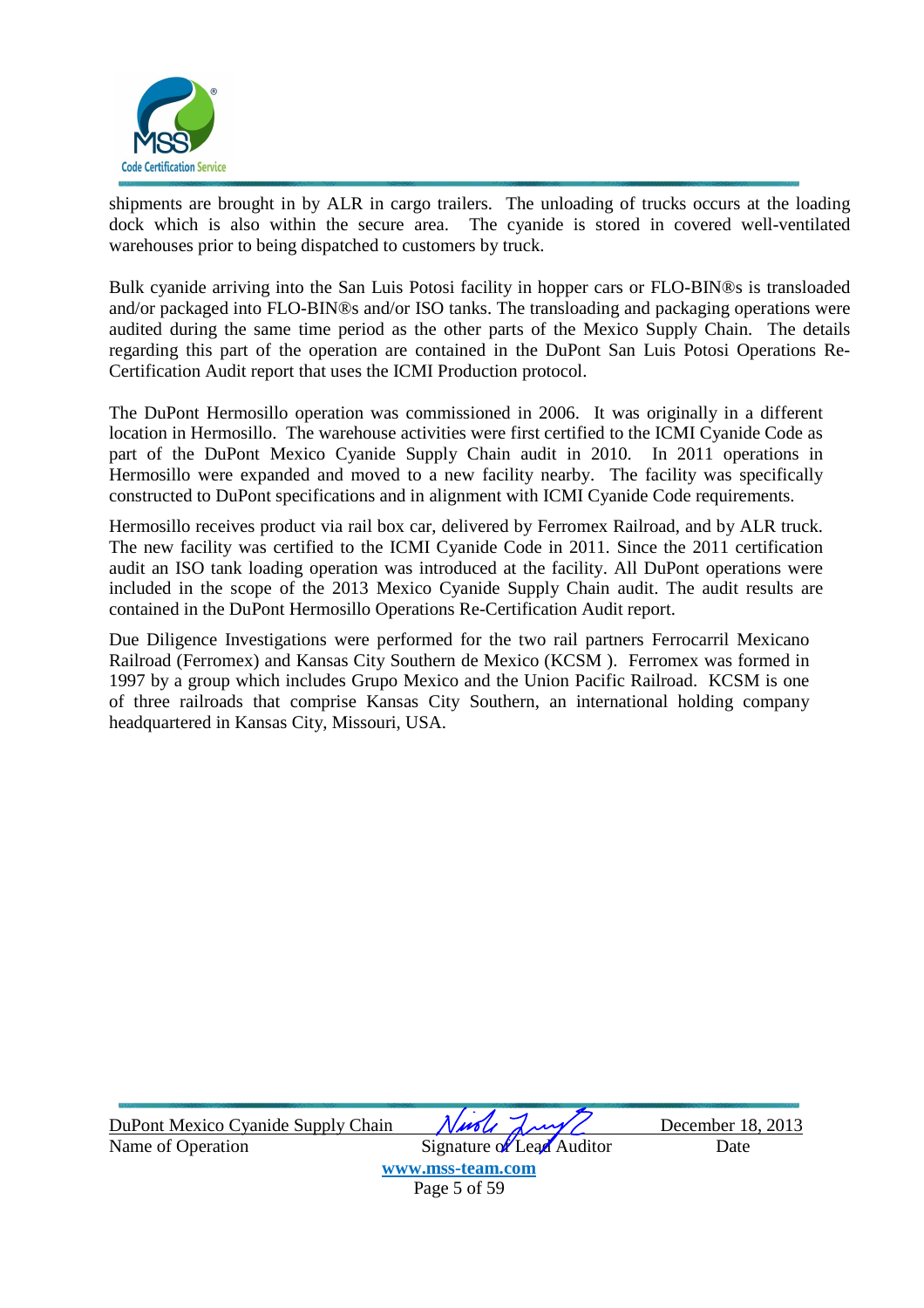

#### **Audit Implementation:**

The audit was performed by independent third-party auditors who were pre-approved by the ICMI as Lead and Technical Auditors for transportation and production audits. The recertification audit of the DuPont Mexico Cyanide Supply Chain was conducted on-site with additional reviews of due diligence information for rail partners following the on-site audit activity.

DuPont internal Standards, Policies, Practices, and Procedures regarding the management of the Mexico Cyanide Supply Chain were reviewed. The audit was conducted through discussions and interviews with multiple individuals in cross-functional roles at DuPont. Additionally, records regarding carrier selection, ongoing transportation partner performance evaluations, incident tracking, equipment maintenance, security measures, rail safety information, shipment tracking, cargo labeling practices, shipping documentation, community involvement, and emergency response records were randomly sampled and found to be acceptable.

DuPont Mexico Cyanide Supply Chain *Nurely Lawy* December 18, 2013 Name of Operation Signature of Lead Auditor Date

**www.mss-team.com** Page 6 of 59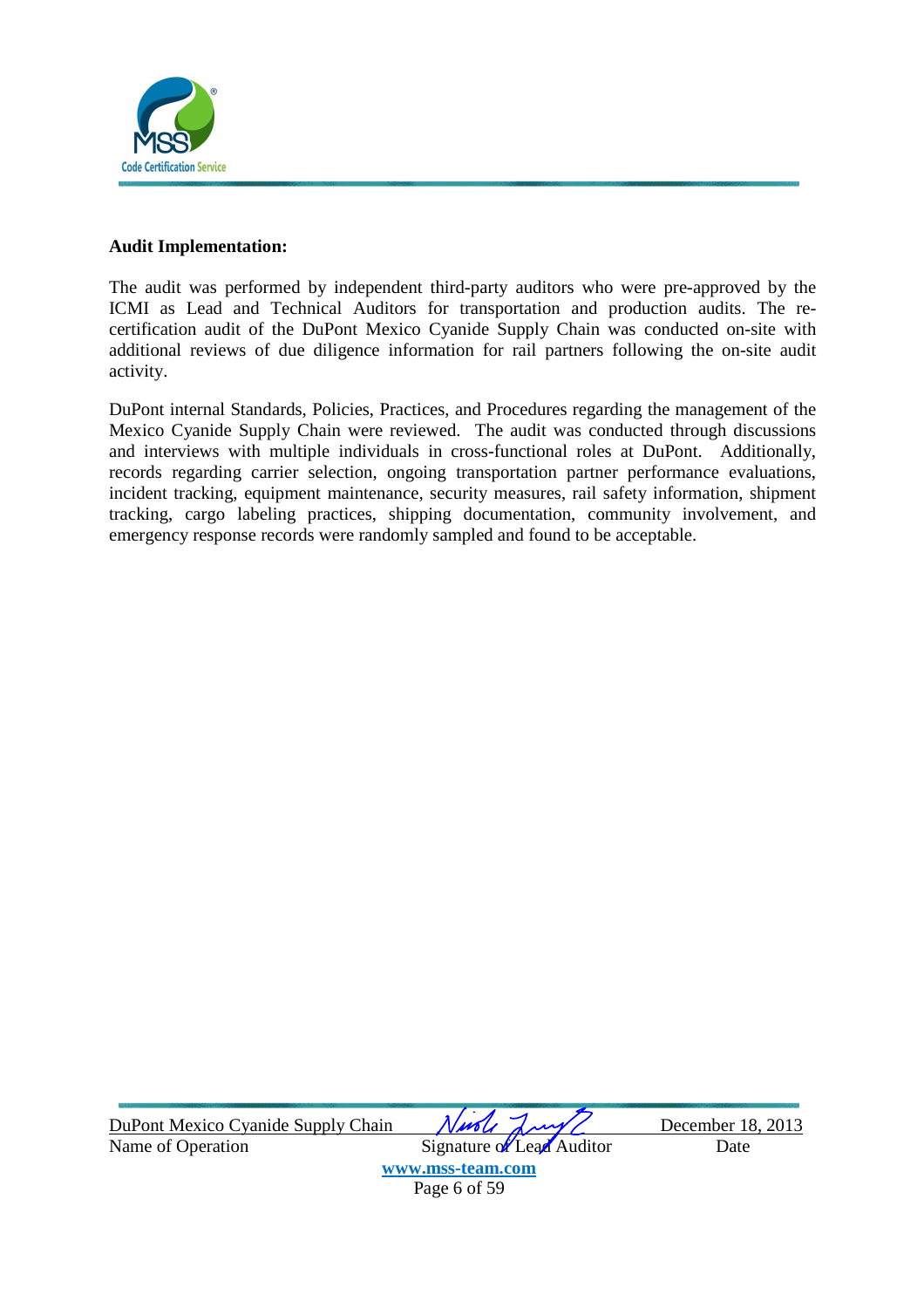

### *Auditor's Findings*

All components of the DuPont Mexico Cyanide Supply Chain were found to be in FULL COMPLIANCE with the requirements of the ICMI Cyanide Code.

All personnel were very well prepared for the audit. The audit team found that the overall level of preparedness and understanding of ICMI Cyanide Code requirements was excellent.

This supply chain has not experienced any significant cyanide incidents, releases, exposures since the previous ICMI Cyanide Code audit in 2010. The supply chain was found to have been in compliance with the ICMI Cyanide Code since the previous certification audit.

| <b>Audit Company:</b>     | MSS Code Certification Service, a Division of Management |
|---------------------------|----------------------------------------------------------|
|                           | System Solutions <sup>®</sup> , Inc.                     |
|                           | www.mss-team.com                                         |
| <b>Audit Team Leader:</b> | Nicole Jurczyk                                           |
|                           | E-mail: CodeAudits@mss-team.com                          |
| Name of Second Auditor    | Gabriel Rodriguez                                        |
| Date(s) of Audit:         | August 13-16, October 23 and October 28-29, 2013         |

I attest that I meet the criteria for knowledge, experience and conflict of interest for Code Verification Audit Team Leader, established by the International Cyanide Management Institute and that all members of the audit team meet the applicable criteria established by the International Cyanide Management Institute for Code Verification Auditors.

I attest that this Audit Report accurately describes the findings of the verification audit. I further attest that the verification audit was conducted in a professional manner in accordance with the International Cyanide Management Code Verification Protocol for Cyanide Transportation Operations and using standard and accepted practices for health, safety and environmental audits.

| DuPont Mexico Cyanide Supply Chain Ningle Luy |                           | December 18, 2013 |
|-----------------------------------------------|---------------------------|-------------------|
| Name of Operation                             | Signature of Lead Auditor | Date              |

| DuPont Mexico Cyanide Supply Chain | Ningle Lung               | December 18, 2013 |
|------------------------------------|---------------------------|-------------------|
| Name of Operation                  | Signature of Lead Auditor | Date              |
|                                    | www.mss-team.com          |                   |
|                                    | Page 7 of 59              |                   |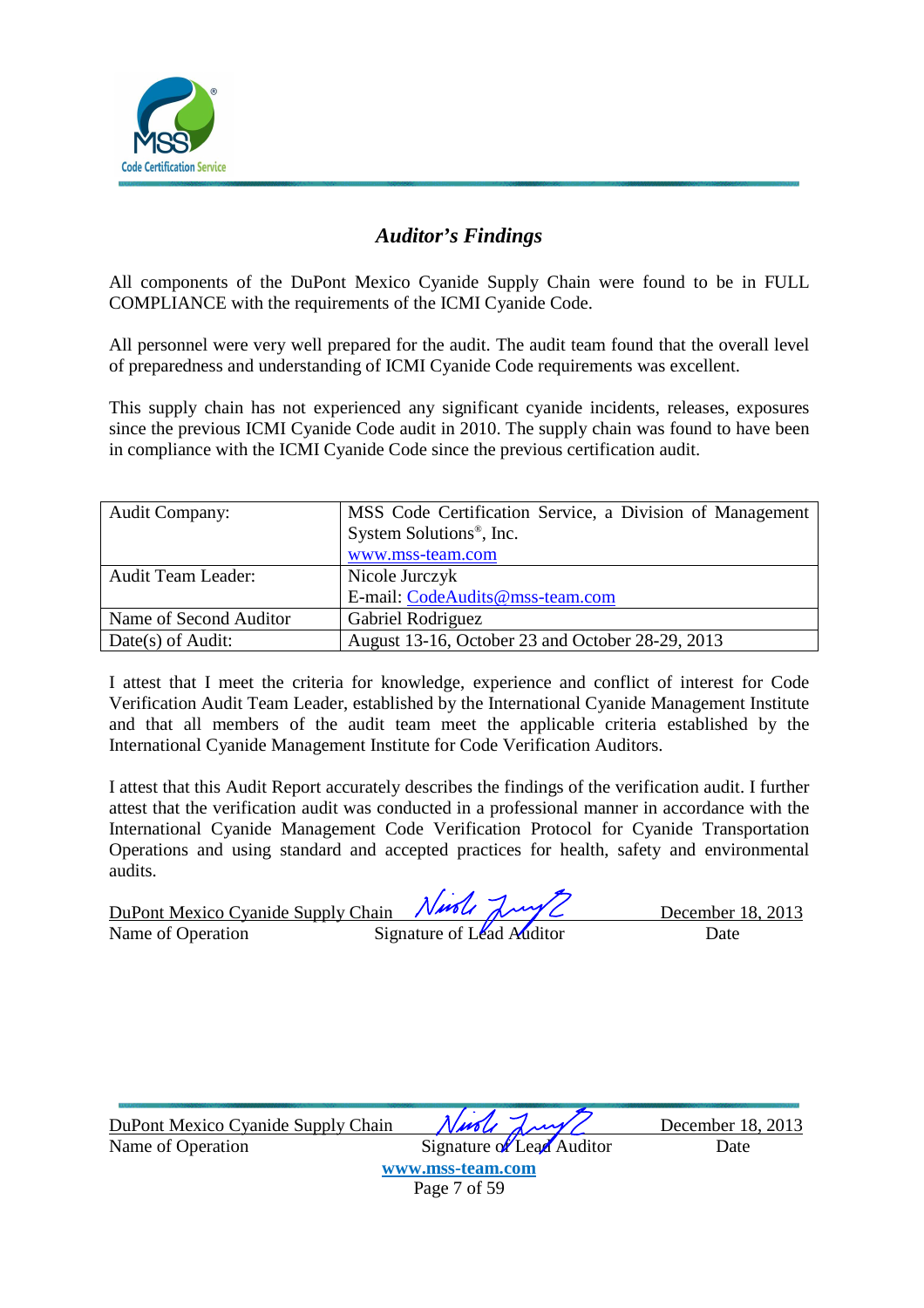

### Description of Consignor's role in ensuring compliance of its trucking partners, rail carriers, warehouses, and interim storage locations

DuPont maintains formal standards, policies, guidelines, and procedures for ensuring Distribution Safety. DuPont Corporate standards exist for Incident Prevention, Emergency Response, Transportation Risk Assessment, Distribution Regulatory Compliance, and Training, and Distribution Handling & Storage. In addition, the Sourcing & Logistics Groups maintains formal procedures for the procurement of transportation services and the management of carriers. Carrier performance is evaluated monthly and carriers with poor performance are required to take corrective actions. In addition to organizing the third-party Cyanide Code audit of its trucking partners, DuPont also performs second-party Cyanide Code audits of its cyanide trucking partners to confirm that all ICMI Cyanide Code requirements continue to be fulfilled over time.

DuPont participates actively with all partner companies in its Supply Chain (trucking, rail, warehouse, and interim storage operations). DuPont personnel are very active in providing many different types of cyanide-related training classes to its partners, customers, emergency responders, and the public. DuPont personnel also participate in route planning and auditing of partner operations to ensure continued compliance with ICMI Cyanide Code requirements.

The warehouse facilities used by DuPont are owned and operated by DuPont partners, but DuPont also has management personnel located at each facility to directly manage day-to-day operations at each location.

### DuPont Re-certification Audit Results

#### *1. TRANSPORT: Transport cyanide in a manner that minimizes the potential for accidents and releases.*

*Transport Practice 1.1: Select cyanide transport routes to minimize the potential for accidents and releases.*   $\blacksquare$  in full compliance with The operation is  $\qquad \qquad$  in substantial compliance with Transport Practice 1.1 not in compliance with

*Summarize the basis for this Finding:* 

Interviews were conducted with the DuPont Mexico personnel to confirm that before DuPont initially qualifies a new customer for sodium cyanide they follow a standard procedure for evaluating the customer and the route. The Cyanide Product Steward evaluates the new customer for their ability to safely use and store material and they evaluate the possible routes

| DuPont Mexico Cyanide Supply Chain | Ningle Lung/              | December 18, 2013 |
|------------------------------------|---------------------------|-------------------|
| Name of Operation                  | Signature of Lead Auditor | Date              |
|                                    | www.mss-team.com          |                   |
|                                    | Page 8 of 59              |                   |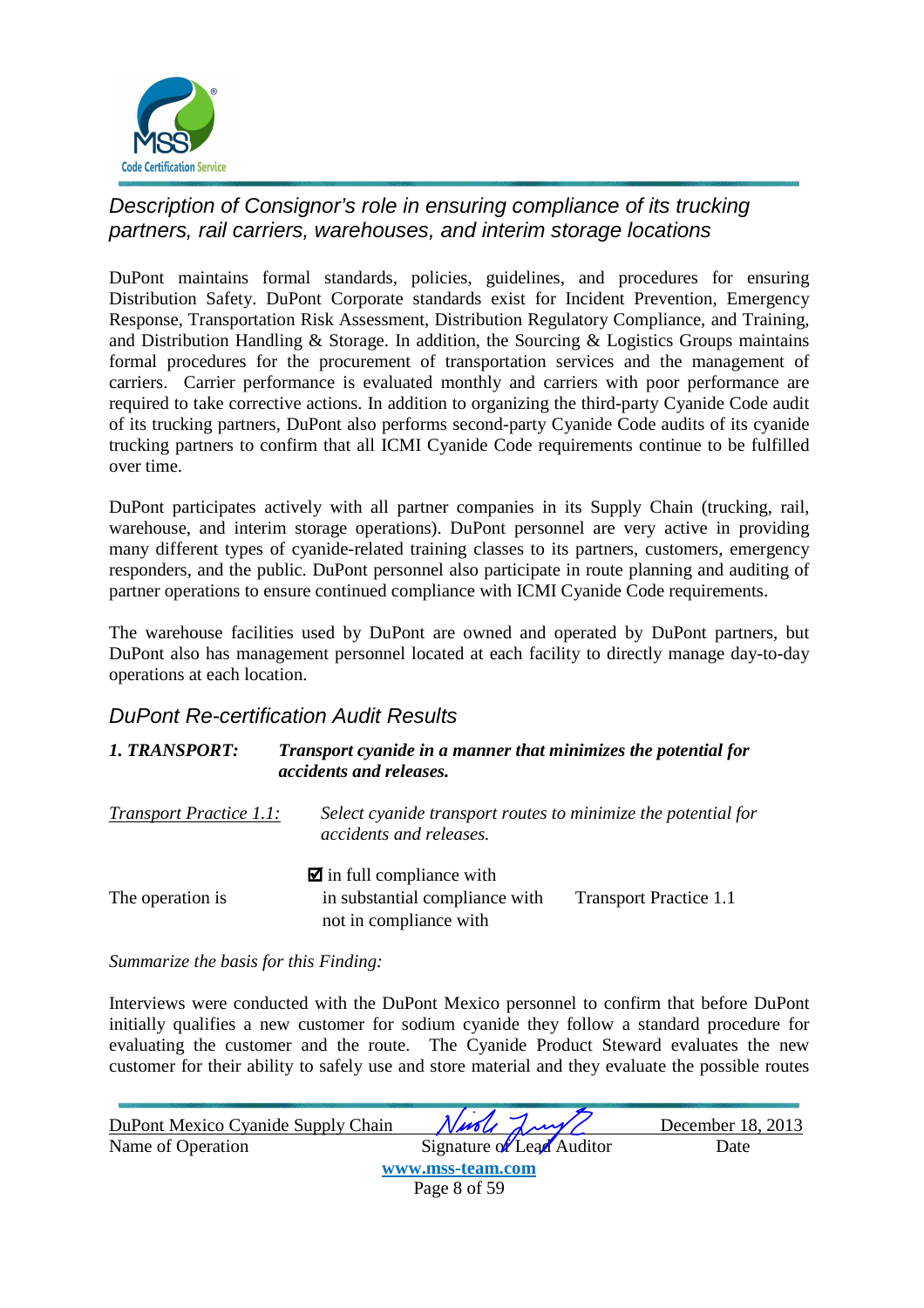

that can be used to transport the cyanide from DuPont warehouse locations to the customer site. Truck route risk assessments are done by the three trucking companies that transport the cyanide.

DuPont is involved in the process and approves of the routes, but the trucking companies take full responsibility for the evaluation. The results from the route assessments were audited at all three trucking companies. The evaluation of the routes includes consideration of population densities, infrastructure issues, pitch and grade of roads, and prevalence and proximity of water bodies. In some cases there are limited or no choices available for the selection of alternative routes. DuPont and its trucking partners generally choose shorter routes that do not go through population centers when possible.

The risks associated with the route used to bring cyanide from DuPont to a customer are evaluated as part of the First Order Process when the initial contract with the customer is established. The route assessment is performed by the Product Stewardship function within the DuPont Cyanides Business. Any necessary risk-mitigation measures are identified and defined during this First Order Process. Examples of route-specific risk mitigation measures including the use of escorts on specific road segments and the re-routing of shipments around major population centers were reviewed and were found to be appropriate.

DuPont also employs non-route specific risk mitigation measures via the establishment of safety policies for carriers, contractual agreements with truck carriers, and periodic evaluations of adherence to safety policies. Formal policies were available for alcohol testing, night-time driving restrictions, medical exams, GPS tracking, safe resting locations, and driver qualification criteria. Compliance with these safety policies was confirmed during the audits of the trucking partners.

Routes are re-evaluated periodically, usually during customer visits which typically occur at least every three years. Additionally, DuPont has a very formal Product Stewardship Review process in which all aspects of cyanide product stewardship (labeling, product trail, use or transportation incidents, MSDS, etc.) are reviewed at least every three years. With regards to feedback from transportation partners, DuPont maintains very close relationships with its transportation partners on topics of safety.

DuPont personnel perform outreach activities and training sessions with local emergency responders in strategic locations near DuPont facilities and along routes to the mines. Records were available to show that training and outreach sessions were performed by DuPont personnel since the last Mexico Supply Chain audit in 2010. Trainees included doctors, hospital personnel, mining personnel, fire fighters, and people from the civil protection agency. Records were reviewed and found acceptable.

| DuPont Mexico Cyanide Supply Chain | Nuole Luy                 | December 18, 2013 |
|------------------------------------|---------------------------|-------------------|
| Name of Operation                  | Signature of Lead Auditor | Date              |
|                                    | www.mss-team.com          |                   |
|                                    | Page 9 of 59              |                   |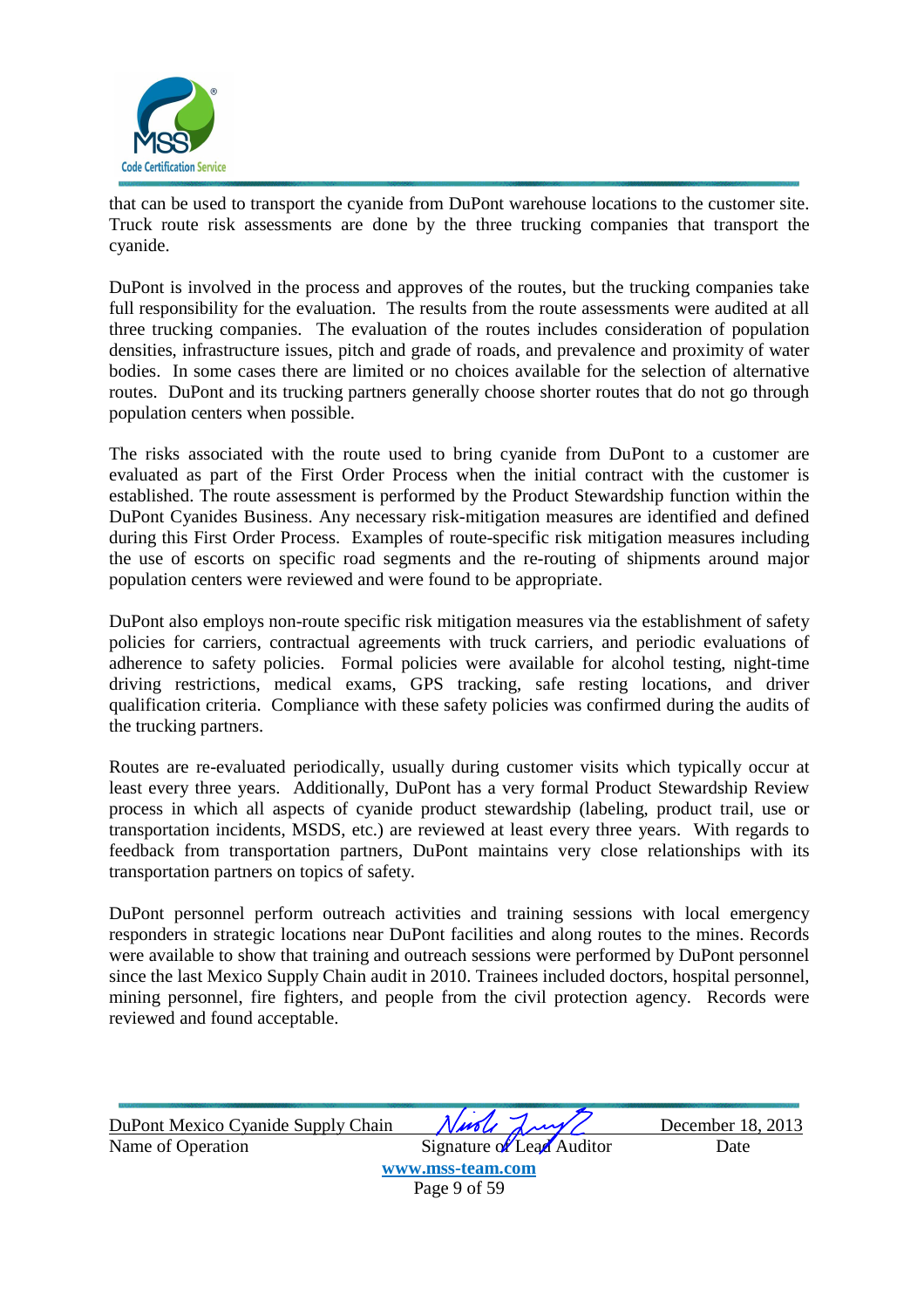

*Transport Practice 1.2 Ensure that personnel operating cyanide handling and transport equipment can perform their jobs with minimum risk to communities and the environment.* 

|                  | $\blacksquare$ in full compliance with |                               |
|------------------|----------------------------------------|-------------------------------|
| The operation is | in substantial compliance with         | <b>Transport Practice 1.2</b> |
|                  | not in compliance with                 |                               |

*Summarize the basis for this Finding:* 

DuPont has a formal policy for driver qualification criteria and trucking partners are contractually required to ensure that drivers maintain all necessary qualifications. A review of training records and interviews from the on-site audits of the DuPont sub-contracted warehouse facilities confirmed that all personnel operating cyanide handling equipment can perform their jobs safely and appropriately. Training records were available for material handlers to demonstrate that they had been trained on cyanide hazards, safe handling and emergency response. The auditors found that the material handlers displayed a high level of safety awareness and understanding regarding their responsibilities.

| <b>Transport Practice 1.3:</b> | Ensure that transport equipment is suitable for the cyanide<br>shipment.                           |                               |
|--------------------------------|----------------------------------------------------------------------------------------------------|-------------------------------|
| The operation is               | $\blacksquare$ in full compliance with<br>in substantial compliance with<br>not in compliance with | <b>Transport Practice 1.3</b> |

*Summarize the basis for this Finding:* 

DuPont ensures authorized packages are used for solid sodium cyanide. Package specifications were reviewed during the audit and were found to be compliant. DuPont maintains a fleet of rail equipment to transport cyanide that includes: hopper cars, box cars, and ISO tanks. The equipment is designed and maintained to operate within the loads it will be handling. DuPont maintains specific specifications for each type of equipment that is owns or leases. A database of equipment specifications, maintenance requirements, inspections requirements, and records that planned activities took place was evaluated during the 2013 DuPont U.S. Rail & Barge Re-Certification Audit. The team involved with tracking rail equipment and ensuring that appropriate maintenance is performed was interviewed. Rail equipment is maintained according to maintenance requirements that are defined by U.S. Federal law.

| DuPont Mexico Cyanide Supply Chain | Niede Lung                | December 18, 2013 |
|------------------------------------|---------------------------|-------------------|
| Name of Operation                  | Signature of Lead Auditor | Date              |
|                                    | www.mss-team.com          |                   |
|                                    | Page 10 of 59             |                   |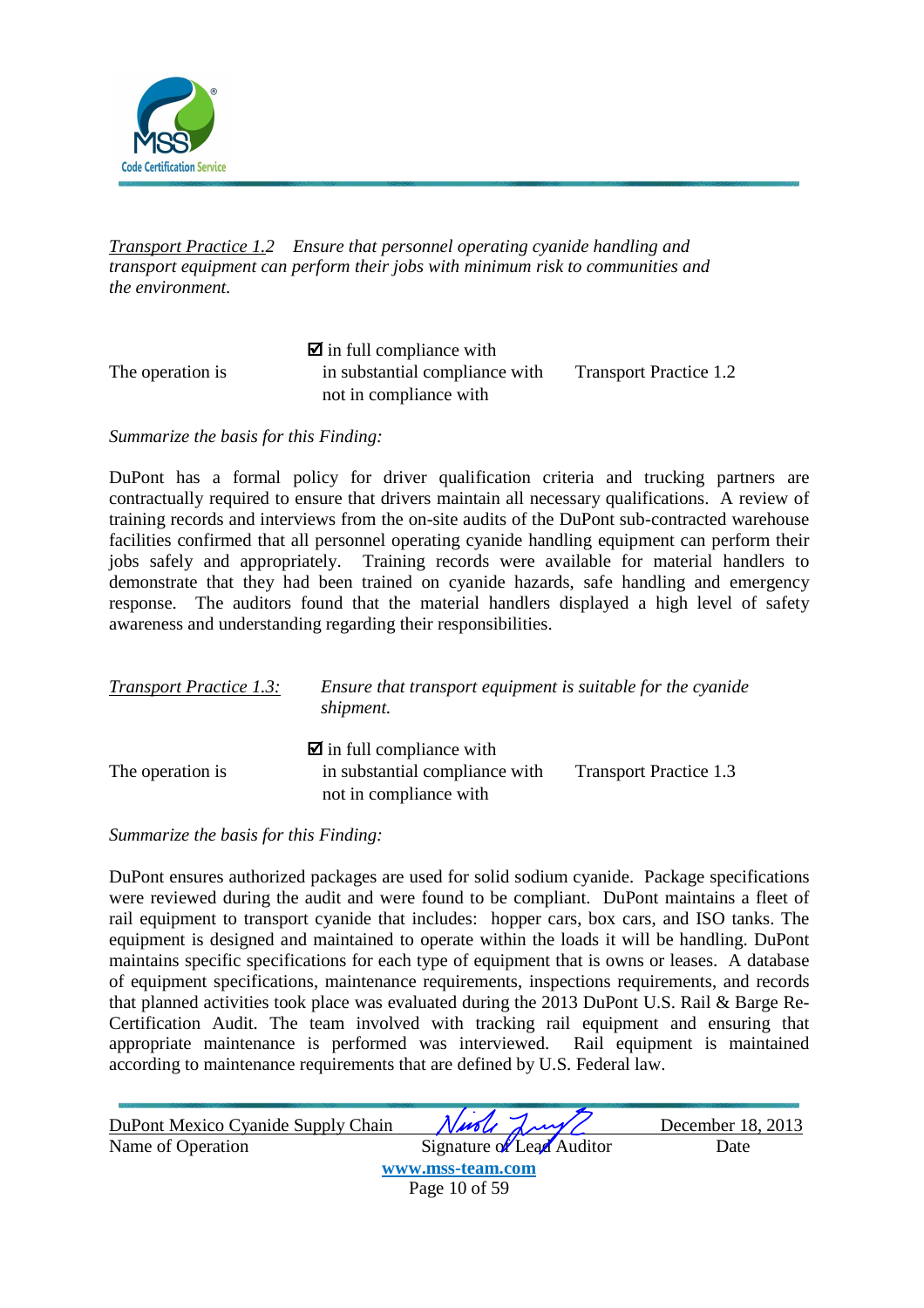

DuPont Mexico does not have specific responsibilities with regards to this question. Its subcontractors, the warehouse facilities only use forklifts to move pallets of cyanide into and out of storage. The equipment at each warehouse facility was observed as being appropriate for the task. Heavy lifting equipment at the Hermosillo facility was reviewed during the Hermosillo audit and was found to be properly maintained and operated. The capacity of the crane was sufficient for the loads lifted.

| <b>Transport Practice 1.4:</b> | Develop and implement a safety program for transport of cyanide.                                   |                               |
|--------------------------------|----------------------------------------------------------------------------------------------------|-------------------------------|
| The operation is               | $\blacksquare$ in full compliance with<br>in substantial compliance with<br>not in compliance with | <b>Transport Practice 1.4</b> |

#### *Summarize the basis for this Finding:*

The DuPont Memphis Plant maintains detailed cyanide loading procedures for loading boxcars, hopper cars, and truck trailers. LSI maintains detailed procedures for loading intermodal containers. Safety interlocks are used to prevent overfilling of hopper cars. The shipments of bulk and semi-bulk packages in railcars and cargo trailers are standard weights and standard blocking and bracing configurations are used. Procedures and inspection checklists were reviewed during the audit to confirm that planned arrangements for protecting product packaging and securing the load with blocking and bracing techniques are fulfilled.

Memphis Plant and LSI operational procedures and checklists for loading of boxcars were also reviewed for this requirement. All documentation (procedures and checklists) require for proper placarding (all 4 sides) to be confirmed prior to the railcar being released. Additionally, hopper cars were observed with all four placards showing the UN 1689 diamond at the 2013 recertification audit of DuPont Mexico operations. Properly placarded rail boxcars and hopper cars were observed at the San Luis Potosi warehouse during this audit. Documented procedures are also used for the loading, placarding, and inspection of inter-modal sea containers.

| DuPont Mexico Cyanide Supply Chain | Nuole Luy                 | December 18, 2013 |
|------------------------------------|---------------------------|-------------------|
| Name of Operation                  | Signature of Lead Auditor | Date              |
|                                    | www.mss-team.com          |                   |
|                                    | Page 11 of 59             |                   |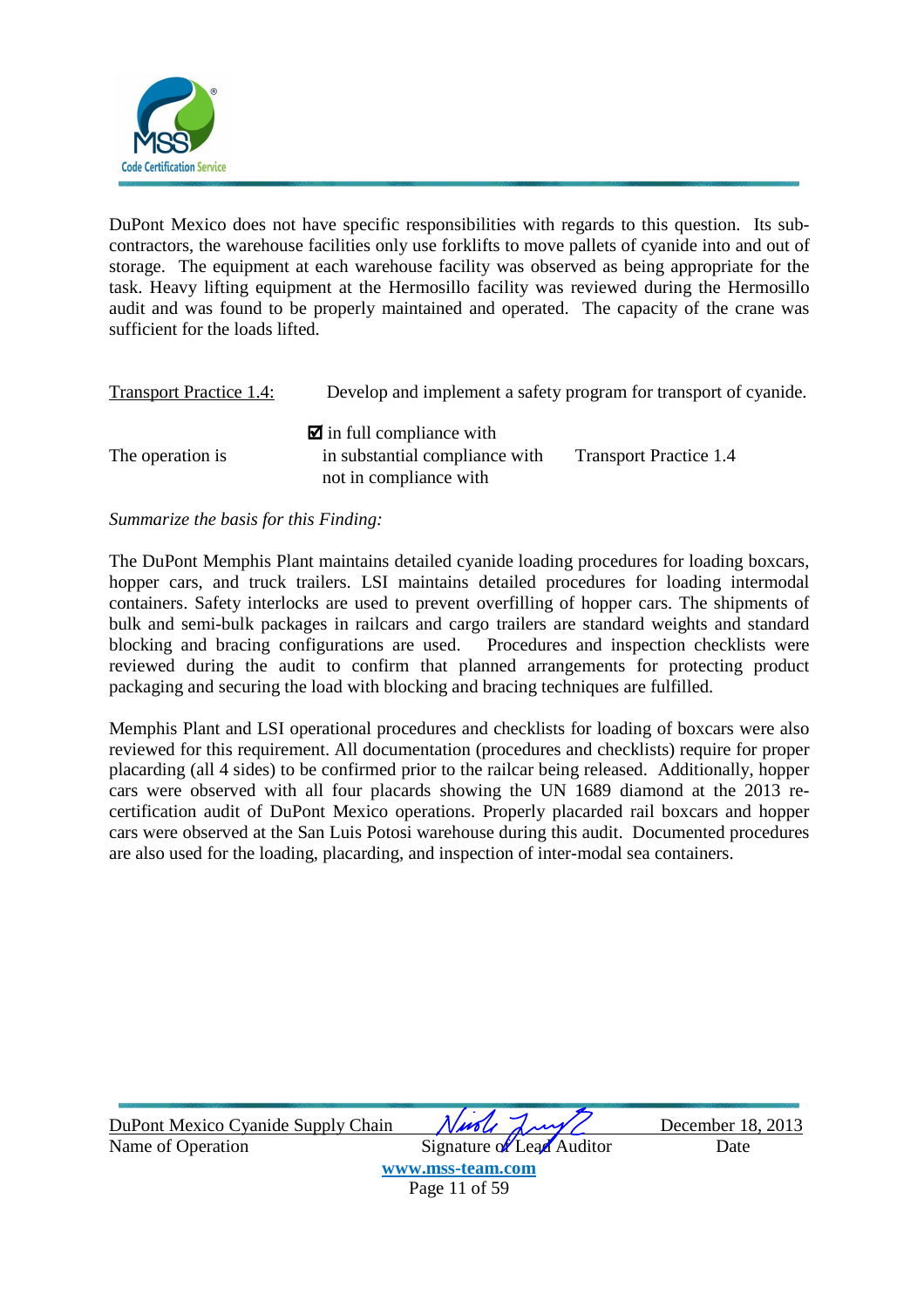

| <b>Transport Practice 1.5:</b> | Follow international standards for transportation of cyanide by<br>sea and air.                    |                               |
|--------------------------------|----------------------------------------------------------------------------------------------------|-------------------------------|
| The operation is               | $\blacksquare$ in full compliance with<br>in substantial compliance with<br>not in compliance with | <b>Transport Practice 1.5</b> |

This section of the ICMI Cyanide Code does not apply to this supply chain.

| Transport Practice 1.6: | Track cyanide shipments to prevent losses during transport.                                        |                               |
|-------------------------|----------------------------------------------------------------------------------------------------|-------------------------------|
| The operation is        | $\blacksquare$ in full compliance with<br>in substantial compliance with<br>not in compliance with | <b>Transport Practice 1.6</b> |

#### *Summarize the basis for this Finding:*

DuPont monitors cyanide shipments in Mexico very closely and stays in close contact with trucking partners, warehouse personnel, and customers. DuPont personnel were interviewed and email records were reviewed to confirm that the status of cyanide shipments is being received and reviewed on a continuous basis.

The following documentation is used to track inventory and movement of cyanide: bills of lading, vehicle weight upon filling or at the interchange point, vehicle weight upon arrival at destination, and shipping papers indicating the number of packages and amount of material.

DuPont ensures that all shipping records show shipment details such as weight, number and type of packages, destination, and UN number. DuPont sends a copy of the MSDS a "Transportation Emergency Information" sheet with every shipment. Emergency contact numbers and response information is on the emergency sheet and drivers must sign that they have read the emergency response information each time they are dispatched with a cyanide shipment. Shipping documents were sampled and were found to be appropriate.

| DuPont Mexico Cyanide Supply Chain | Nuole Lung/               | December 18, 2013 |
|------------------------------------|---------------------------|-------------------|
| Name of Operation                  | Signature of Lead Auditor | Date              |
|                                    | www.mss-team.com          |                   |
|                                    | Page 12 of 59             |                   |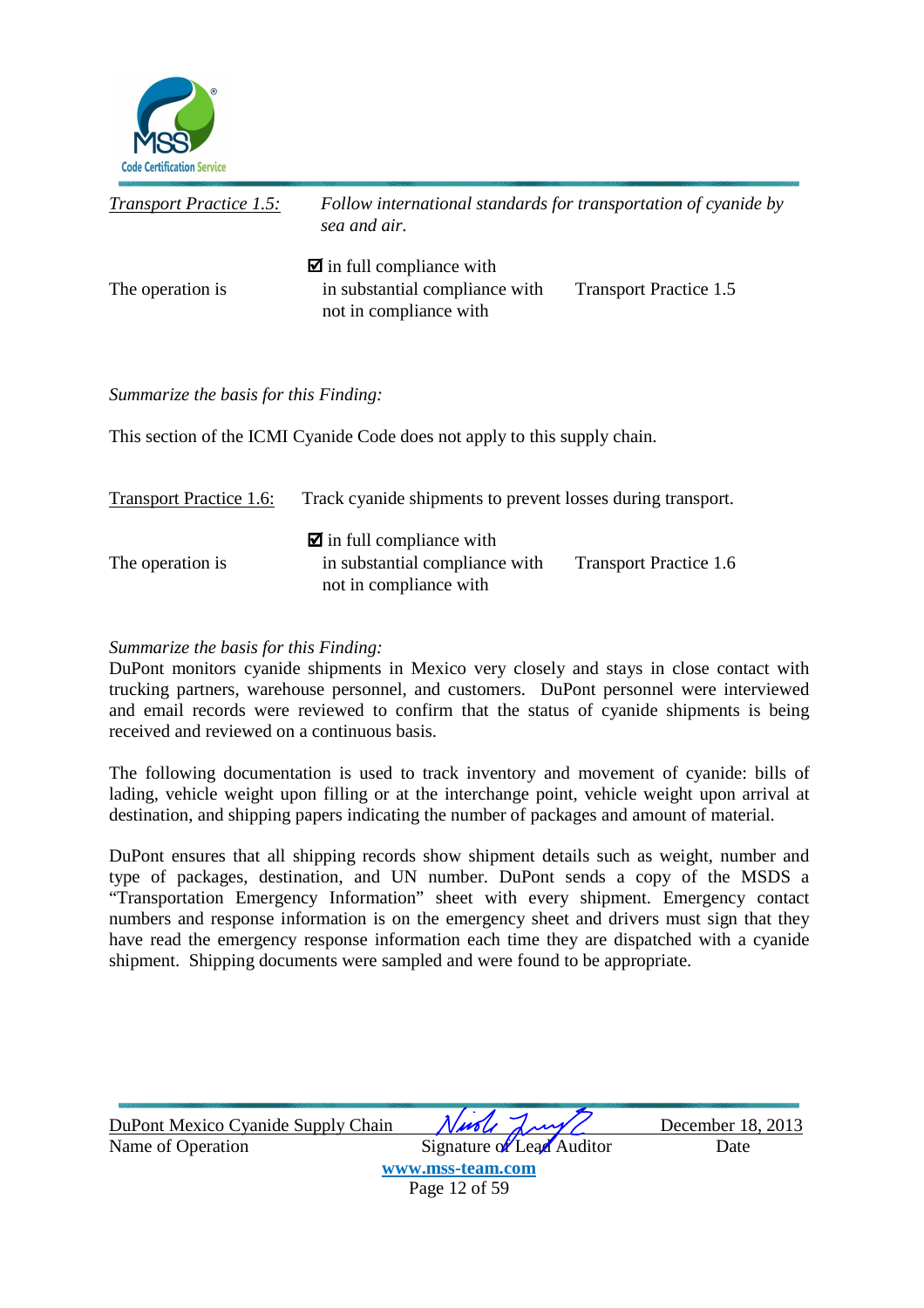

| 2. INTERIM STORAGE:            | Design, construct and operate cyanide trans-shipping depots and<br>interim storage sites to prevent releases and exposures. |                               |
|--------------------------------|-----------------------------------------------------------------------------------------------------------------------------|-------------------------------|
| <b>Transport Practice 2.1:</b> | Store cyanide in a manner that minimizes the potential for<br>accidental releases.                                          |                               |
| The operation is               | $\blacksquare$ in full compliance with<br>in substantial compliance with<br>not in compliance with                          | <b>Transport Practice 2.1</b> |

The only warehouse storage locations in this Supply Chain are the San Luis Potosi and Hermosillo operations. These operations were audited in the same time period according to the ICMI Production protocol. The full audit results are contained in individual facility reports. All operations fulfilled not only interim storage requirements, but all ICMI production protocol requirements.

Technically, some of the Grupo FH operations (Interamerica Forwarding) and some of the ALR operations could be classified as "Interim Storage" due to the interchanges that occur at the U.S./Mexican border. On-site audits were conducted at Interamerica Forwarding and the ALR Nuevo Laredo Terminal. Both operations were found to be compliant with ICMI requirements. The details of these evaluations appear under the Grupo FH and ALR results sections of this report.

| DuPont Mexico Cyanide Supply Chain | Ningle Lung/              | December 18, 2013 |
|------------------------------------|---------------------------|-------------------|
| Name of Operation                  | Signature of Lead Auditor | Date              |
|                                    | www.mss-team.com          |                   |
|                                    | Page 13 of 59             |                   |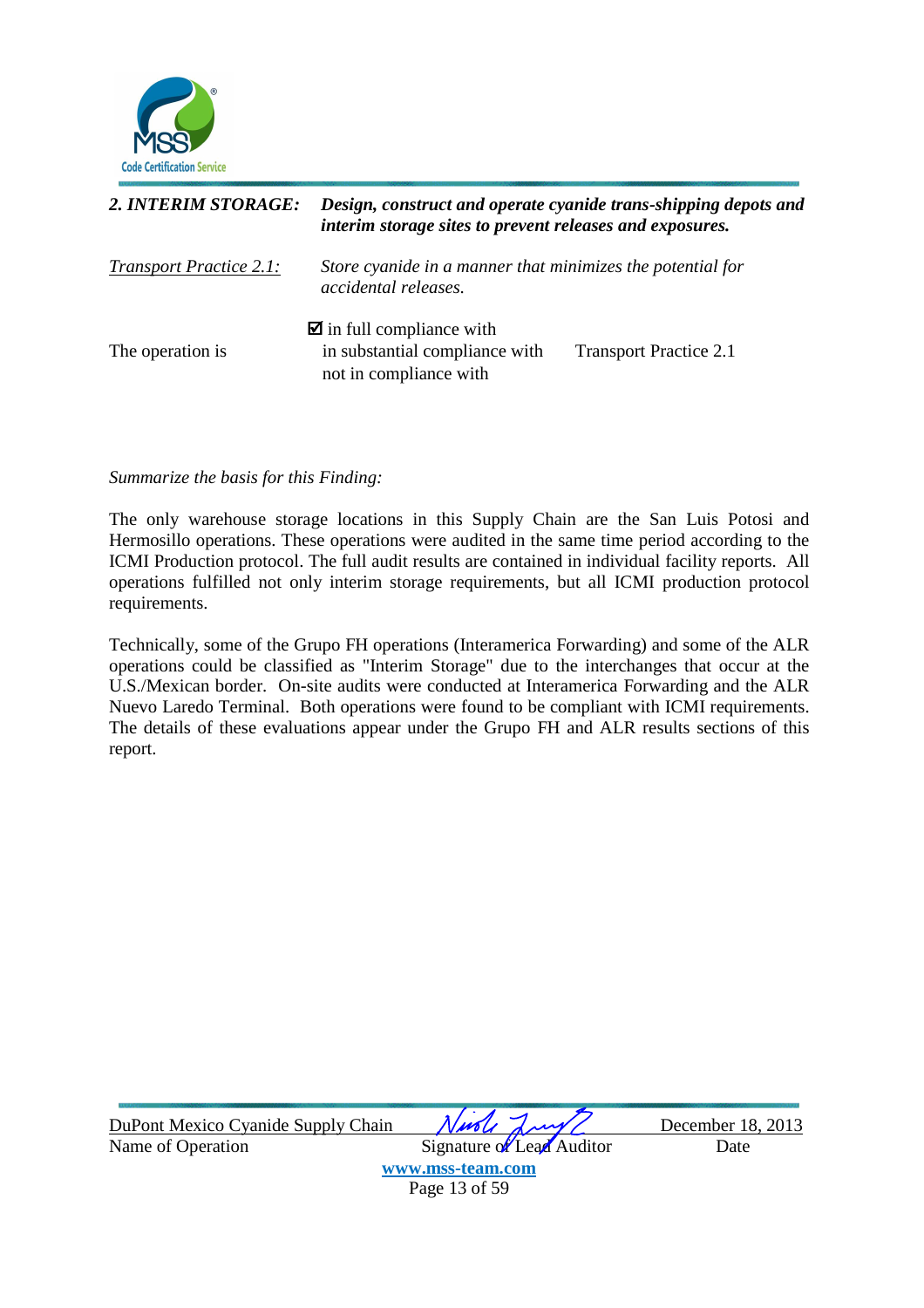

### *3. EMERGENCY RESPONSE: Protect communities and the environment through the development of emergency response strategies and capabilities*

*Transport Practice 3.1: Prepare detailed emergency response plans for potential cyanide releases.* 

|                  | $\blacksquare$ in full compliance with |                               |
|------------------|----------------------------------------|-------------------------------|
| The operation is | in substantial compliance with         | <b>Transport Practice 3.1</b> |
|                  | not in compliance with                 |                               |

*Summarize the basis for this Finding:* 

DuPont provides cyanide emergency response services and support to its plants, customers, and transportation partners. For the Mexico Supply Chain there are several key documents that were reviewed as part of the DuPont Transporter Re-certification audit. The DuPont facilities maintain emergency response information for both on-site (warehouse) and off-site emergencies. The documents provide extensively detailed plans, procedures and information to address all ICMI Cyanide Code emergency response requirements.

DuPont's emergency response plans are appropriate for all modes of transportation used by DuPont and for interim facilities. The most detailed scenarios with specific action steps to be taken were found in the Emergency Response Procedures. The scenarios and emergency plans address actions to be taken for spills inside buildings, outside, and in sea containers. Plans also include steps to be taken in case of fire or human exposure. The Transportation Emergency Information sheet has quick, but complete, information that has been seen in use during transportation activities observed during previous DuPont ICMI Cyanide Code audits.

The emergency response procedures consider steps to be taken for wet, dry and gaseous cyanide. The Transportation Emergency Information sheet is designed to address solid briquettes and there is also a fact sheet for solution. The plans and information were reviewed and were found to be acceptable for both trucking companies and both DuPont operations. The DuPont operations maintain emergency response information for both on-site (warehouse) and off-site emergencies. Roadway infrastructure differences, and the roles of the different emergency responders (i.e., DuPont personnel, warehouse personnel, mine personnel) are discussed in the emergency planning information.

The DuPont plans are general and universally applicable to all types of emergencies. Professional emergency responders together with technical guidance from DuPont would be responsible for addressing issues involving the way in which the structure of the vessel should be managed after an emergency. This was accepted by the auditor as a reasonable response.

| DuPont Mexico Cyanide Supply Chain | Nuole Lung                | December 18, 2013 |
|------------------------------------|---------------------------|-------------------|
| Name of Operation                  | Signature of Lead Auditor | Date              |
|                                    | www.mss-team.com          |                   |
|                                    | Page 14 of 59             |                   |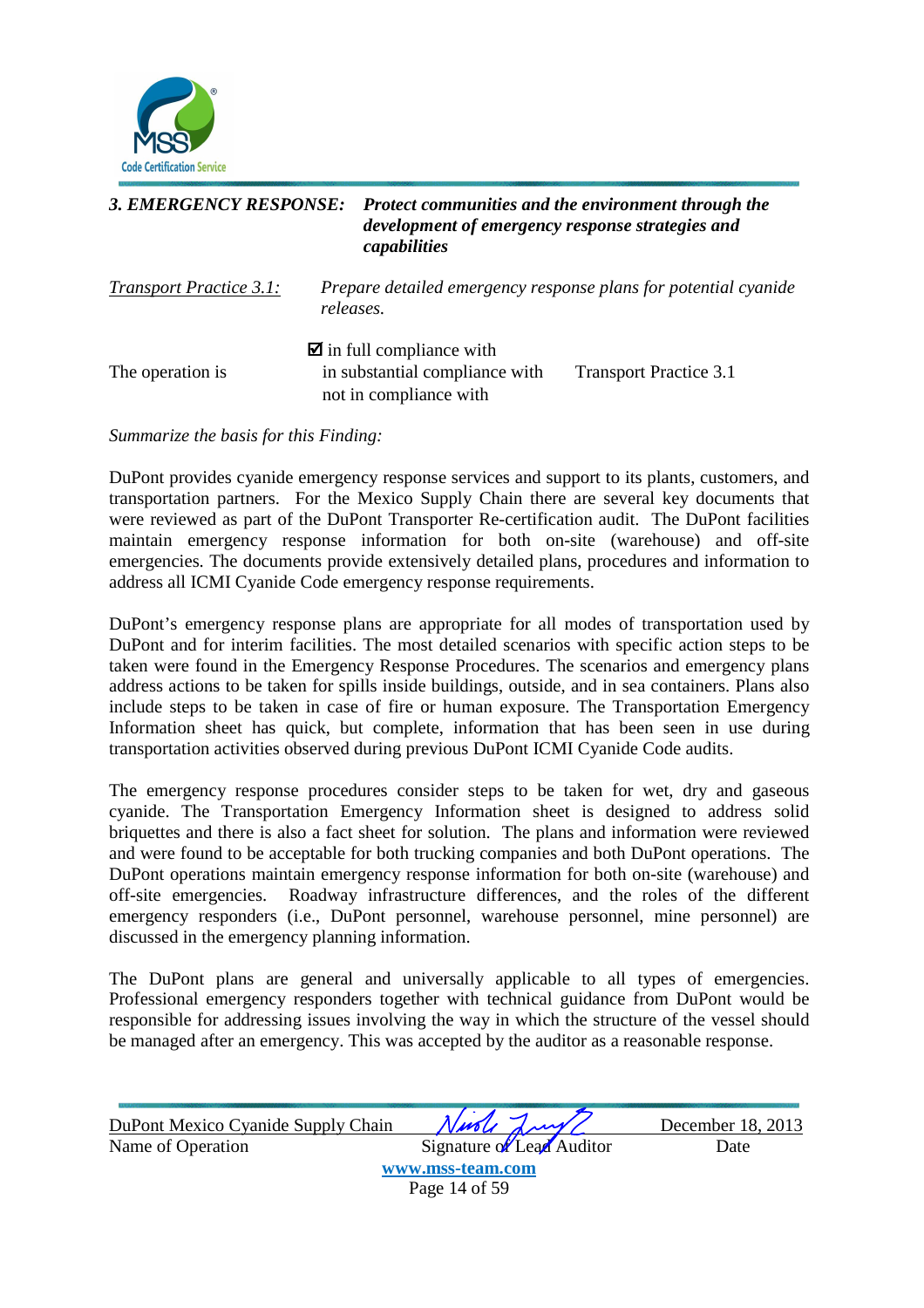

The types of transport equipment and types of storage areas were appropriately referenced in the emergency plans. Solid cyanide is transported in cargo trucks, in cargo trailers, in ISO tanks mounted on chassis, in hopper cars, and in rail boxcars. The primary difference in response descriptions address whether a spill occurs in a building or enclosed space (truck, rail car) or if the spill occurs on the ground. The enclosed space response information in the emergency response plans discusses the need to use a personal cyanide monitor before entering the area. The outside spill scenarios discuss the need to stand up-wind and keep the cyanide dry (by covering it with a tarp).

The emergency response plans from both trucking companies and both DuPont operations and the emergency response information sheets define the roles of warehouse employees, drivers, DuPont personnel and emergency responders. The DuPont Mexico operations also have the "Cyanides Global Response Plan for Off-Site Incidents" that contains all key procedures and contact information and is updated regularly.

| <b>Transport Practice 3.2:</b>                         | Designate appropriate response personnel |
|--------------------------------------------------------|------------------------------------------|
| and commit necessary resources for emergency response. |                                          |

|                  | $\blacksquare$ in full compliance with |                               |
|------------------|----------------------------------------|-------------------------------|
| The operation is | in substantial compliance with         | <b>Transport Practice 3.2</b> |
|                  | not in compliance with                 |                               |

#### *Summarize the basis for this Finding:*

DuPont Mexico offers cyanide safety training to transportation partners, warehouse employees, customers, and others, as appropriate. Training records were reviewed for 2011-2013. DuPont offers Brigade Training for Emergency Response, Cyanide Handling / Safety, Defensive Driving, Cyanide Emergency Response Drills, and Fire Extinguisher training. Training is offered each year. Trainees included drivers, warehouse employees, rail personnel, and the broker who manages cyanide shipments entering Mexico. Training sessions on cyanide safety and emergency response were also offered to mine customers, hospitals, fire fighters, and emergency responders in strategic locations. Records showed that DuPont allocates substantial resources to outreach programs and training programs to ensure that personnel are well prepared for a potential emergency situation.

Lists of necessary emergency response equipment are contained within each of the emergency plans. Additionally, the emergency response procedures detail the different types of personal protective equipment necessary for the different types of response scenarios.

The maintenance of emergency equipment maintained by DuPont at the San Luis Potosi and Hermosillo facilities is addressed in the respective warehouse emergency response plans. Emergency equipment is checked at least monthly at each location. Records and interviews confirmed this practice.

| DuPont Mexico Cyanide Supply Chain | Nurle Lung/               | December 18, 2013 |
|------------------------------------|---------------------------|-------------------|
| Name of Operation                  | Signature of Lead Auditor | Date              |
|                                    | www.mss-team.com          |                   |
|                                    | Page 15 of 59             |                   |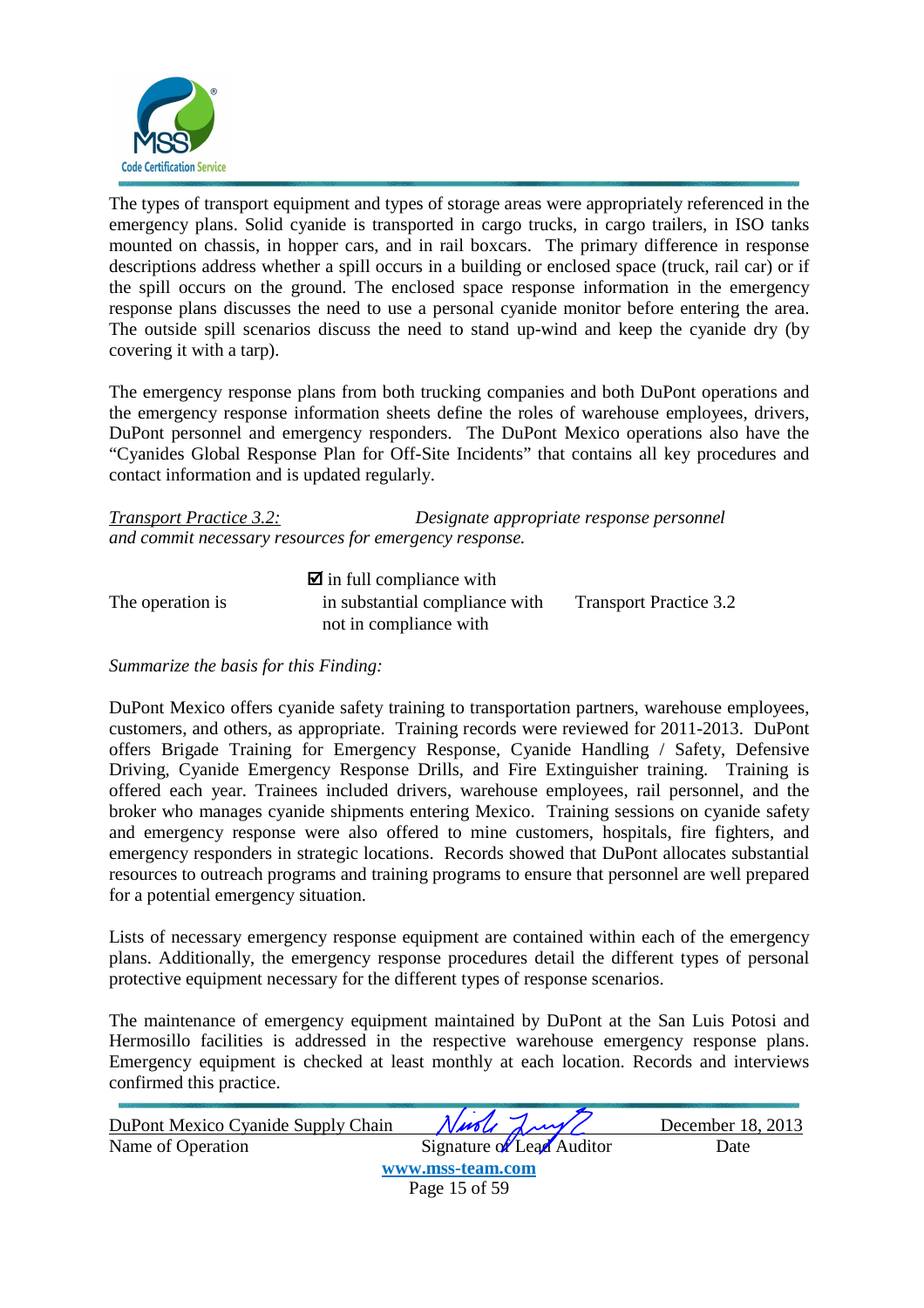

| <b>Transport Practice 3.3:</b> | Develop procedures for internal and external emergency<br>notification and reporting.              |                               |
|--------------------------------|----------------------------------------------------------------------------------------------------|-------------------------------|
| The operation is               | $\blacksquare$ in full compliance with<br>in substantial compliance with<br>not in compliance with | <b>Transport Practice 3.3</b> |

The notification procedures, including telephone numbers, are described in the Emergency Response plans, procedures, and Transportation Emergency Information sheet. The response plans have DuPont internal contact information. Internal and external emergency contact information is also contained in the Transportation Emergency Information sheet. Notification numbers are checked at least annually. Extensive notification information is also contained in the "Cyanides Global Response Plan for Off-Site Incidents." For on-site emergencies at warehouses, notifications are made to personnel within DuPont first and to emergency responders, when necessary. The emergency response plans were last updated in 2013.

| <b>Transport Practice 3.4:</b> | Develop procedures for remediation of releases that recognize the<br>additional hazards of cyanide treatment chemicals. |                               |
|--------------------------------|-------------------------------------------------------------------------------------------------------------------------|-------------------------------|
| The operation is               | $\blacksquare$ in full compliance with<br>in substantial compliance with                                                | <b>Transport Practice 3.4</b> |
|                                | not in compliance with                                                                                                  |                               |

#### *Summarize the basis for this Finding:*

Specific details regarding the remediation, neutralization, decontamination, and disposal of clean-up debris are contained within the Emergency Response Procedures. Extensive descriptions of necessary action steps depending on the incident scenario are clearly outlined in the document.

Interviews with DuPont personnel during this and previous ICMI Cyanide Code audits showed a high level of awareness that the use of treatment chemicals is prohibited if cyanide spills into surface waters.

| DuPont Mexico Cyanide Supply Chain | Nuole Lung                | December 18, 2013 |
|------------------------------------|---------------------------|-------------------|
| Name of Operation                  | Signature of Lead Auditor | Date              |
|                                    | www.mss-team.com          |                   |
|                                    | Page 16 of 59             |                   |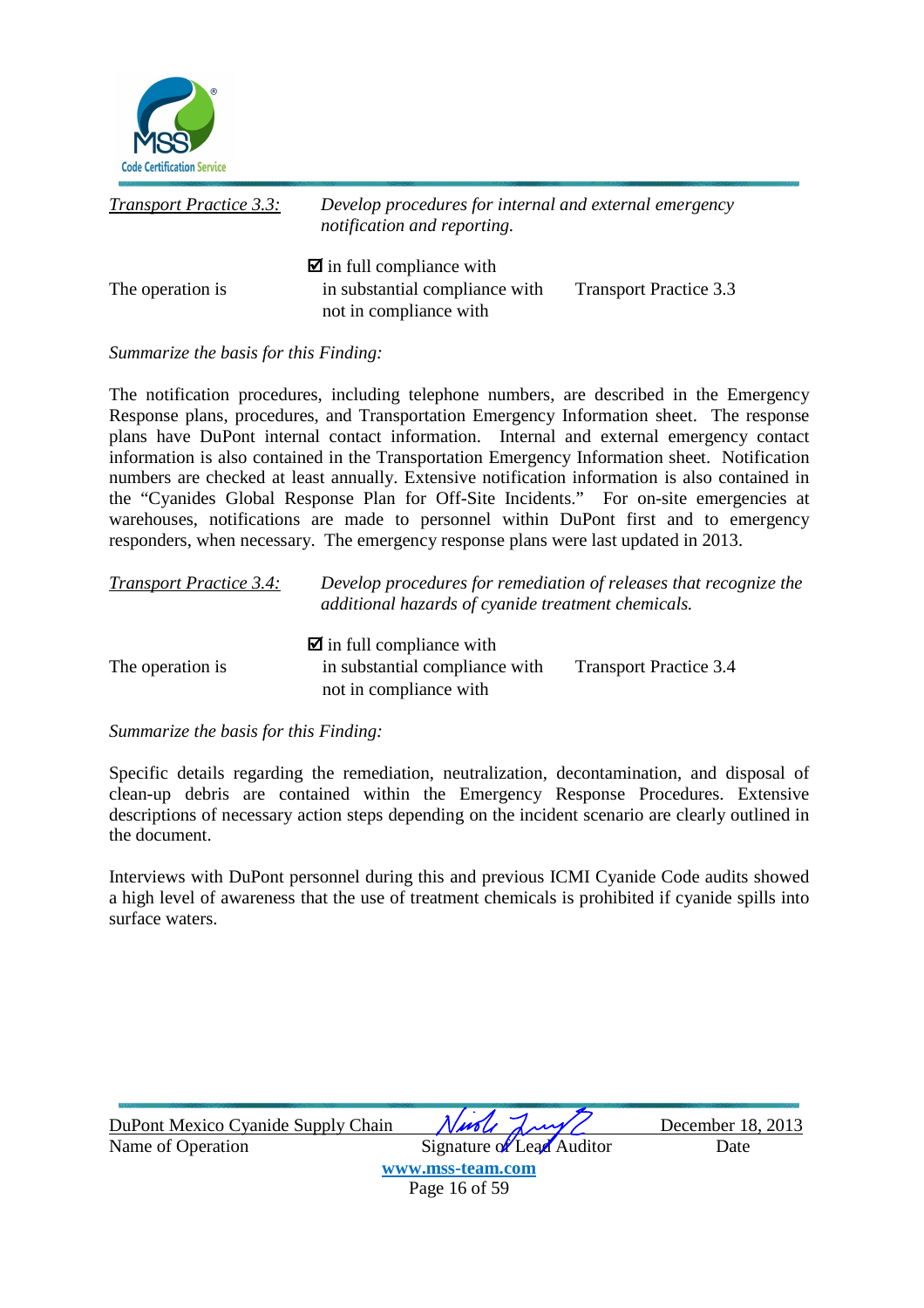

| <b>Transport Practice 3.5:</b> | Periodically evaluate response procedures and<br>capabilities and revise them as needed.           |                               |
|--------------------------------|----------------------------------------------------------------------------------------------------|-------------------------------|
| The operation is               | $\blacksquare$ in full compliance with<br>in substantial compliance with<br>not in compliance with | <b>Transport Practice 3.5</b> |

Emergency plans are checked at least annually. Many emergency drills are conducted at DuPont on an on-going basis. The DuPont Mexico team conducts drills with its transportation partners, warehouse partners, and customers. Records were reviewed for the drills held since the previous audit in 2011. Records were complete and acceptable.

| DuPont Mexico Cyanide Supply Chain | Ningle Lung/              | December 18, 2013 |
|------------------------------------|---------------------------|-------------------|
| Name of Operation                  | Signature of Lead Auditor | Date              |
|                                    | www.mss-team.com          |                   |
|                                    | Page 17 of 59             |                   |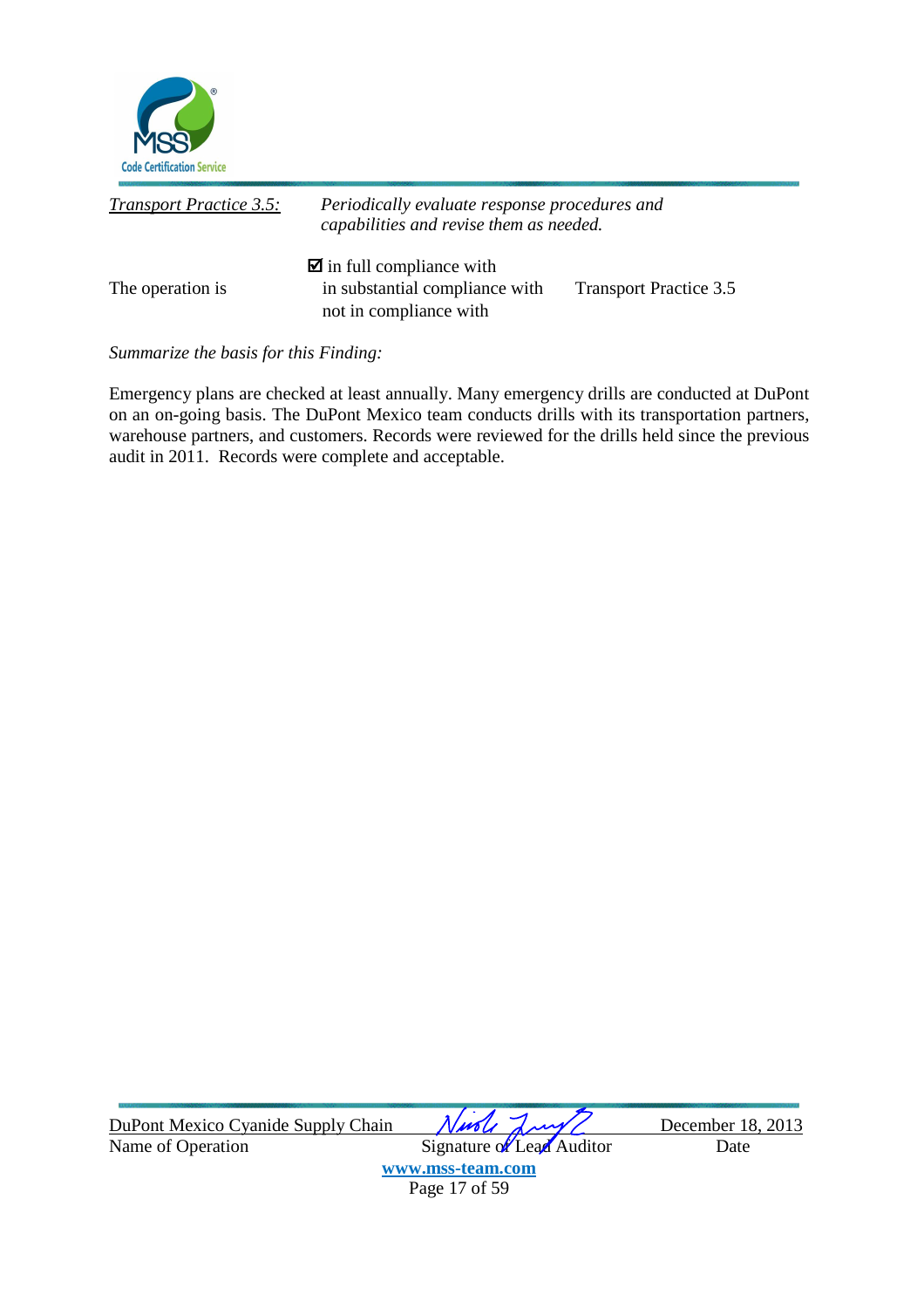

### Compliance finding for Segutal Trucking Operations

The Segutal Trucking operations were evaluated against the ICMI Cyanide Code requirements documented in the *ICMI Cyanide Code*, *ICMI Cyanide Code Transportation Protocol*, and the *ICMI Auditor Guidance for Use of the Cyanide Transportation Verification Protocol*. The audit was conducted through discussions and interviews with multiple individuals in cross-functional roles at the company. Procedures, records, and equipment were evaluated for Segutal personnel at several locations during the audit.

### *Segutal Trucking Operations - Auditor's Finding*

Segutal Trucking Operations are in **FULL COMPLIANCE** with the International Cyanide Management Code.

Segutal has not experienced any significant cyanide incidents, releases, exposures since the previous ICMI Cyanide Code audit in 2010. The operation was found to have been in compliance with the ICMI Cyanide Code since the previous certification audit.

| <b>Audit Company:</b>     | MSS Code Certification Service, a Division of Management |
|---------------------------|----------------------------------------------------------|
|                           | System Solutions, Inc.                                   |
|                           | www.mss-team.com                                         |
| <b>Audit Team Leader:</b> | Nicole Jurczyk                                           |
|                           | E-mail: CodeAudits@mss-team.com                          |
| Name of Second Auditor    | Gabriel Rodriguez                                        |
| Date(s) of Audit:         | August 13-16, 2013                                       |

I attest that I meet the criteria for knowledge, experience and conflict of interest for Code Certification Audit Team Leader, established by the International Cyanide Management Institute and that all members of the audit team meet the applicable criteria established by the International Cyanide Management Institute for Code Certification Auditors.

I attest that the Audit Reports accurately describe the findings of the certification audit. I further attest that the certification audit was conducted in a professional manner in accordance with the International Cyanide Management Code Verification Protocol for Cyanide Transportation Operations and using standard and accepted practices for health, safety and environmental audits.

Segutal  $\sqrt{w \cdot w}$   $\sqrt{w \cdot w}$  December 18, 2013

Name of Operation Signature of Lead Auditor Date

DuPont Mexico Cyanide Supply Chain *Nurth Lawy* Name of Operation Signature of Lead Auditor Date

**www.mss-team.com**

Page 18 of 59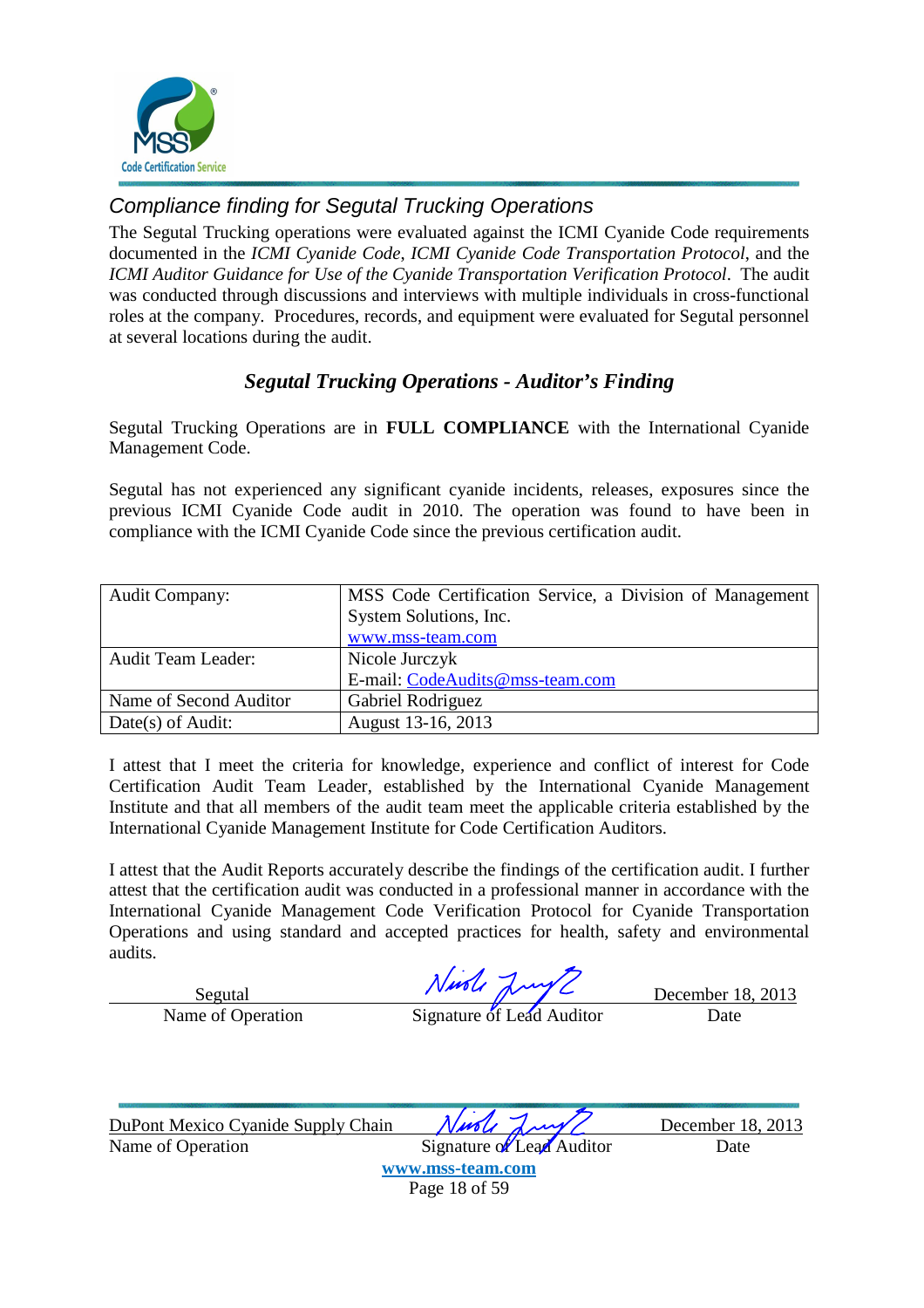

### Description of Segutal's Role in the DuPont Mexico Cyanide Supply Chain

Transportation from the San Luis Potosi and Hermosillo facilities to customer sites is done by Transportes Especializados Segutal, S.A. de C.V. (hereafter referred to Segutal). Segutal is a dedicated transporter of DuPont hazardous materials. The company has been operating both 3-axle straight trucks and tractor-trailer combination vehicles in Mexico since 1991 and has been a dedicated carrier for DuPont since 2001. Segutal delivers solid cyanide briquettes in FLO-BIN®s, drums, Intermediate Bulk Containers (IBCs), and ISO tank containers that are mounted on chassis.

The Segutal sodium cyanide transportation operation is headquartered in Mexico City. At the time of the audit, drivers were dispatched from San Luis Potosi and Hermosillo facilities and were transporting sodium cyanide to customers across the central and NW part of Mexico. The audit team went to each of the three locations and reviewed all company operations with regard to ICMI Cyanide Code compliance.

### Segutal's Certification Audit Results

| 1. TRANSPORT:           | Transport cyanide in a manner that minimizes the potential for<br>accidents and releases.          |                               |
|-------------------------|----------------------------------------------------------------------------------------------------|-------------------------------|
| Transport Practice 1.1: | Select cyanide transport routes to minimize the potential for<br>accidents and releases.           |                               |
| The operation is        | $\blacksquare$ in full compliance with<br>in substantial compliance with<br>not in compliance with | <b>Transport Practice 1.1</b> |

#### *Summarize the basis for this Finding:*

Segutal has developed and implemented a detailed routing selection method that takes into account population density, infrastructure, pitch & grade, proximity to water bodies, and prevalence and likelihood of poor weather and resulting poor driving conditions. Procedure 0- 04 describes the process in its entirety. Phase 1 of the process is a research phase including the review of satellite information and getting feedback from drivers. Phase 2 is a field study where the route is driven, recorded, and evaluated for suitability and location of optimum (safest) rest areas. Routes are evaluated at least every two years. Extensive up-to-date records were available for review. The most recent route evaluations were completed in 2013. All information and interview discussions were found to be acceptable.

The documented procedure to evaluate risks and take necessary countermeasures is part of the Segutal "Designated Loaded Cyanide Truck Routes" document. Many of the destinations to which Segutal needs to deliver cyanide have limited options for which roadways can be used.

| DuPont Mexico Cyanide Supply Chain | Nurle Lung                | December 18, 2013 |
|------------------------------------|---------------------------|-------------------|
| Name of Operation                  | Signature of Lead Auditor | Date              |
|                                    | www.mss-team.com          |                   |
|                                    | Page 19 of 59             |                   |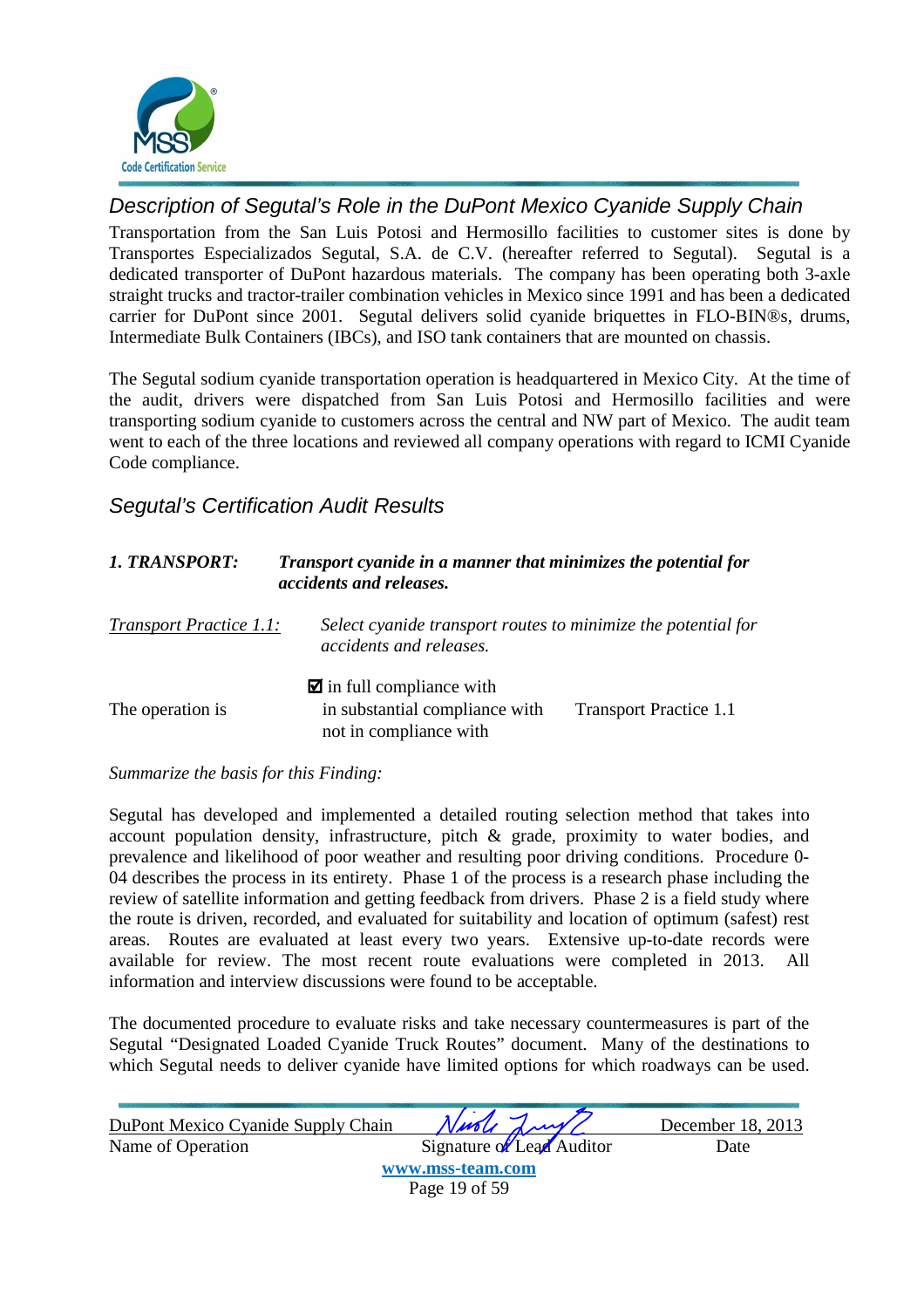![](_page_20_Picture_0.jpeg)

Risk mitigation measures focus primarily on security, the avoidance of night-time driving, use of safe truck stops for overnight trips, and the use of escorts as required by mine customers on mine roads. Risk mitigation measures also included the avoidance of high traffic times of day and the avoidance of roads that are dangerous in poor weather conditions. Notes within the route risk ranking documents indicated what risk mitigation measures are to be taken for specific routes. Drivers were interviewed and maps were referenced. Drivers showed excellent awareness of designated routes, risk mitigation measures, and general operating procedures.

Routes are reviewed at least every two years for adequacy and for any changes in conditions that would result in a changed risk ranking. Records were reviewed showing that the most recent route assessments had been conducted in 2013. Segutal uses a process of having drivers sign-off on filled-out trip logs after the completion of deliveries to gather feedback. Numerous driver signatures were evident in the records and indicated good communication between drivers and management regarding routes.

Segutal seeks input from relevant stakeholders, as appropriate. SETIQ (an emergency response notification company) is contacted for feedback regarding the routes. SCT (similar to the U.S. Department of Transportation (DOT)) guidance is also utilized in planning the safest routes. Examples of input included approvals from DuPont, input from mines, and interactions with authorities during cyanide training and emergency planning. Records, in the form of emails, letters, and DuPont sign-offs on individual routes were reviewed and found acceptable. Segutal participates in the DuPont training and outreach activities regarding emergency response and maintains contact with SETIQ, an organization that provides emergency notification and coordination services (similar to CHEMTREC in the USA).

*Transport Practice 1.2 Ensure that personnel operating cyanide handling and transport equipment can perform their jobs with minimum risk to communities and the environment.* 

 $\blacksquare$  in full compliance with The operation is in substantial compliance with Transport Practice 1.2 not in compliance with

#### *Summarize the basis for this Finding:*

Training records and interviews were used to confirm that all personnel operating cyanide transport equipment can perform their jobs safely and appropriately. Extensive employee records are maintained by Segutal at headquarters for each of the drivers. All drivers had valid commercial licenses with an "E" endorsement for hazardous material transport. Drivers were interviewed and displayed a very good understanding and awareness of company policies and procedures as well as regulatory requirements.

| DuPont Mexico Cyanide Supply Chain | Nurle Lung/               | December 18, 2013 |
|------------------------------------|---------------------------|-------------------|
| Name of Operation                  | Signature of Lead Auditor | Date              |
|                                    | www.mss-team.com          |                   |
|                                    | Page 20 of 59             |                   |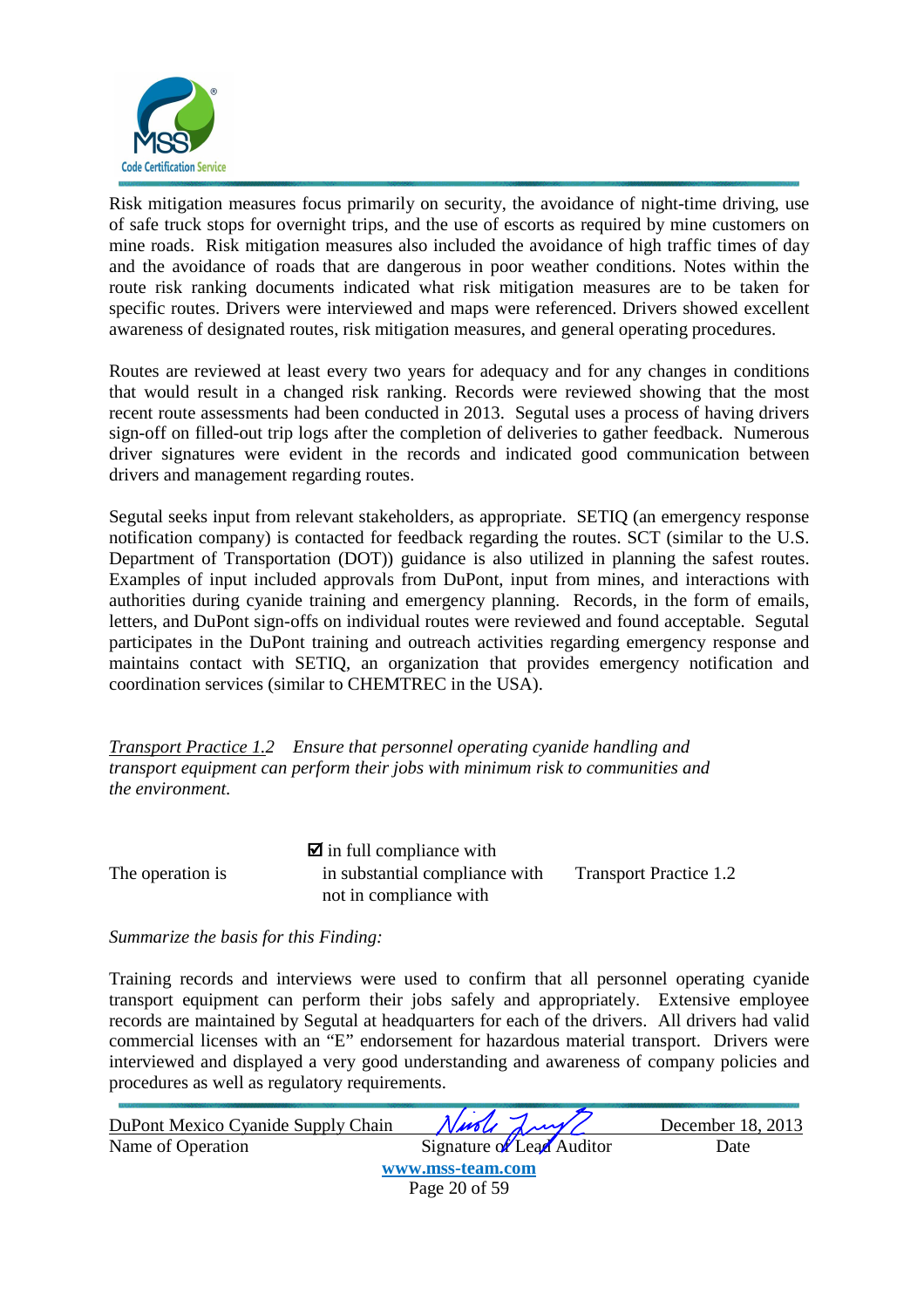![](_page_21_Picture_0.jpeg)

Training records were available for drivers to demonstrate that they had been trained on cyanide hazards, safe handling and emergency response. The auditors found that the drivers displayed a high level of safety awareness and understanding regarding their responsibilities.

| <b>Transport Practice 1.3:</b> | Ensure that transport equipment is suitable for the cyanide<br>shipment.                           |                               |
|--------------------------------|----------------------------------------------------------------------------------------------------|-------------------------------|
| The operation is               | $\blacksquare$ in full compliance with<br>in substantial compliance with<br>not in compliance with | <b>Transport Practice 1.3</b> |

*Summarize the basis for this Finding:* 

Records for Segutal trucks were evaluated and trucks were inspected during the audit. The trucks were found to be mechanically sound and capable of carrying the loads for which they were being used. There is a listing of vehicle capabilities in the driver's manual (carpeta) for the driver to review and prevent overloading. Gross Vehicle Weight Rating (GVWR) is certified by the manufacturer and documented on each vehicle with a label. Blocking and bracing within the box trucks included a custom-design use of a net above the cargo to reduce the possibility of a truck cargo area failure that might result in a loss of containment. At the time of the audit, FLO-BINS® were being transported in the trucks. Due to the size of the packages, only a certain number can physically fit inside the trucks. This helps to prevent overloading of the trucks.

In addition to cargo trucks, Segutal also uses tractors, trailers, chassis, and ISO tanks mounted to chassis. All units inspected appeared to be in very good operating condition, properly placarded, well maintained and in general drivers had positive comments about their vehicles and the company's preventive maintenance programs. Weight information and weight tolerance information was available for equipment. This was compared to shipping papers where the weights of the cargo are documented. No instances of overloading were observed.

Segutal performs documented pre-trip inspections to confirm that equipment is adequate for the loads it must bear. Drivers were interviewed and showed an excellent awareness of where to find weight information on shipping papers, where to find weight capacities for equipment, and what the weight allowances were for Mexican roads. Inspections are scheduled, tracked and documented. Records show that maintenance activities are being performed as planned.

| DuPont Mexico Cyanide Supply Chain | Nuole Lung                | December 18, 2013 |
|------------------------------------|---------------------------|-------------------|
| Name of Operation                  | Signature of Lead Auditor | Date              |
|                                    | www.mss-team.com          |                   |
|                                    | Page 21 of 59             |                   |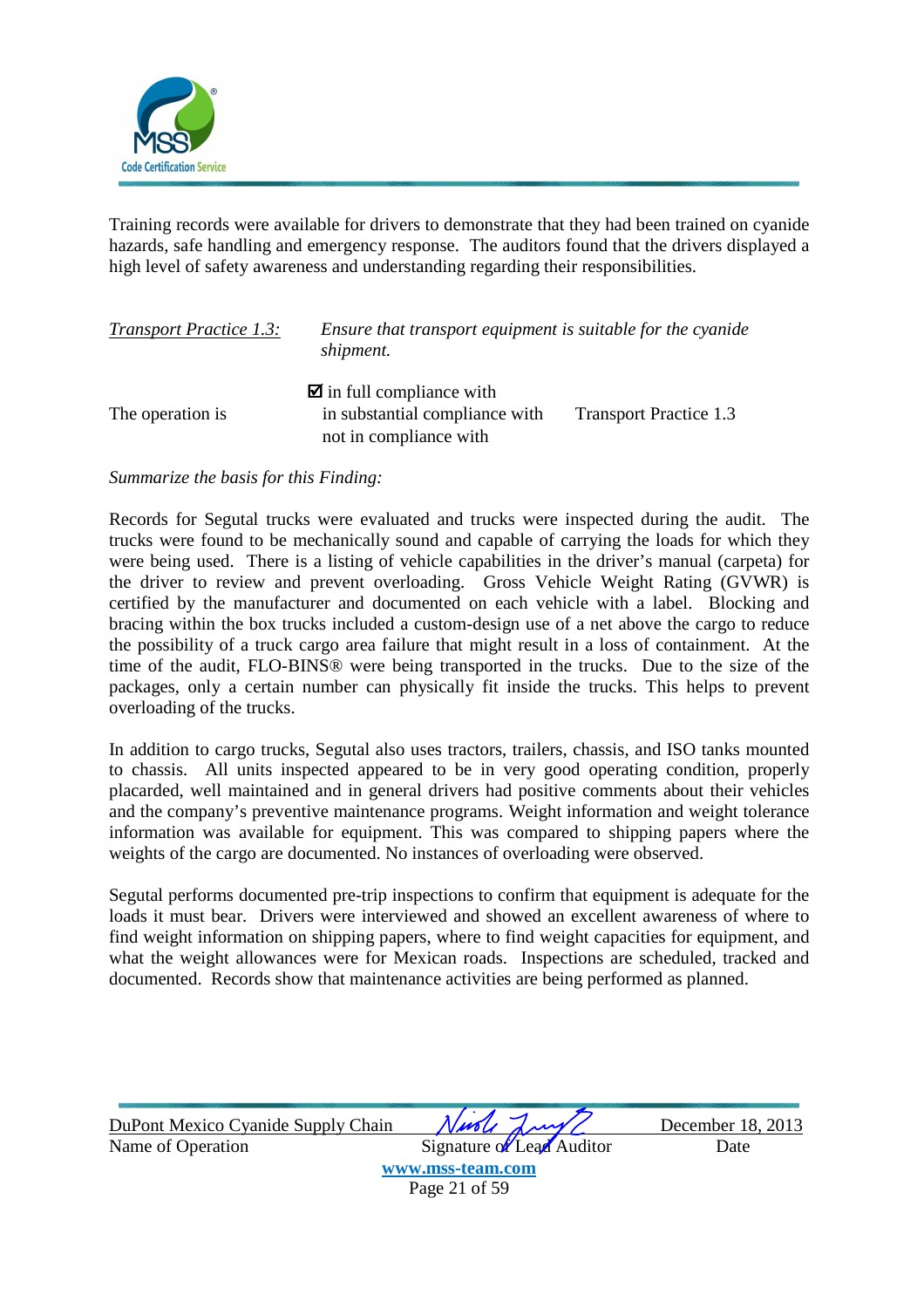![](_page_22_Picture_0.jpeg)

| <b>Transport Practice 1.4:</b> |                                                                                                    | Develop and implement a safety program for transport of cyanide. |
|--------------------------------|----------------------------------------------------------------------------------------------------|------------------------------------------------------------------|
| The operation is               | $\blacksquare$ in full compliance with<br>in substantial compliance with<br>not in compliance with | <b>Transport Practice 1.4</b>                                    |

Segutal drivers and the two DuPont facilities audited have the necessary procedures in place to ensure that cyanide is transported in a manner that maintains the integrity of the producer's packaging. Cargo is loaded into the trucks by the warehouse material handlers and they ensure that the packages are not damaged during the loading of the trucks. The drivers work with the material handlers on bracing the load with strapping and webbing. Segutal maintains a documented procedure for blocking and bracing and the drivers take responsibility for the cargo they carry in their trucks. Enhanced blocking and bracing methods are used above the FLO-BINS® to help prevent movement of the material. Appropriate placards are displayed on all four sides of all transport equipment. Equipment markings were found to be adequate and conformant.

Placards are used by Segutal to identify the shipments as cyanide, as required by local regulations and international standards. Appropriate placards are displayed on all four sides of the transport vehicles at all times. Equipment markings were found to be adequate and compliant.

Segutal drivers conduct pre-trip inspections prior to departure and a post-trip report on the condition of the vehicle. Mechanical defects are called to the attention of a mechanic. Issues that would affect safety and/or legal compliance are resolved prior to movement off-site. Segutal performs preventive maintenance on all transportation equipment at regular intervals. Pre-defined checklists showing the required maintenance tasks are used to record actions. Records were reviewed and were found to be complete and acceptable.

The company Safety Program includes limitations on drivers' hours, primarily a limitation on night-time driving. Drivers were aware of the requirements. Steps that need to be taken in the event of disruptions in operations are clearly defined. Dispatch personnel would contact DuPont immediately if shipments were interrupted. Segutal maintains a written drug abuse prevention policy. Records were available to demonstrate that the requirements of each of the ICMI Cyanide Code requirements in this section (1.4.3 a) through f)) had been fulfilled.

| DuPont Mexico Cyanide Supply Chain | Nurle Lung                | December 18, 2013 |
|------------------------------------|---------------------------|-------------------|
| Name of Operation                  | Signature of Lead Auditor | Date              |
|                                    | www.mss-team.com          |                   |
|                                    | Page 22 of 59             |                   |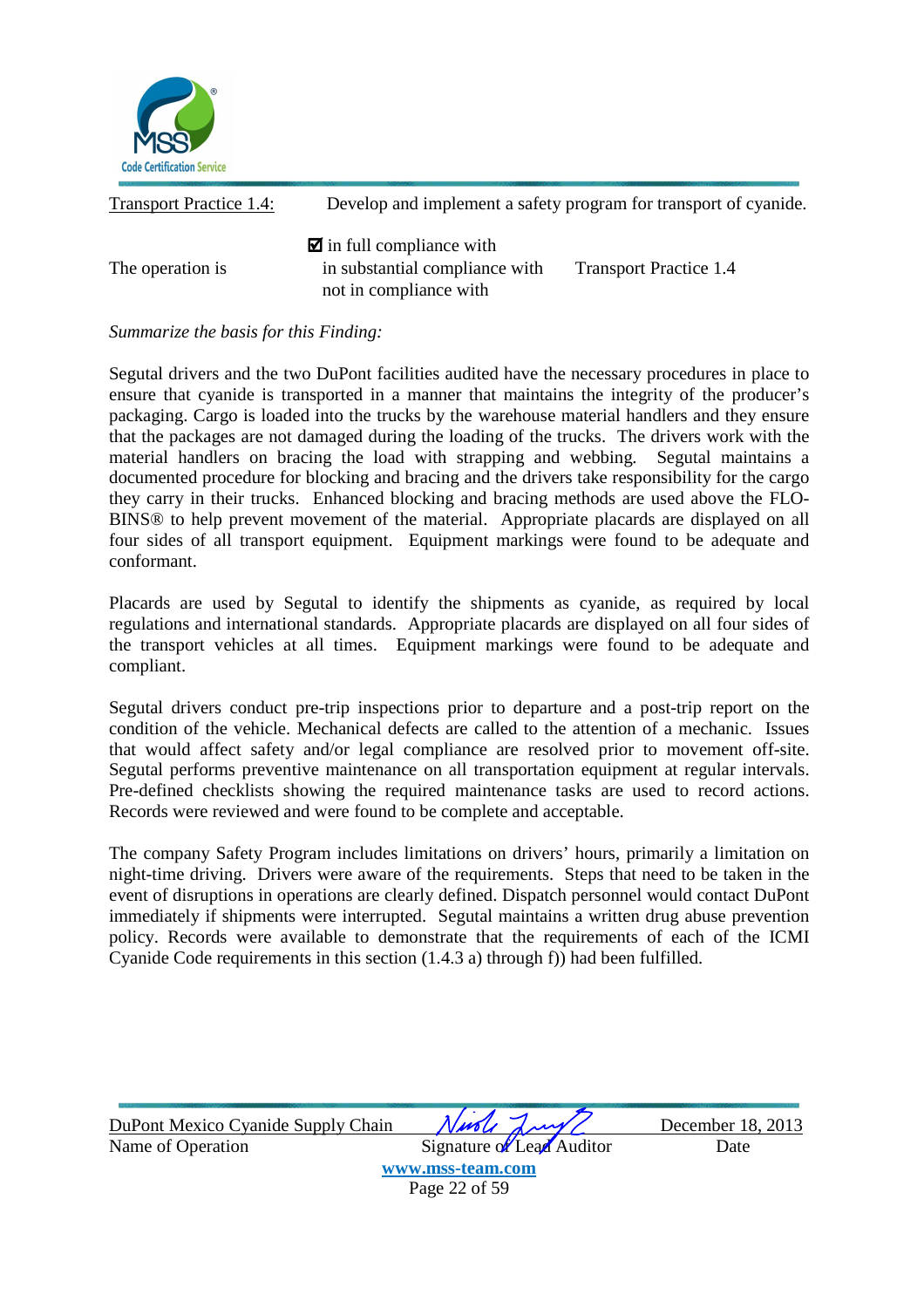![](_page_23_Picture_0.jpeg)

| <b>Transport Practice 1.5:</b>        | Follow international standards for transportation of cyanide by<br>sea and air.                    |                               |
|---------------------------------------|----------------------------------------------------------------------------------------------------|-------------------------------|
| The operation is                      | $\blacksquare$ in full compliance with<br>in substantial compliance with<br>not in compliance with | <b>Transport Practice 1.5</b> |
| Summarize the basis for this Finding: |                                                                                                    |                               |
|                                       | This section of the ICMI Cyanide Code does not apply to this supply chain.                         |                               |
| <b>Transport Practice 1.6:</b>        | Track cyanide shipments to prevent losses during transport.                                        |                               |
| The operation is                      | $\blacksquare$ in full compliance with<br>in substantial compliance with                           | <b>Transport Practice 1.6</b> |

not in compliance with

#### *Summarize the basis for this Finding:*

Drivers have several communication options during shipments. Auditors confirmed that communication equipment was appropriate and that it is included in the preventive maintenance program to ensure that it continues to be operational over time. Records were available to show that equipment is tested every six months. Black-out areas along on the routes are appropriately managed with procedures. Records showed that procedures are followed. According to interviews, black-out areas do not present a significant problem on the routes traveled by Segutal.

Segutal maintains a Shipment Tracking Procedure to keep track of cyanide shipments from the DuPont facilities to the mines. Records were also available to show close communication and tracking between the trucking companies, the mines, and DuPont on the days that shipments were made.

The following documentation is used to track inventory and movement of cyanide: bills of lading, vehicle weight upon filling or at the interchange point, vehicle weight upon arrival at destination, and shipping papers indicating the number of packages and amount of material. All of the abovementioned documents were sampled for both carriers. Material management practices and inventory controls were found to be appropriate.

| DuPont Mexico Cyanide Supply Chain | Niede Lung                | December 18, 2013 |
|------------------------------------|---------------------------|-------------------|
| Name of Operation                  | Signature of Lead Auditor | Date              |
|                                    | www.mss-team.com          |                   |
|                                    | Page 23 of 59             |                   |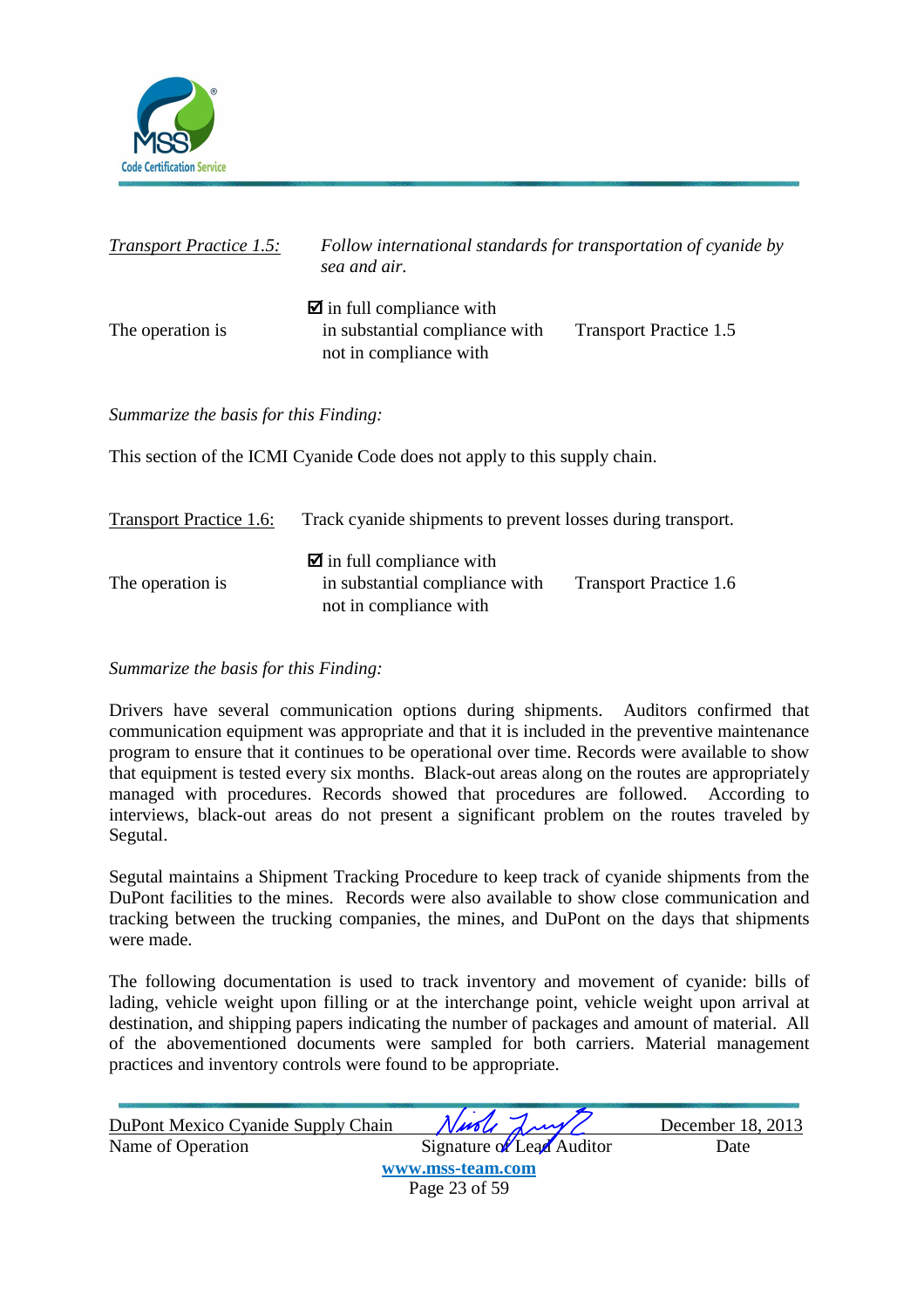![](_page_24_Picture_0.jpeg)

DuPont ensures that all shipping records show shipment details such as weight, number and type of packages, destination, and UN number. DuPont sends a copy of the MSDS a "Transportation Emergency Information" sheet with every shipment. Emergency contact numbers and response information is on the emergency sheet and drivers must sign that they have read the emergency response information each time they are dispatched with a cyanide shipment. Shipping documents were sampled and were found to be appropriate.

#### *2. INTERIM STORAGE: Design, construct and operate cyanide trans-shipping depots and interim storage sites to prevent releases and exposures.*

Not Applicable - Segutal is a trucking company and does not have interim storage responsibilities.

### *3. EMERGENCY RESPONSE: Protect communities and the environment through the development of emergency response strategies and capabilities*

| <b>Transport Practice 3.1:</b> | Prepare detailed emergency response plans for potential cyanide<br>releases. |                        |
|--------------------------------|------------------------------------------------------------------------------|------------------------|
| The operation is               | $\blacksquare$ in full compliance with<br>in substantial compliance with     | Transport Practice 3.1 |
|                                | not in compliance with                                                       |                        |

#### *Summarize the basis for this Finding:*

Segutal maintains an emergency response plan that fulfills ICMI Cyanide Code requirements. Drivers also carry the DuPont emergency information response sheets, a laminated card showing all emergency telephone numbers and procedures, and the MSDS with them during all deliveries. The plans and information were reviewed and were found to be acceptable for Segutal. Segutal transports cyanide via truck and all scenarios considered in the plans were related to either truck accidents or small cyanide spills from packaging.

All emergency response plans discuss the response to solid sodium cyanide, the only physical form transported or stored in this supply chain. Segutal does deliver solid cyanide in ISO tanks which is mixed with water at the mine sites. DuPont has emergency information sheets for cyanide solution. The emergency response on a mine site would, however, be coordinated using the mine site emergency response plan and personnel.

| DuPont Mexico Cyanide Supply Chain | Nivole Lung               | December 18, 2013 |
|------------------------------------|---------------------------|-------------------|
| Name of Operation                  | Signature of Lead Auditor | Date              |
|                                    | www.mss-team.com          |                   |
|                                    | Page 24 of 59             |                   |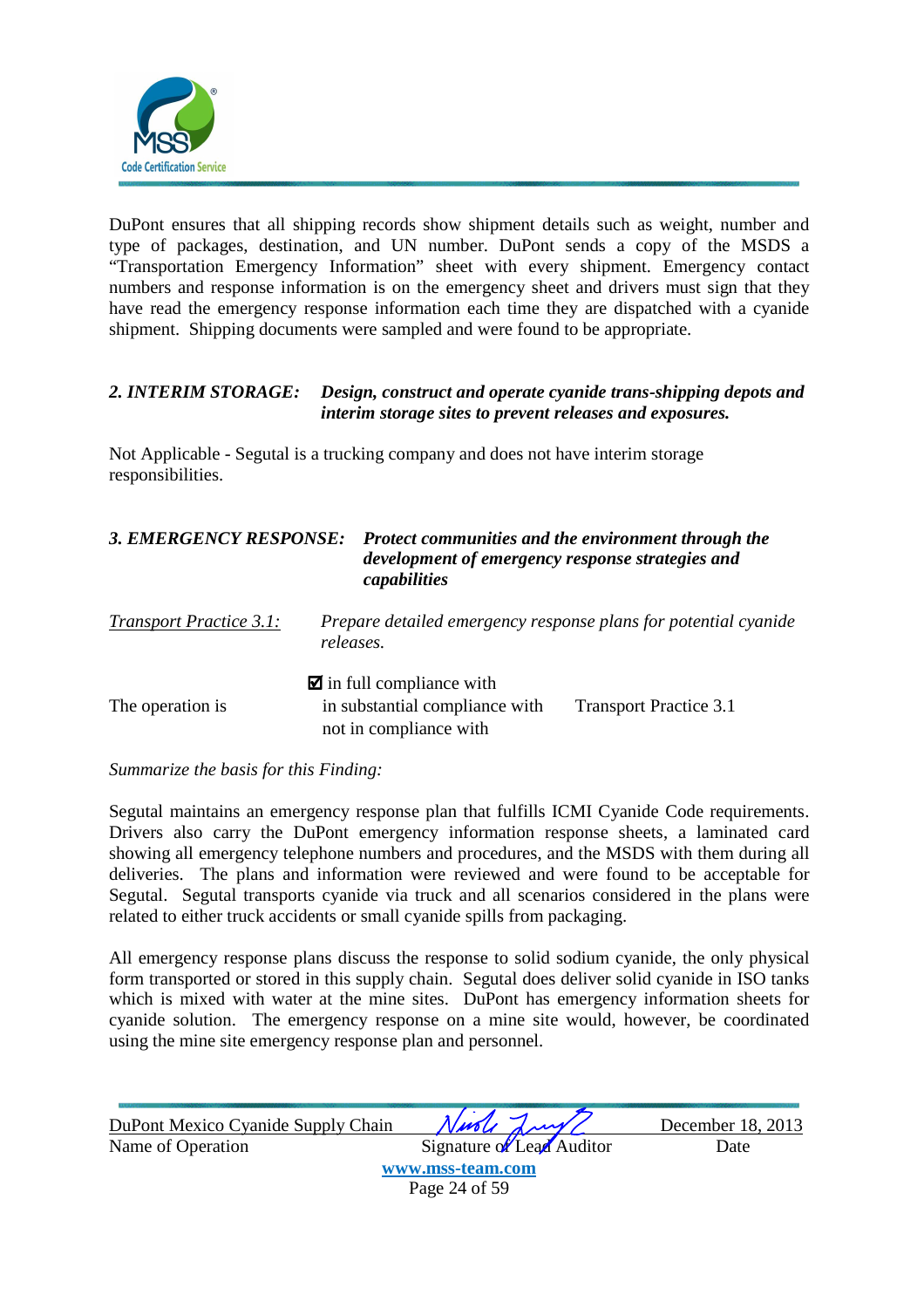![](_page_25_Picture_0.jpeg)

Roadway infrastructure differences, and the roles of the different emergency responders (i.e., DuPont personnel, warehouse personnel, mine personnel) are discussed in the emergency planning information. The design and types of transport equipment are considered in the emergency response plans. Response actions were also appropriately addressed in the plans.

The Segutal emergency response plan and the DuPont emergency response information sheets define the roles of drivers, DuPont personnel and emergency responders. The DuPont Mexico operations also have the "Cyanides Global Response Plan for Off-Site Incidents" that contains all key procedures and contact information and is updated regularly.

| <b>Transport Practice 3.2:</b> | Designate appropriate response personnel and commit<br>necessary resources for emergency response. |                               |
|--------------------------------|----------------------------------------------------------------------------------------------------|-------------------------------|
|                                | $\blacksquare$ in full compliance with                                                             |                               |
| The operation is               | in substantial compliance with<br>not in compliance with                                           | <b>Transport Practice 3.2</b> |

#### *Summarize the basis for this Finding:*

Segutal personnel have received hands-on training on the emergency response plans via extensive hands-on mock emergency drills involving DuPont, Segutal and the warehouses. Photos and written records from the drill were reviewed during the audit. The drills were found to be very comprehensive. Records from the classroom training and the drills were reviewed and were found to be complete. Training is refreshed annually. Drivers and warehouse personnel were interviewed and awareness of emergency procedures was appropriate.

The emergency response plan and the DuPont emergency response information sheets define the roles of drivers, DuPont personnel and emergency responders. The DuPont Mexico operations also have the "Cyanides Global Response Plan for Off-Site Incidents" that contains all key procedures and contact information and is updated regularly.

Each plan has a list of emergency response equipment that should be available on the trucks. Emergency kits were verified against the checklists maintained in the emergency plans for the different locations.

The emergency equipment includes personal protective equipment, a dry powder fire extinguisher, shovels, and other spill equipment. Interviews with drivers confirmed that they understood the need to confirm that the emergency equipment is available at all times and is in working condition. Equipment was checked on each truck available during the audit. Segutal has a monthly checking process for confirming that emergency equipment is available when needed. Records were reviewed and were found to be complete.

| DuPont Mexico Cyanide Supply Chain | Nivole Lung               | December 18, 2013 |
|------------------------------------|---------------------------|-------------------|
| Name of Operation                  | Signature of Lead Auditor | Date              |
|                                    | www mcc-team com          |                   |

**www.mss-team.com** Page 25 of 59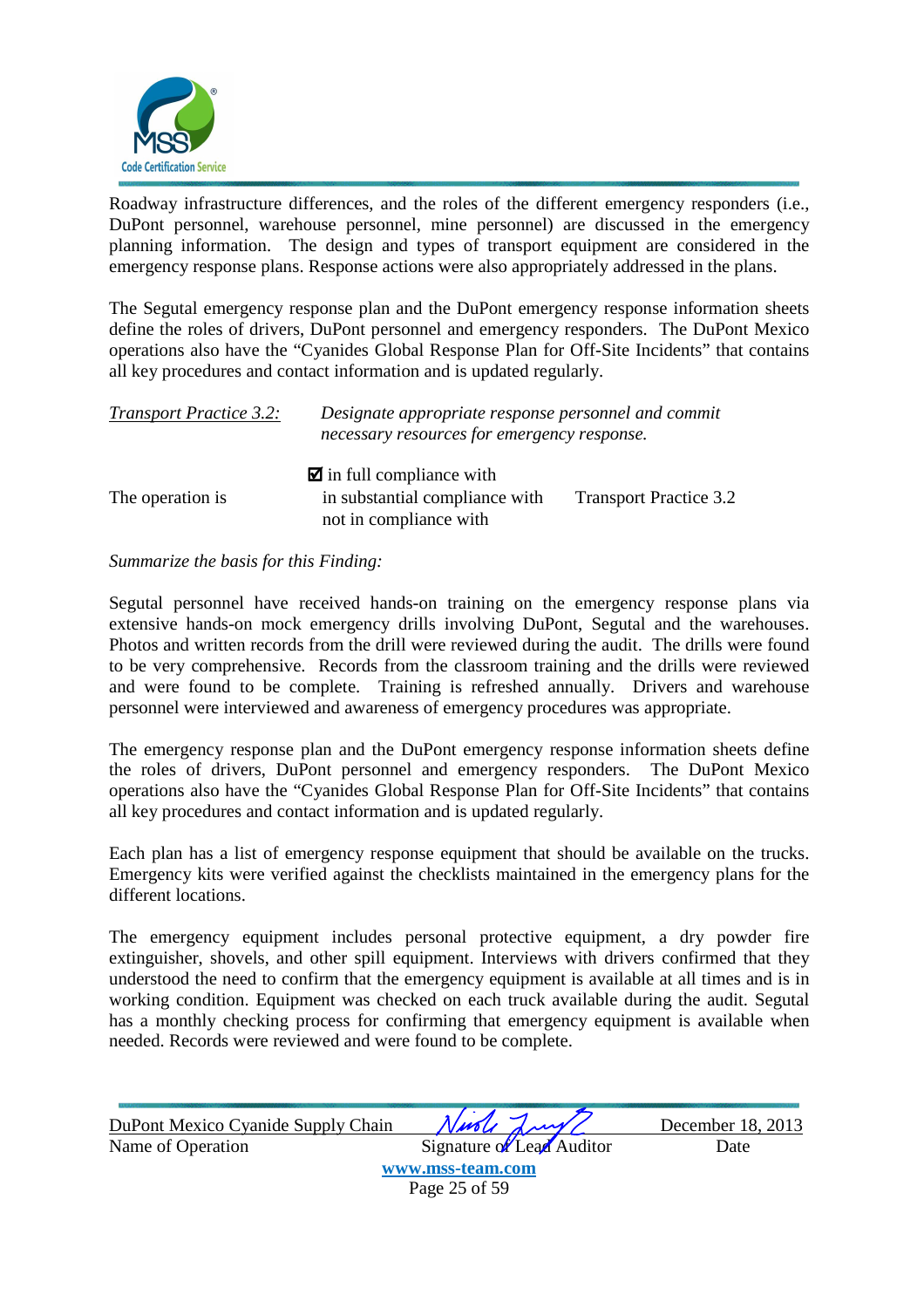![](_page_26_Picture_0.jpeg)

| <b>Transport Practice 3.3:</b> | Develop procedures for internal and external emergency<br>notification and reporting.              |                               |
|--------------------------------|----------------------------------------------------------------------------------------------------|-------------------------------|
| The operation is               | $\blacksquare$ in full compliance with<br>in substantial compliance with<br>not in compliance with | <b>Transport Practice 3.3</b> |

The notification procedures, including telephone numbers, are described in the Emergency Response Plan. In the case of an emergency, drivers are instructed to contact the main office and DuPont. SETIQ is also notified in the case of any emergency. SETIQ is a service provider that notifies appropriate emergency responders. Drivers have the necessary telephone numbers noted on the paperwork they carry in their trucks and on the laminated cards they also carry with them. Interviews confirmed that DuPont Mexico works closely with its supply chain to ensure that notification procedures and telephone numbers remain current. The plan, including notification information, is also reviewed each year during the emergency drill.

Segutal reviews and practices their emergency response plan with DuPont at least once per year. During this review and practice session any information that needs to be updated is revised. Emergency information reviewed during the audit had last been revised in 2013. Contact information was reviewed during the audit and was found to be accurate.

| <b>Transport Practice 3.4:</b> | Develop procedures for remediation of releases that recognize the<br>additional hazards of cyanide treatment chemicals. |                               |
|--------------------------------|-------------------------------------------------------------------------------------------------------------------------|-------------------------------|
| The operation is               | $\blacksquare$ in full compliance with<br>in substantial compliance with<br>not in compliance with                      | <b>Transport Practice 3.4</b> |

*Summarize the basis for this Finding:* 

Segutal utilizes the DuPont "Transportation Emergency Information" sheets as part of the emergency preparedness documentation. Information about clean-up procedures and the neutralization of solids or contaminated debris is detailed on the information sheet.

Segutal clearly states in its Emergency Plans that the use of cyanide treatment chemicals in surface water is forbidden. DuPont also maintains formal procedures that describe all of their operations including remediation and the prohibition of using decontamination chemicals in surface waters. Awareness of this requirement was confirmed through interviews with supply chain personnel. Interviews with DuPont personnel confirmed that technical experts from

| DuPont Mexico Cyanide Supply Chain | Needle Lung/              | December 18, 2013 |
|------------------------------------|---------------------------|-------------------|
| Name of Operation                  | Signature of Lead Auditor | Date              |
|                                    | www.mss-team.com          |                   |
|                                    | Page 26 of 59             |                   |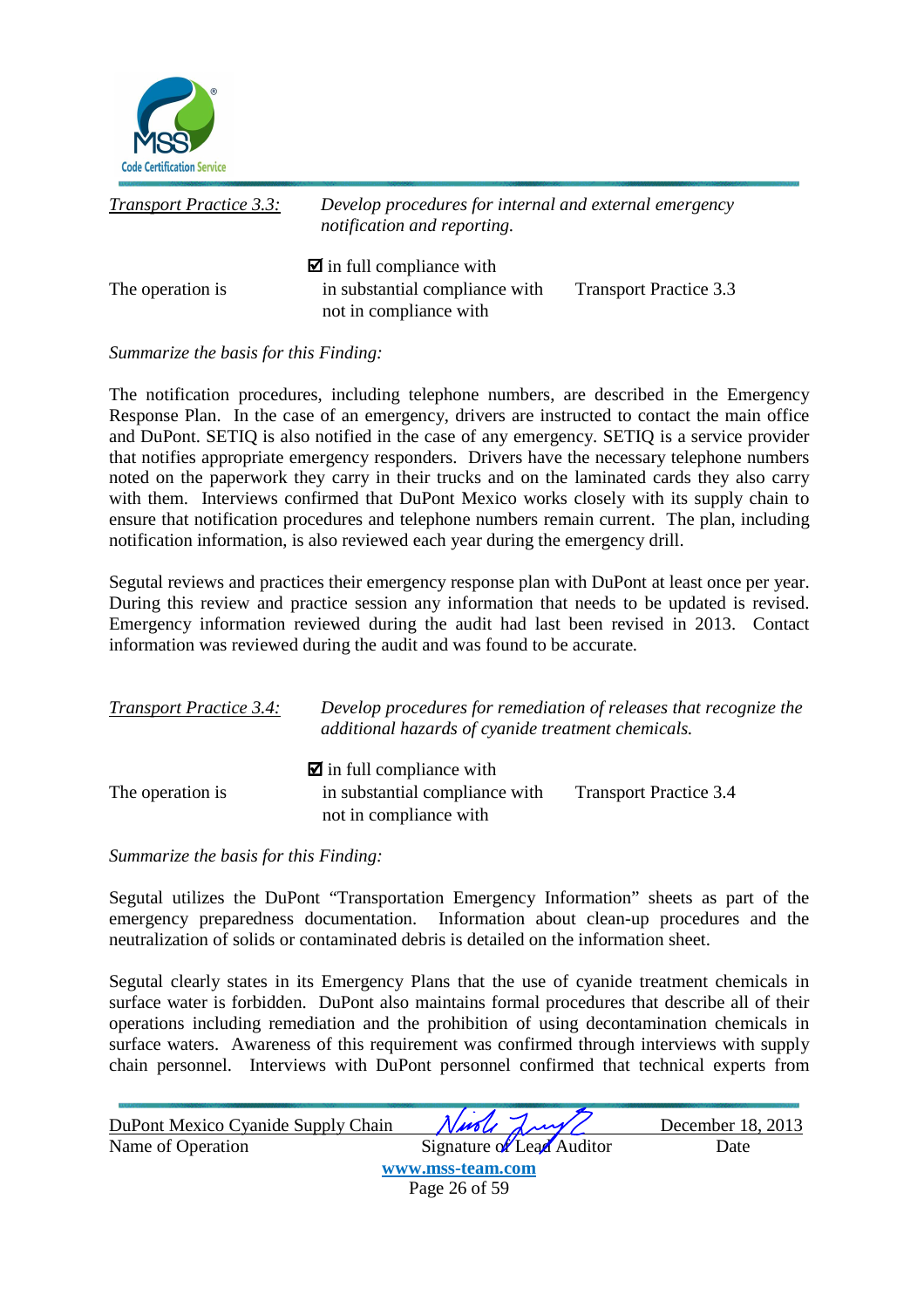![](_page_27_Picture_0.jpeg)

DuPont would take the lead in any remediation efforts that may be required after a spill. DuPont personnel all showed a high level of awareness of when and where cyanide treatment chemicals may be used.

| <b>Transport Practice 3.5:</b> | Periodically evaluate response procedures and<br>capabilities and revise them as needed.           |                               |
|--------------------------------|----------------------------------------------------------------------------------------------------|-------------------------------|
| The operation is               | $\blacksquare$ in full compliance with<br>in substantial compliance with<br>not in compliance with | <b>Transport Practice 3.5</b> |

*Summarize the basis for this Finding:* 

The Emergency Response Plan (ERP) calls for periodic reviews of the plan. The ERP was formally reviewed and/or practiced through the use of hands-on drills in 2011, 2012 and 2013.

All supply chain partners (Segutal, ALR, San Luis Potosi Operation, Hermosillo Operation, and rail partners) have received hands-on training on the emergency response plans via extensive hands-on mock emergency drills involving DuPont, Segutal, the warehouses, the rail companies, and ALR. Records from the classroom training and the drills were reviewed and were found to be complete. Training is refreshed annually. Drivers and warehouse personnel were interviewed and awareness of emergency procedures was appropriate.

The Emergency Response Plan's performance is reviewed after actual emergencies and after the annual drill. Changes are made to the plan, as needed. There were records to demonstrate that the ERPs had been regularly reviewed over time, especially after drills or actual deployment of the plans. Drill critique records included photos, information regarding the drill participants, dates of drills, scenarios tested, the results of the drills, and recommendations for improvement.

| DuPont Mexico Cyanide Supply Chain | Niede Lung                | December 18, 2013 |
|------------------------------------|---------------------------|-------------------|
| Name of Operation                  | Signature of Lead Auditor | Date              |
|                                    | www.mss-team.com          |                   |
|                                    | Page 27 of 59             |                   |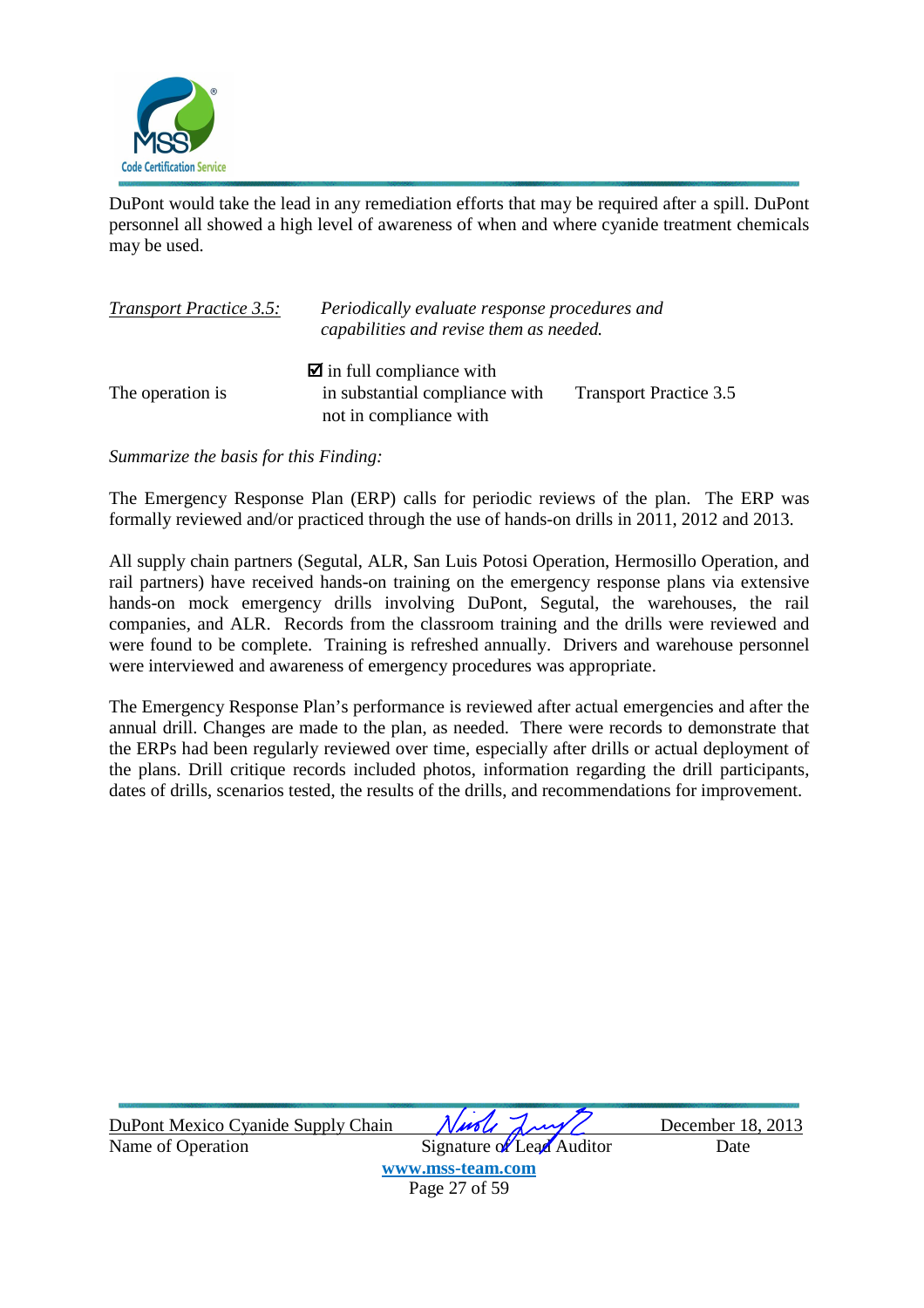![](_page_28_Picture_0.jpeg)

## Compliance finding for ALR Trucking Operations

The ALR Trucking operations were evaluated against the ICMI Cyanide Code requirements documented in the *ICMI Cyanide Code*, *ICMI Cyanide Code Transportation Protocol*, and the *ICMI Auditor Guidance for Use of the Cyanide Transportation Verification Protocol*. The audit was conducted through discussions and interviews with multiple individuals in cross-functional roles at the company. Procedures, records, and equipment were evaluated for ALR personnel at several locations during the audit.

### *ALR Trucking Operations - Auditor's Finding*

ALR Trucking Operations are in **FULL COMPLIANCE** with the International Cyanide Management Code.

This supply chain has not experienced any significant cyanide incidents, releases, exposures since the previous ICMI Cyanide Code audit in 2010. The supply chain was found to have been in compliance with the ICMI Cyanide Code since the previous certification audit.

| <b>Audit Company:</b>     | MSS Code Certification Service, a Division of Management |
|---------------------------|----------------------------------------------------------|
|                           | System Solutions, Inc.                                   |
|                           | www.mss-team.com                                         |
| <b>Audit Team Leader:</b> | Nicole Jurczyk                                           |
|                           | E-mail: CodeAudits@mss-team.com                          |
| Name of Second Auditor    | Gabriel Rodriguez                                        |
| Date(s) of Audit:         | August 13-16 and October 28, 2013                        |

I attest that I meet the criteria for knowledge, experience and conflict of interest for Code Certification Audit Team Leader, established by the International Cyanide Management Institute and that all members of the audit team meet the applicable criteria established by the International Cyanide Management Institute for Code Certification Auditors.

I attest that the Audit Reports accurately describe the findings of the certification audit. I further attest that the certification audit was conducted in a professional manner in accordance with the International Cyanide Management Code Verification Protocol for Cyanide Transportation Operations and using standard and accepted practices for health, safety and environmental audits.

ALR NWOU MUY C December 18, 2013

Name of Facility Signature of Lead Auditor Date

DuPont Mexico Cyanide Supply Chain *Nurle Lawy* December 18, 2013

Name of Operation Signature of Lead Auditor Date **www.mss-team.com** Page 28 of 59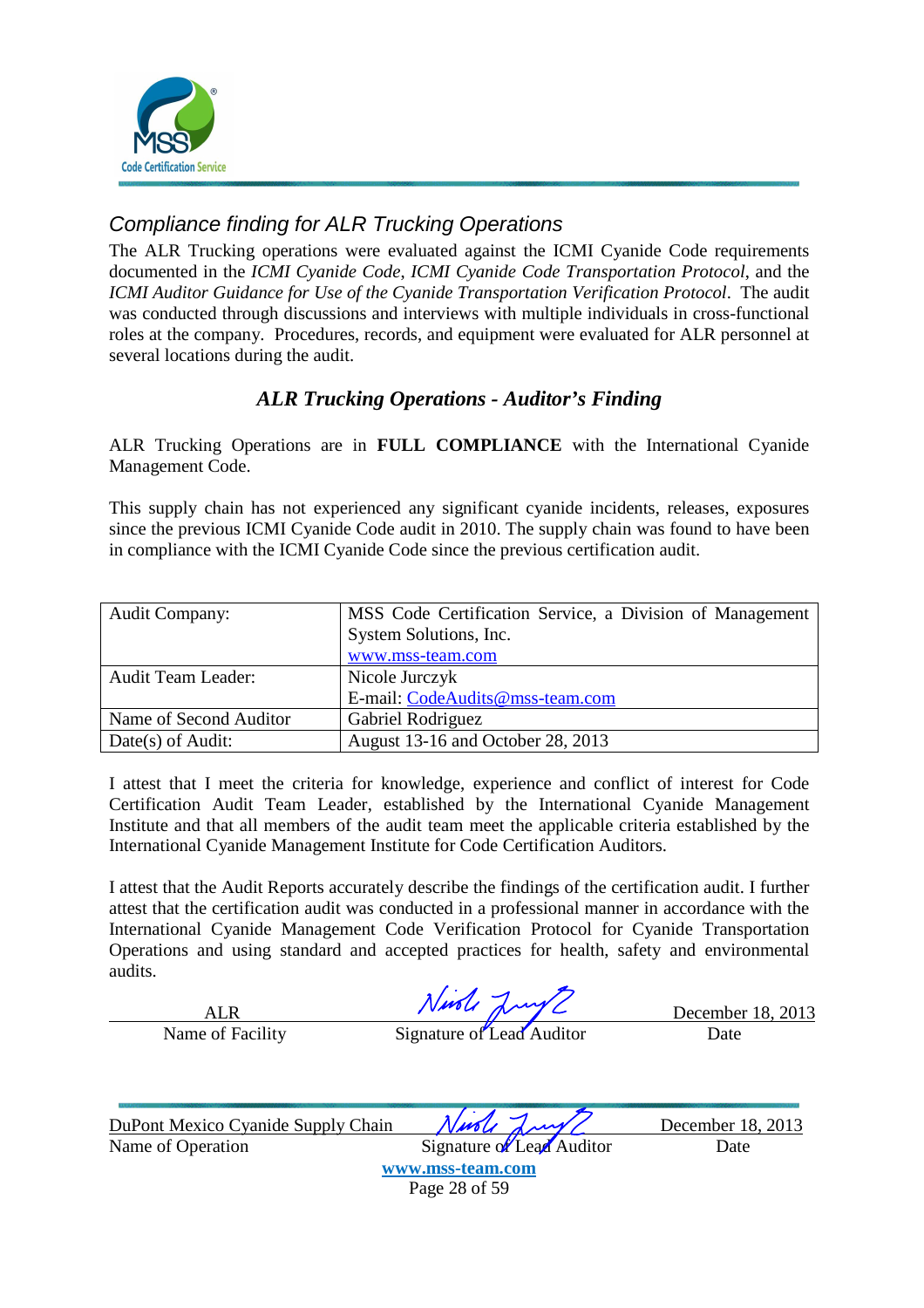![](_page_29_Picture_0.jpeg)

### **Description of ALR's Role in the DuPont Mexico Cyanide Supply Chain**

ALR is one of the three DuPont cyanide trucking partners in Mexico. ALR transports hazardous materials, general commodities and bulk shipments. They have operated in Mexico for over thirty (30) years. ALR has been part of the DuPont sodium cyanide supply chain since 2005. The ALR headquarters is in Monterrey, Mexico. ALR also operates a terminal facility from the same location. Trucks used for sodium cyanide transport are dispatched out of Monterrey. ALR also maintains a terminal near Nuevo Laredo that is used in this supply chain. The ALR audit was performed at both the Monterrey headquarters and Nuevo Laredo Terminal locations. Operations were reviewed, equipment and terminal maintenance records were evaluated, and personnel, including drivers, were interviewed.

The headquarters/terminal is one of several ALR facilities in Mexico. ALR is one of the largest trucking companies in the country. ALR is ISO 9001:2000 certified and has integrated their safety program into their overall management system structure.

Sodium Cyanide FLO-BIN®s, drums and IBCs are loaded in the United States into tractor trailers which are transported to Mexico. The trailer is interchanged by Interamerica to F.H. Logistica and then ALR. ALR transports trailers to the DuPont San Luis Potosi and Hermosillo facilities. The shipments remain sealed and the trailers are not opened during transit.

### ALR's Certification Audit Results

#### *1. TRANSPORT: Transport cyanide in a manner that minimizes the potential for accidents and releases.*

*Transport Practice 1.1: Select cyanide transport routes to minimize the potential for accidents and releases.*   $\blacksquare$  in full compliance with The operation is in substantial compliance with Transport Practice 1.1 not in compliance with

*Summarize the basis for this Finding:* 

ALR uses a detailed routing selection method that takes into account population density, infrastructure, pitch & grade, proximity to water bodies, and prevalence and likelihood of poor weather and resulting poor driving conditions. Routes are evaluated at least every three years. Procedure P-751-17 was reviewed and sections 5.1 and 5.2 of this procedure specifically addressed ICMI Cyanide Code requirements. Interviews indicated that Mexican Law (NOM-

| DuPont Mexico Cyanide Supply Chain | Ningle Lung/              | December 18, 2013 |
|------------------------------------|---------------------------|-------------------|
| Name of Operation                  | Signature of Lead Auditor | Date              |
|                                    | www.mss-team.com          |                   |
|                                    | Page 29 of 59             |                   |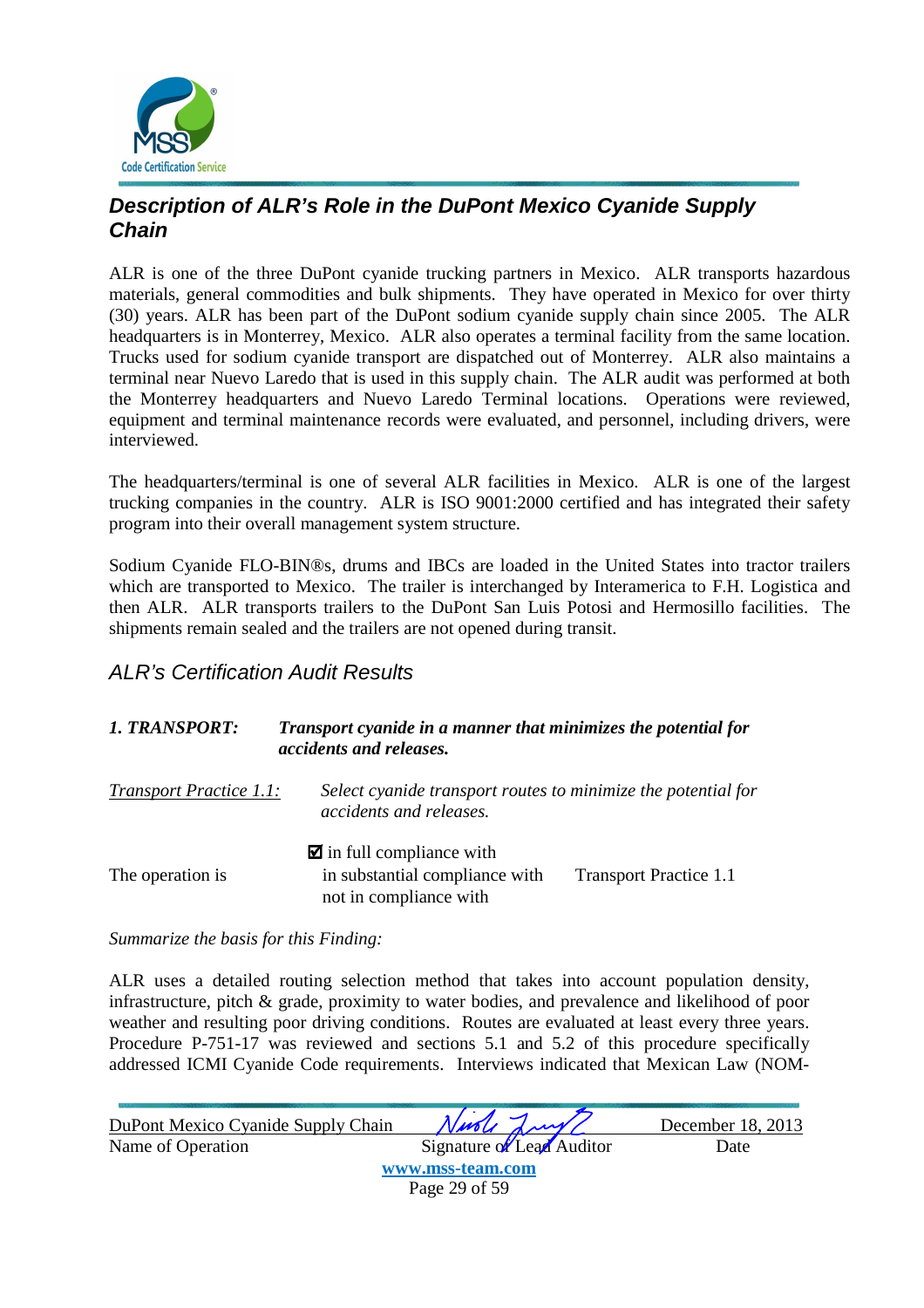![](_page_30_Picture_0.jpeg)

012-SCT-2008) requires that a route risk assessment be done for hazardous material shipments and that the regulatory requirements match well with ICMI Cyanide Code risk assessment requirements.

The documented procedure to evaluate risks and take necessary countermeasures is part of the ALR procedure P-751-17. The destinations to which ALR needs to deliver cyanide (San Luis Potosi and Hermosillo facilities) have limited options for which roadways can be used. Risk mitigation measures focus primarily on security, the avoidance of night-time driving, use of safe truck stops for overnight trips, and the use of escorts as required by DuPont or the mine customers. Risk mitigation measures focus primarily on security, the avoidance of night-time driving, use of safe truck stops for overnight trips, and the use of escorts as required by DuPont or the mine customers. Risk mitigation measures also included the avoidance of high traffic times of day and the avoidance of roads that are dangerous in poor weather conditions. Notes within the route risk ranking documents indicated what risk mitigation measures are to be taken for specific routes. Drivers were interviewed and maps were referenced. Drivers showed excellent awareness of designated routes, risk mitigation measures, and general operating procedures.

Routes are reviewed at least every three years for adequacy and for any changes in conditions that would result in a changed risk ranking. Records were reviewed showing that the most recent route assessment activity had been conducted in 2013. The driver feedback process is integrated into the annual route review process. Records were available to show that drivers were refreshed on the cyanide routes and the addition of new truck stops in 2013. This information was also confirmed through interviews with management and several drivers. Approval records for several changes in routes were also available for review and were found acceptable.

ALR participates in the DuPont training and outreach activities regarding emergency response and maintains contact with SETIQ, an organization that provides emergency notification and coordination services (similar to CHEMTREC in the USA).

| DuPont Mexico Cyanide Supply Chain | Nuol      |
|------------------------------------|-----------|
| Name of Operation                  | Signature |

December 18, 2013 Lead Auditor Date

**www.mss-team.com** Page 30 of 59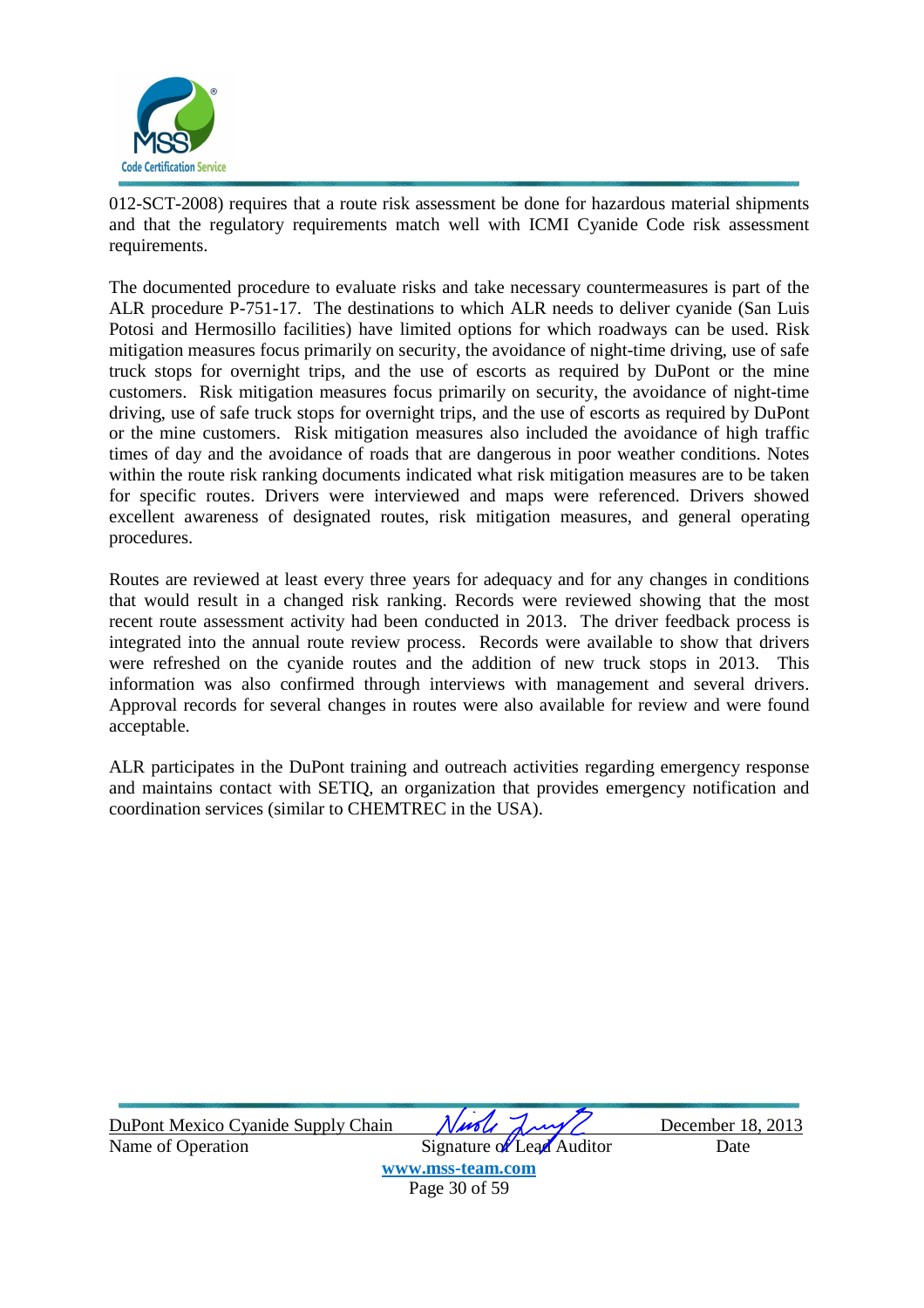![](_page_31_Picture_0.jpeg)

*Transport Practice 1.2 Ensure that personnel operating cyanide handling and transport equipment can perform their jobs with minimum risk to communities and the environment.* 

 $\blacksquare$  in full compliance with The operation is in substantial compliance with Transport Practice 1.2 not in compliance with

*Summarize the basis for this Finding:* 

Training records and interviews were used to confirm that all personnel operating cyanide transport equipment can perform their jobs safely and appropriately. Extensive employee records are maintained by Segutal and ALR at headquarters for each of the drivers. All drivers had valid commercial licenses with an "E" endorsement for hazardous material transport. Drivers were interviewed and displayed a very good understanding and awareness of company policies and procedures as well as regulatory requirements.

Training records were available for drivers to demonstrate that they had been trained on cyanide hazards, safe handling and emergency response. The auditors found that the drivers displayed a high level of safety awareness and understanding regarding their responsibilities.

| <b>Transport Practice 1.3:</b> | Ensure that transport equipment is suitable for the cyanide<br>shipment.                           |                        |
|--------------------------------|----------------------------------------------------------------------------------------------------|------------------------|
| The operation is               | $\blacksquare$ in full compliance with<br>in substantial compliance with<br>not in compliance with | Transport Practice 1.3 |

*Summarize the basis for this Finding:* 

ALR Trucking transports cyanide using power units which are mechanically sound, inspected and meet Mexican Federal Regulatory requirements as well as customer requirements. The cargo trailers pulled by ALR tractors are owned and maintained by Empire Express, another ICMI Cyanide Code-certified Signatory company. The weight capabilities of the cargo trailers and the preventive maintenance of that equipment were audited during the Empire Express certification audit in 2013.

ALR maintains a listing of tractor capabilities to ensure that the units are not overloaded when the trailer is transported to the DuPont facilities. The trailer is inspected at interchange points and again upon dispatch. The seals are not broken by anyone in the supply chain before the cargo arrives at the DuPont San Luis Potosi or Hermosillo facilities. Gross Vehicle Weight

| DuPont Mexico Cyanide Supply Chain | Neede Lung                | December 18, 2013 |
|------------------------------------|---------------------------|-------------------|
| Name of Operation                  | Signature of Lead Auditor | Date              |
|                                    | www.mss-team.com          |                   |
|                                    | Page 31 of 59             |                   |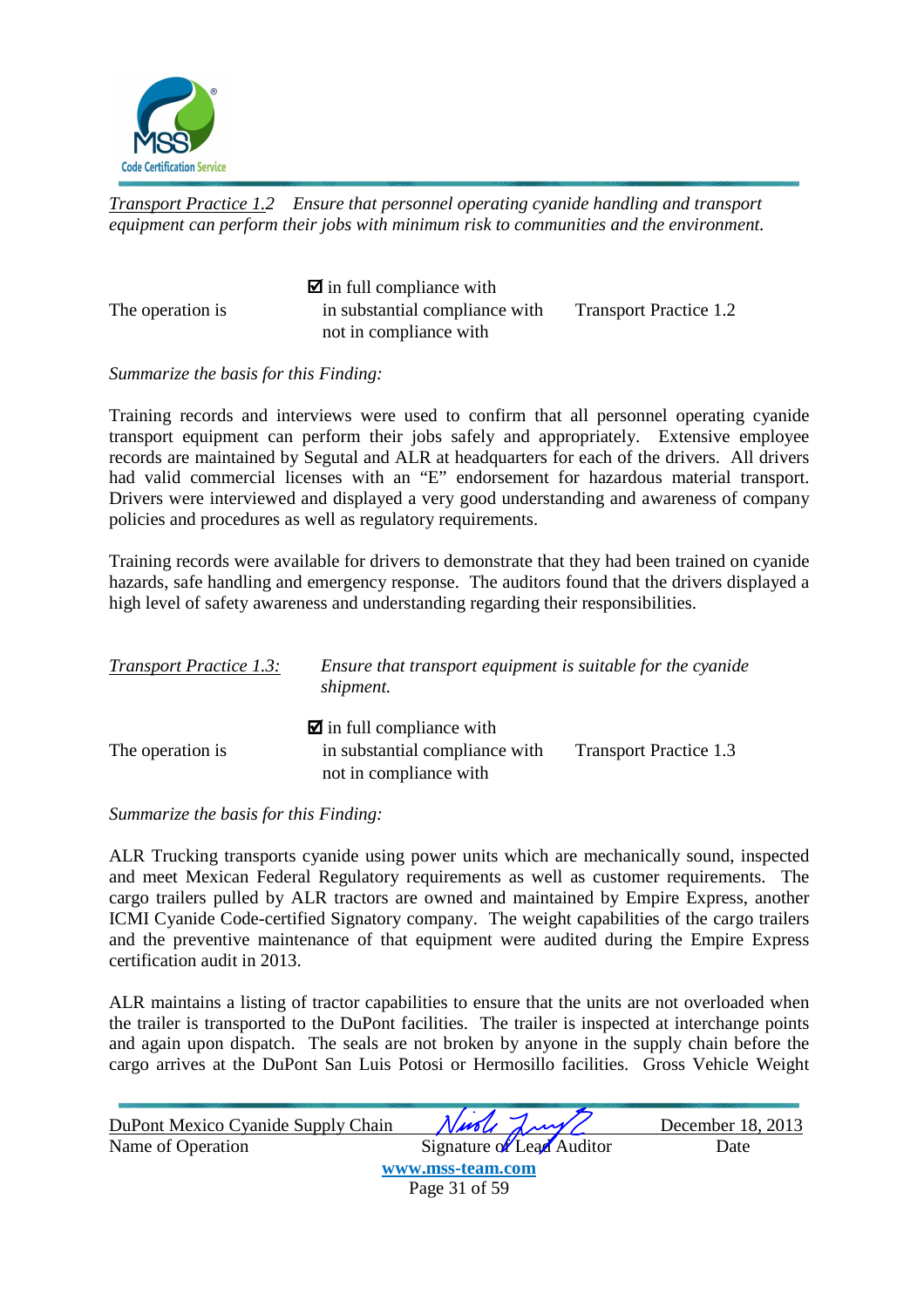![](_page_32_Picture_0.jpeg)

Rating (GVWR) is certified by the manufacturer and documented on each vehicle with a label. ALR drivers were available for interview at the Monterrey HQ terminal and at the ALR Nuevo Laredo Terminal. Trucks and trailers were also available for review during the audit. Employee awareness was very good and equipment was in very good condition.

ALR performs documented pre-trip inspections to confirm that equipment is adequate for the loads it must bear. Drivers were interviewed and showed an excellent awareness of where to find weight information on shipping papers and what the weight allowances were for Mexican roads and for their equipment. Inspections are scheduled, tracked and documented. Records show that maintenance activities are being performed as planned.

ALR performs regular truck inspections and preventive maintenance actions to ensure the adequacy of equipment to carry the specified loads. DuPont ships standard amounts of cyanide in the cargo vans. A review of shipping paperwork confirmed that equipment is not being overloaded.

| <b>Transport Practice 1.4:</b> |                                                                                                    | Develop and implement a safety program for transport of cyanide. |
|--------------------------------|----------------------------------------------------------------------------------------------------|------------------------------------------------------------------|
| The operation is               | $\blacksquare$ in full compliance with<br>in substantial compliance with<br>not in compliance with | <b>Transport Practice 1.4</b>                                    |

*Summarize the basis for this Finding:* 

ALR has procedures in place to ensure that cyanide is transported in a manner that maintains the integrity of the producer's packaging. The cyanide remains in the same trailer in which it was loaded, braced and blocked in the US and the entire trailer is "interchanged" at the border in Nuevo Laredo, Mexico with the US Carrier who brought it to that point. Trailers are not opened by ALR.

Placards are used by ALR to identify the shipments as cyanide, as required by local regulations and international standards. Appropriate placards are displayed on all four sides of the transport vehicles at all times. Equipment markings were found to be adequate and compliant.

ALR drivers conduct pre-trip inspections prior to departure and a post-trip report on the condition of the vehicle. Mechanical defects are called to the attention of a mechanic. Issues that would affect safety and/or legal compliance are resolved prior to movement off-site.

ALR performs preventive maintenance on all transportation equipment at regular intervals. The maintenance frequency is determined by mileage driven and ruggedness of the terrain. Predefined checklists showing the required maintenance tasks are used to record actions. The

| DuPont Mexico Cyanide Supply Chain | Ningle Lung               | December 18, 2013 |
|------------------------------------|---------------------------|-------------------|
| Name of Operation                  | Signature of Lead Auditor | Date              |
|                                    | www.mss-team.com          |                   |
|                                    | Page 32 of 59             |                   |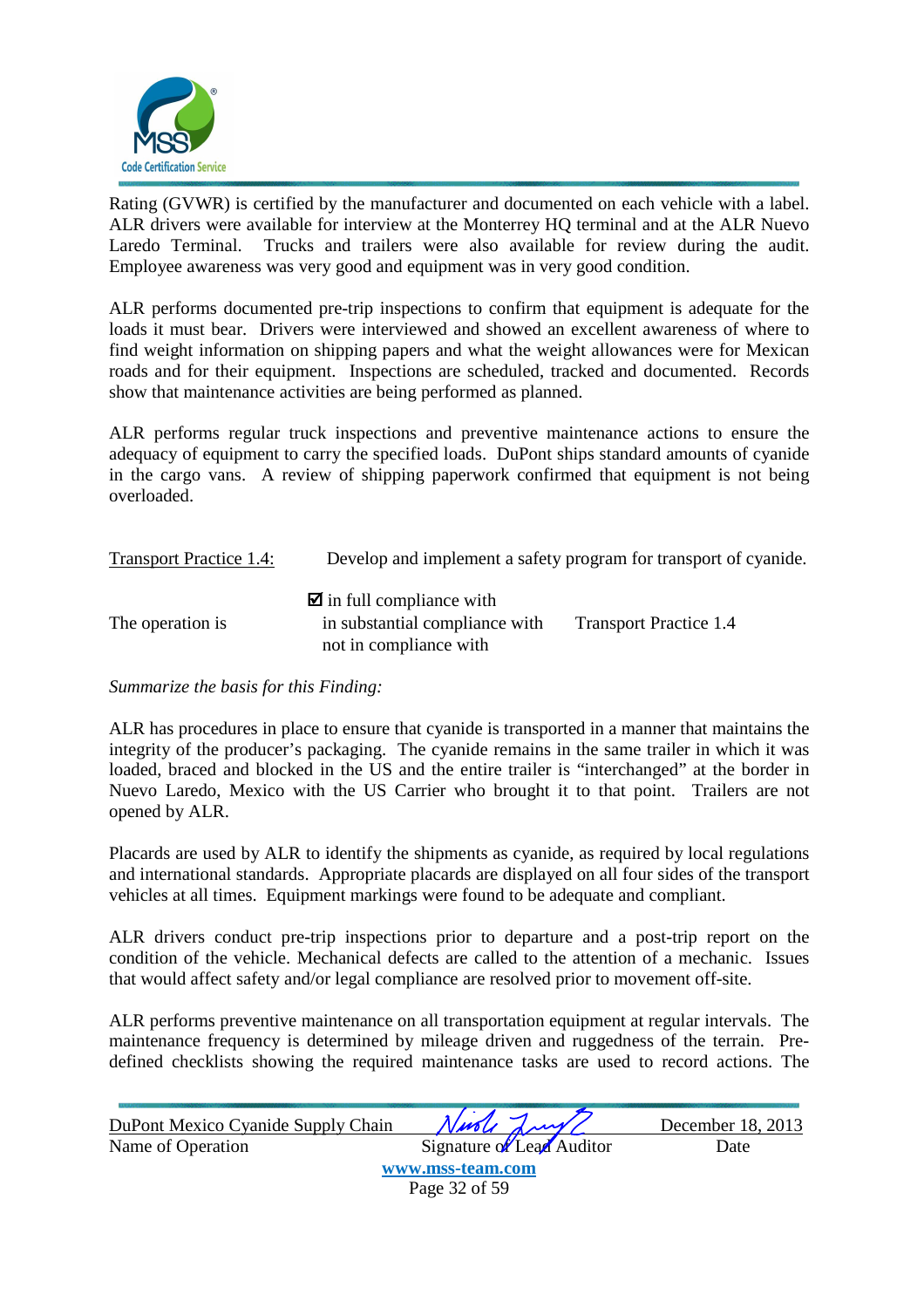![](_page_33_Picture_0.jpeg)

incoming and outgoing condition of the equipment is recorded on the checklists and associated repair orders. Records were reviewed and were found to be complete and acceptable.

ALR has a strong program for ensuring drivers do not violate their Hours of Service internal policies. According to ALR policy, no transportation of cyanide is permitted to occur between 10PM until 5AM. Records were reviewed and were found to conform to procedural requirements with regards to limitations on driver hours. Driver awareness of this requirement was excellent.

ALR does not load its trailers; the trailers remain sealed at all times. ALR has procedures to address potential problems such as movement inside the trailer. ALR also performs a documented pre-trip inspection to confirm that the trailer is properly secured prior to departure. Interviews with drivers confirmed this practice. Procedures for such disruptions in operations are clearly defined and the dispatch center contacts DuPont as necessary.

ALR maintains a written drug abuse prevention policy. Training records on drug abuse prevention were reviewed and were found to be acceptable. ALR has a medical professional on staff that tests and evaluates all drivers prior to them being dispatched.

Records were available to demonstrate that the requirements of each of the Code requirements in this section (1.4.3 a) through f)) had been fulfilled.

| <b>Transport Practice 1.5:</b> | Follow international standards for transportation of cyanide by<br>sea and air.                    |                               |
|--------------------------------|----------------------------------------------------------------------------------------------------|-------------------------------|
| The operation is               | $\blacksquare$ in full compliance with<br>in substantial compliance with<br>not in compliance with | <b>Transport Practice 1.5</b> |

*Summarize the basis for this Finding:* 

This section of the ICMI Cyanide Code does not apply to this supply chain.

| Transport Practice 1.6: | Track cyanide shipments to prevent losses during transport.                                        |                               |
|-------------------------|----------------------------------------------------------------------------------------------------|-------------------------------|
| The operation is        | $\blacksquare$ in full compliance with<br>in substantial compliance with<br>not in compliance with | <b>Transport Practice 1.6</b> |

DuPont Mexico Cyanide Supply Chain *Nurle Lawy* December 18, 2013

Name of Operation Signature of Lead Auditor Date **www.mss-team.com**

Page 33 of 59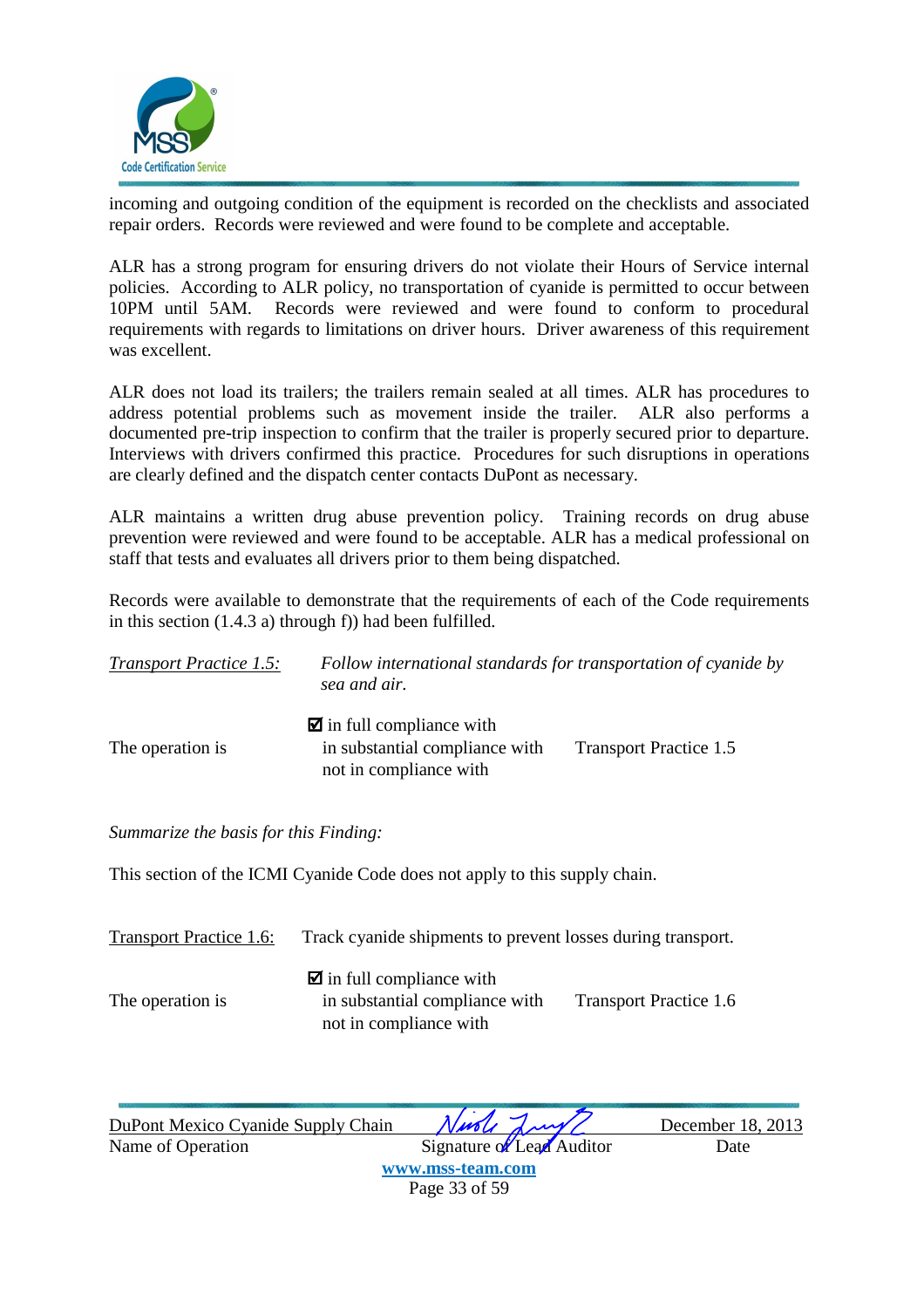![](_page_34_Picture_0.jpeg)

ALR maintains a tracking system and drivers have cell phones at all times. Some drivers also have CB radios. Interviews with drivers indicated that there is no communication black out area on the route to San Luis Potosi and that there are minimal disruptions of service on the route to Hermosillo.

Interviews were conducted with the ALR person who is primarily responsible for tracking shipments and with the Safety Director. The tracking system was demonstrated during the audit and all known cyanide trucks that were on the road at the time were visible through the system. Tracking procedure reviewed was last revised January 2013. Emails and phone calls are used to confirm the status of each shipment several times per day. Records were complete.

The following documentation is used to track inventory and movement of cyanide: bills of lading, vehicle weight upon filling or at the interchange point, vehicle weight upon arrival at destination, and shipping papers indicating the number of packages and amount of material. All of the abovementioned documents were sampled during the audit. Material management practices and inventory controls were found to be appropriate.

DuPont ensures that all shipping records show shipment details such as weight, number and type of packages, destination, and UN number. DuPont sends a copy of the MSDS a "Transportation Emergency Information" sheet with every shipment. Emergency contact numbers and response information is on the emergency sheet and drivers must sign shipping documents to confirm that they have read the emergency response information each time they are dispatched with a cyanide shipment. Shipping documents were sampled and were found to be appropriate.

| DuPont Mexico Cyanide Supply Chain | Newle Lung/               | December 18, 2013 |  |
|------------------------------------|---------------------------|-------------------|--|
| Name of Operation                  | Signature of Lead Auditor | Date              |  |
| www.mss-team.com                   |                           |                   |  |

Page 34 of 59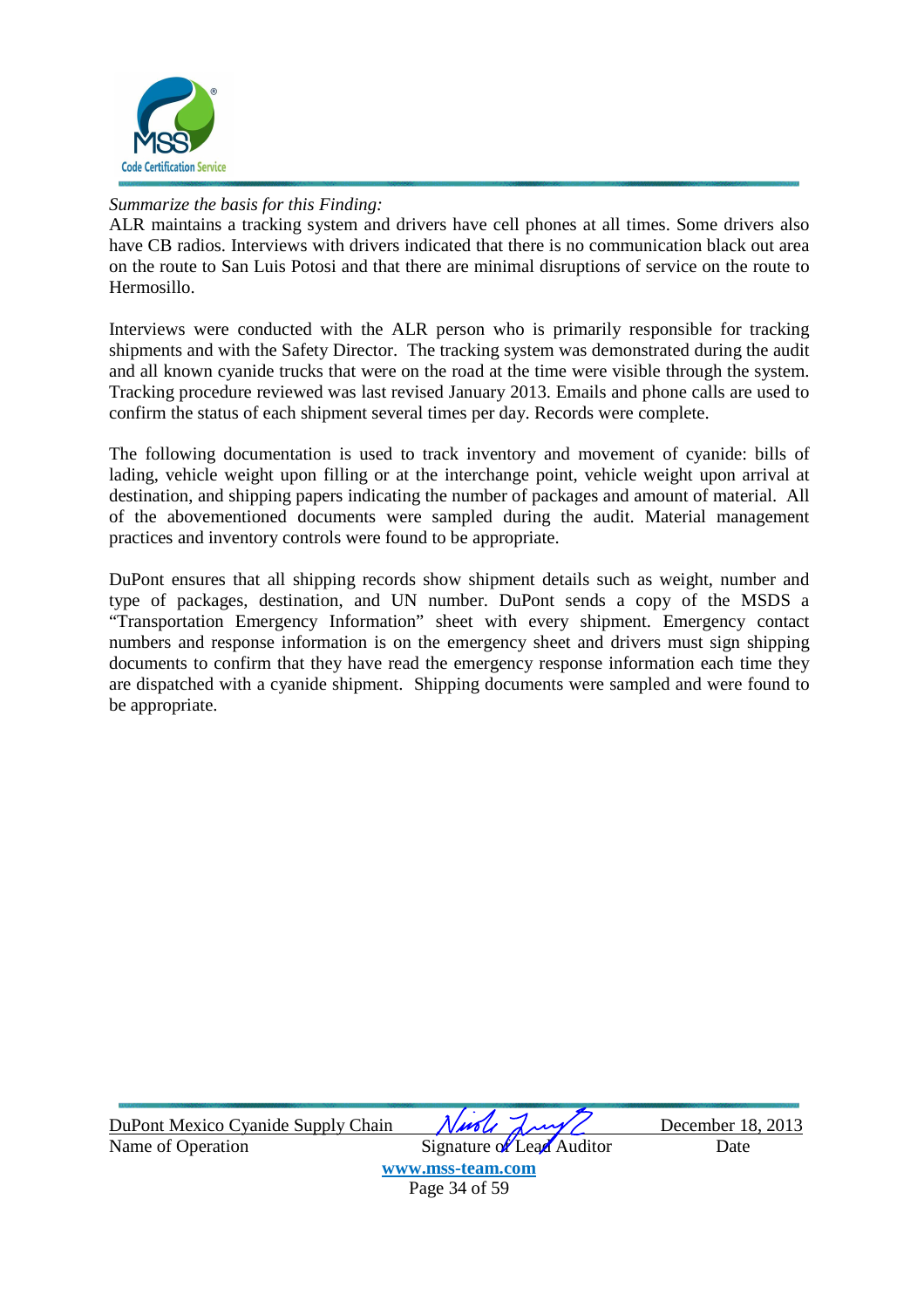![](_page_35_Picture_0.jpeg)

#### *2. INTERIM STORAGE: Design, construct and operate cyanide trans-shipping depots and interim storage sites to prevent releases and exposures.*

| <b>Transport Practice 2.1:</b> | accidental releases.                                                     | Store cyanide in a manner that minimizes the potential for |  |
|--------------------------------|--------------------------------------------------------------------------|------------------------------------------------------------|--|
| The operation is               | $\blacksquare$ in full compliance with<br>in substantial compliance with | <b>Transport Practice 2.1</b>                              |  |
|                                | not in compliance with                                                   |                                                            |  |

#### *Summarize the basis for this Finding:*

ALR receives loaded trailers in this Supply Chain at the ALR Terminal outside of Nuevo Laredo. This location in the on-site audit and was found to be compliant with ICMI Cyanide Code requirements. Signs are posted indicating that personnel are not permitted to eat, smoke, or have open flames in the area where cyanide is present.

The trailers are not opened and no personal protective equipment is necessary. The area is fenced and manned at all times. The designated cyanide storage area is separated from other areas to ensure that the cyanide is not stored next to incompatible materials. ALR only transports solid sodium cyanide in multiple layers of packaging within sealed trailers. No additional secondary containment systems were deemed to be necessary by the auditor for this operation. The audit team found ALR's cyanide operations and terminal to be ICMI Cyanide Code compliant.

| DuPont Mexico Cyanide Supply Chain | Needle Lung               | December 18, 2013 |
|------------------------------------|---------------------------|-------------------|
| Name of Operation                  | Signature of Lead Auditor | Date              |
|                                    | www.mss-team.com          |                   |
|                                    | Page 35 of 59             |                   |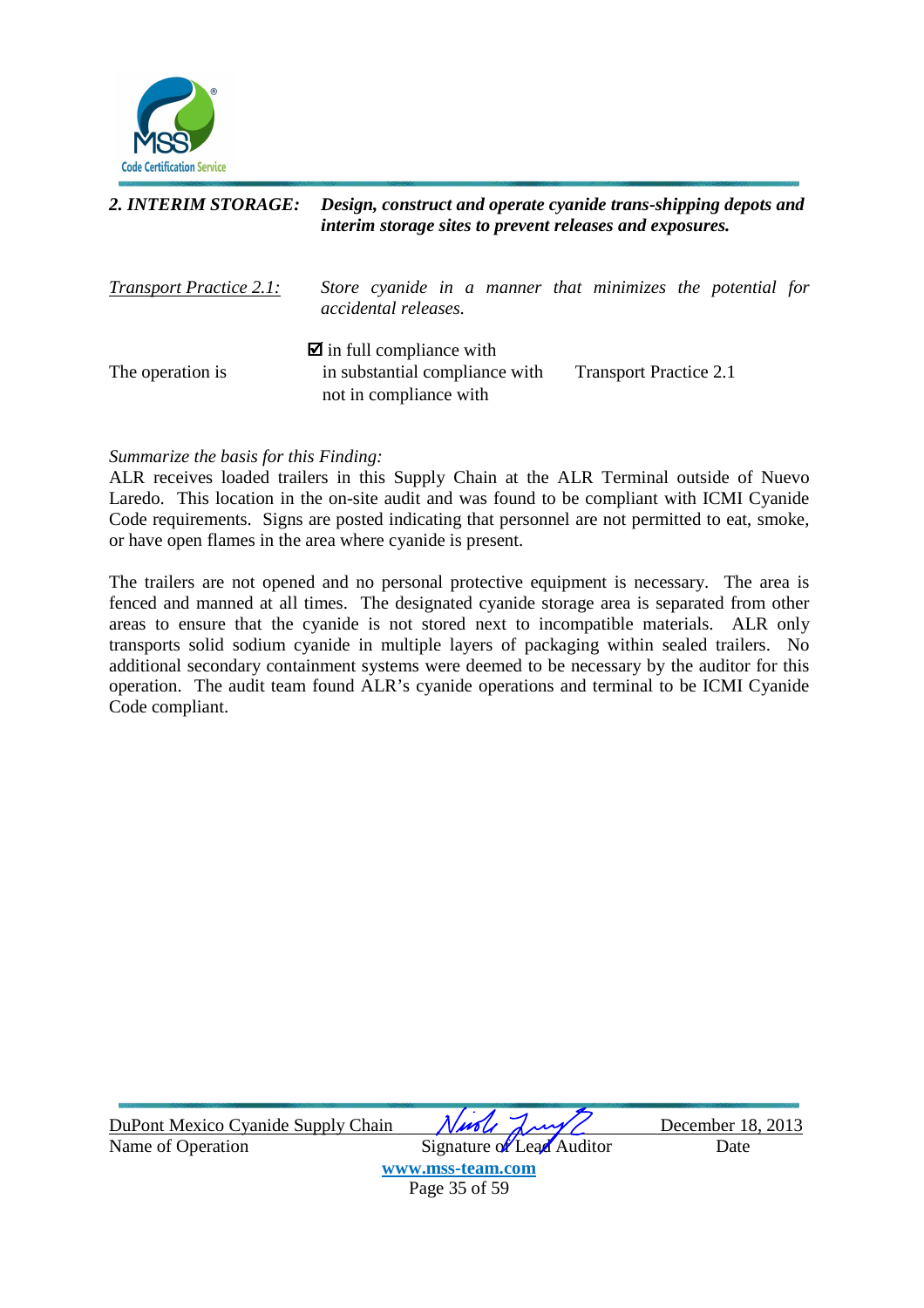![](_page_36_Picture_0.jpeg)

#### *3. EMERGENCY RESPONSE: Protect communities and the environment through the development of emergency response strategies and capabilities*

| <b>Transport Practice 3.1:</b> | Prepare detailed emergency response plans for potential cyanide<br>releases.                       |                               |
|--------------------------------|----------------------------------------------------------------------------------------------------|-------------------------------|
| The operation is               | $\blacksquare$ in full compliance with<br>in substantial compliance with<br>not in compliance with | <b>Transport Practice 3.1</b> |

*Summarize the basis for this Finding:* 

ALR maintains an emergency response plan that fulfills ICMI Cyanide Code requirements. The plans are appropriate for transportation incidents. Drivers also carry the DuPont emergency information response sheets, a laminated card showing all emergency telephone numbers and procedures, and the Safety Data Sheets (SDSs) with them during all deliveries.

The plans and information were reviewed and were found to be acceptable for ALR. The document is under document control, the last date of revision is August 2013. All emergency response plans discuss the response to solid sodium cyanide, the only physical form transported or stored in this supply chain. ALR transports cyanide via truck and all scenarios considered in the plans were related to either truck accidents or small cyanide spills from packaging.

Roadway infrastructure differences, and the roles of the different emergency responders (i.e., DuPont personnel, warehouse personnel, mine personnel) are discussed in the emergency planning information. The design and types of transport equipment are considered in the emergency response plans. Response actions were also appropriately addressed in the plans.

The ALR emergency response plan and the DuPont emergency response information sheets define the roles of drivers, DuPont personnel and emergency responders. The DuPont Mexico operations also have the "Cyanides Global Response Plan for Off-Site Incidents" that contains all key procedures and contact information and is updated regularly.

| DuPont Mexico Cyanide Supply Chain | Nuole Lung                | December 18, 2013 |
|------------------------------------|---------------------------|-------------------|
| Name of Operation                  | Signature of Lead Auditor | Date              |
|                                    | www.mss-team.com          |                   |
|                                    | Page 36 of 59             |                   |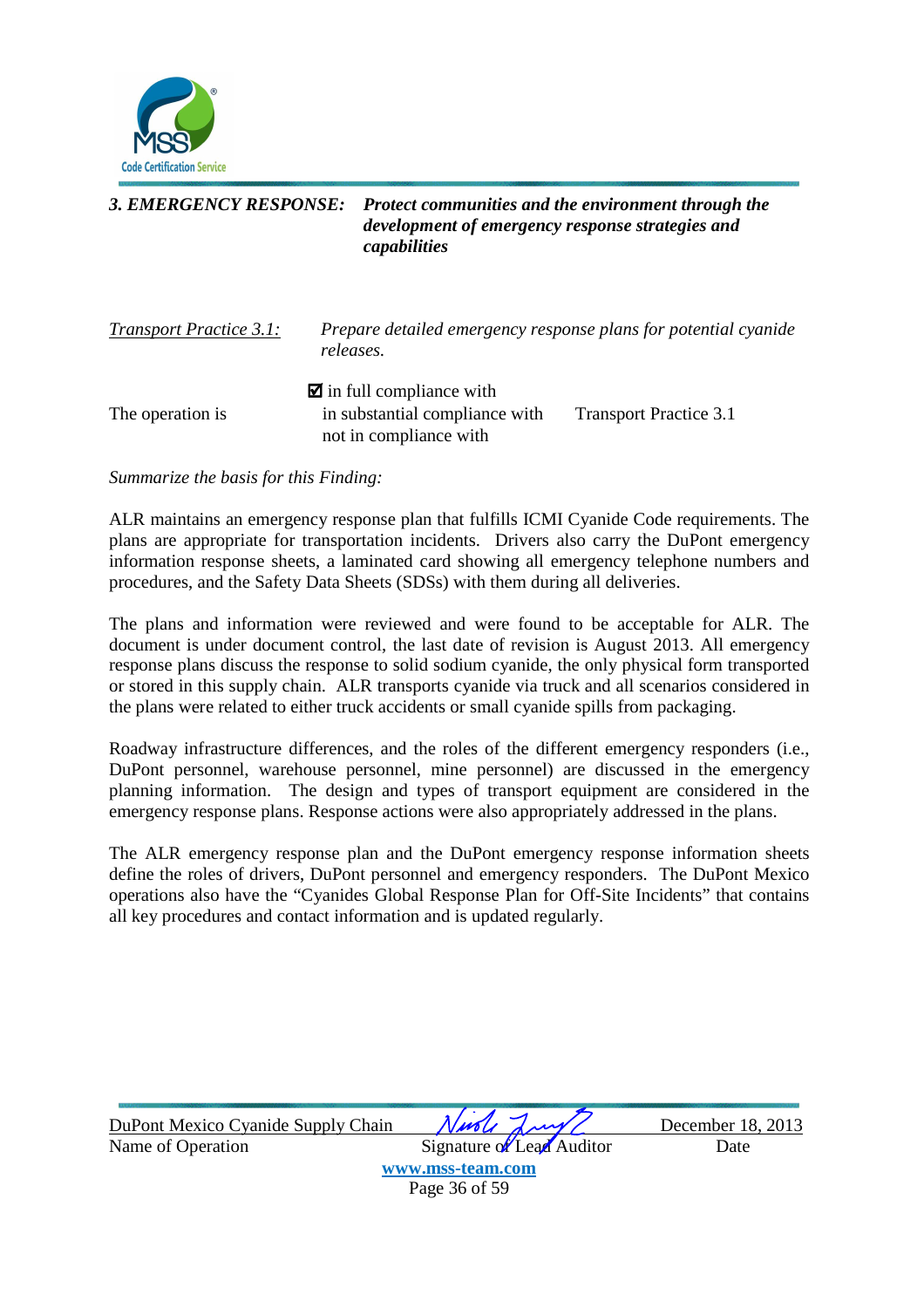![](_page_37_Picture_0.jpeg)

| <b>Transport Practice 3.2:</b> | Designate appropriate response personnel and commit<br>necessary resources for emergency response. |                               |
|--------------------------------|----------------------------------------------------------------------------------------------------|-------------------------------|
| The operation is               | $\blacksquare$ in full compliance with<br>in substantial compliance with<br>not in compliance with | <b>Transport Practice 3.2</b> |

ALR personnel have received hands-on training on the emergency response plans via extensive hands-on mock emergency drills involving DuPont, Segutal, the warehouses, the rail companies, and ALR. Photos and written records from the drill were reviewed during the audit. The drills were found to be very comprehensive. Records from the classroom training and the drills were reviewed and were found to be complete. Training is refreshed annually. Drivers and warehouse personnel were interviewed and awareness of emergency procedures was appropriate.

The emergency response plan and the DuPont emergency response information sheets define the roles of warehouse employees, drivers, DuPont personnel and emergency responders. The DuPont Mexico operations also have the "Cyanides Global Response Plan for Off-Site Incidents" that contains all key procedures and contact information and is updated regularly.

Each plan has a list of emergency response equipment that should be available on the trucks. The emergency equipment includes personal protective equipment, a dry powder fire extinguisher, shovels, and other spill equipment. Interviews with drivers confirmed that they understood the need to confirm that the emergency equipment is available at all times and is in working condition. Equipment was checked on trucks reviewed during the audit. A check of the emergency equipment is part of the pre-trip inspection process at ALR. Records were reviewed and were found to be complete.

| DuPont Mexico Cyanide Supply Chain | Nuole Luy                 | December 18, 2013 |
|------------------------------------|---------------------------|-------------------|
| Name of Operation                  | Signature of Lead Auditor | Date              |
|                                    | www.mss-team.com          |                   |
|                                    | Page 37 of 59             |                   |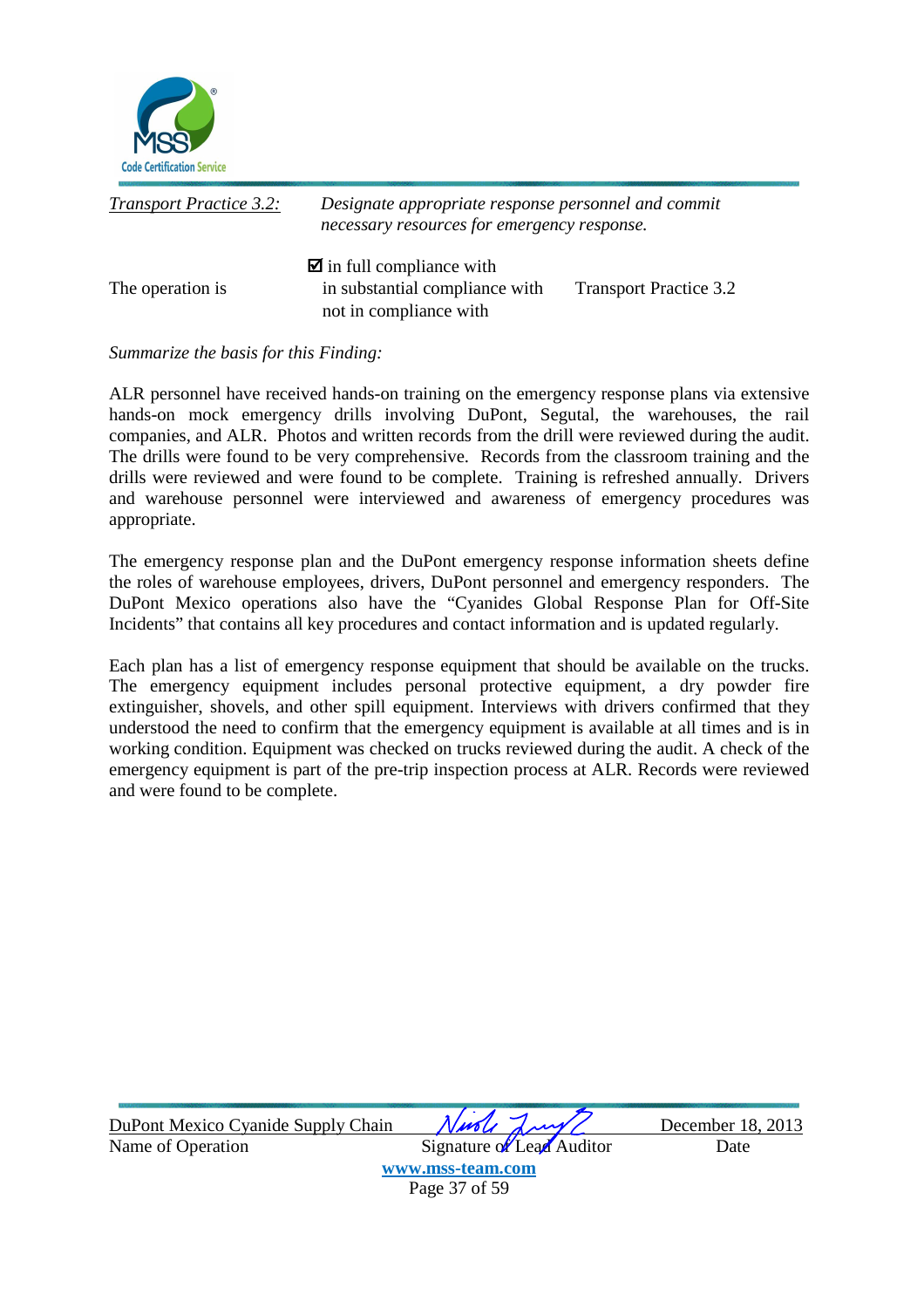![](_page_38_Picture_0.jpeg)

| <b>Transport Practice 3.3:</b> | Develop procedures for internal and external emergency<br>notification and reporting.              |                               |
|--------------------------------|----------------------------------------------------------------------------------------------------|-------------------------------|
| The operation is               | $\blacksquare$ in full compliance with<br>in substantial compliance with<br>not in compliance with | <b>Transport Practice 3.3</b> |

The notification procedures, including telephone numbers, are described in the Emergency Response Plan. In the case of an emergency, drivers are instructed to contact the main office and DuPont. SETIQ is also notified in the case of any emergency. SETIQ is a service provider that notifies appropriate emergency responders. Drivers have the necessary telephone numbers noted on the paperwork they carry in their trucks and on the laminated cards they also carry with them. Interviews confirmed that DuPont Mexico works closely with its supply chain to ensure that notification procedures and telephone numbers remain current. The plan, including notification information, is also reviewed each year during the emergency drill.

ALR reviews and practices their emergency response plan with DuPont at least once per year. During this review and practice session any information that needs to be updated is revised. All emergency response information reviewed during the audit had been revised in either 2012 or 2013. Contact information was reviewed during the audit and was found to be accurate.

| <b>Transport Practice 3.4:</b> | Develop procedures for remediation of releases that recognize the<br>additional hazards of cyanide treatment chemicals. |                               |
|--------------------------------|-------------------------------------------------------------------------------------------------------------------------|-------------------------------|
|                                | $\blacksquare$ in full compliance with                                                                                  |                               |
| The operation is               | in substantial compliance with<br>not in compliance with                                                                | <b>Transport Practice 3.4</b> |

*Summarize the basis for this Finding:* 

ALR utilizes the DuPont "Transportation Emergency Information" sheets as part of the emergency preparedness documentation. Information about clean-up procedures and the neutralization of solids or contaminated debris is detailed on the information sheet.

DuPont maintains formal procedures that describe all of their operations including remediation and the prohibition of using decontamination chemicals in surface waters. Additionally, the

| DuPont Mexico Cyanide Supply Chain | Nuole Lung                | December 18, 2013 |
|------------------------------------|---------------------------|-------------------|
| Name of Operation                  | Signature of Lead Auditor | Date              |
|                                    | www.mss-team.com          |                   |
|                                    | Page 38 of 59             |                   |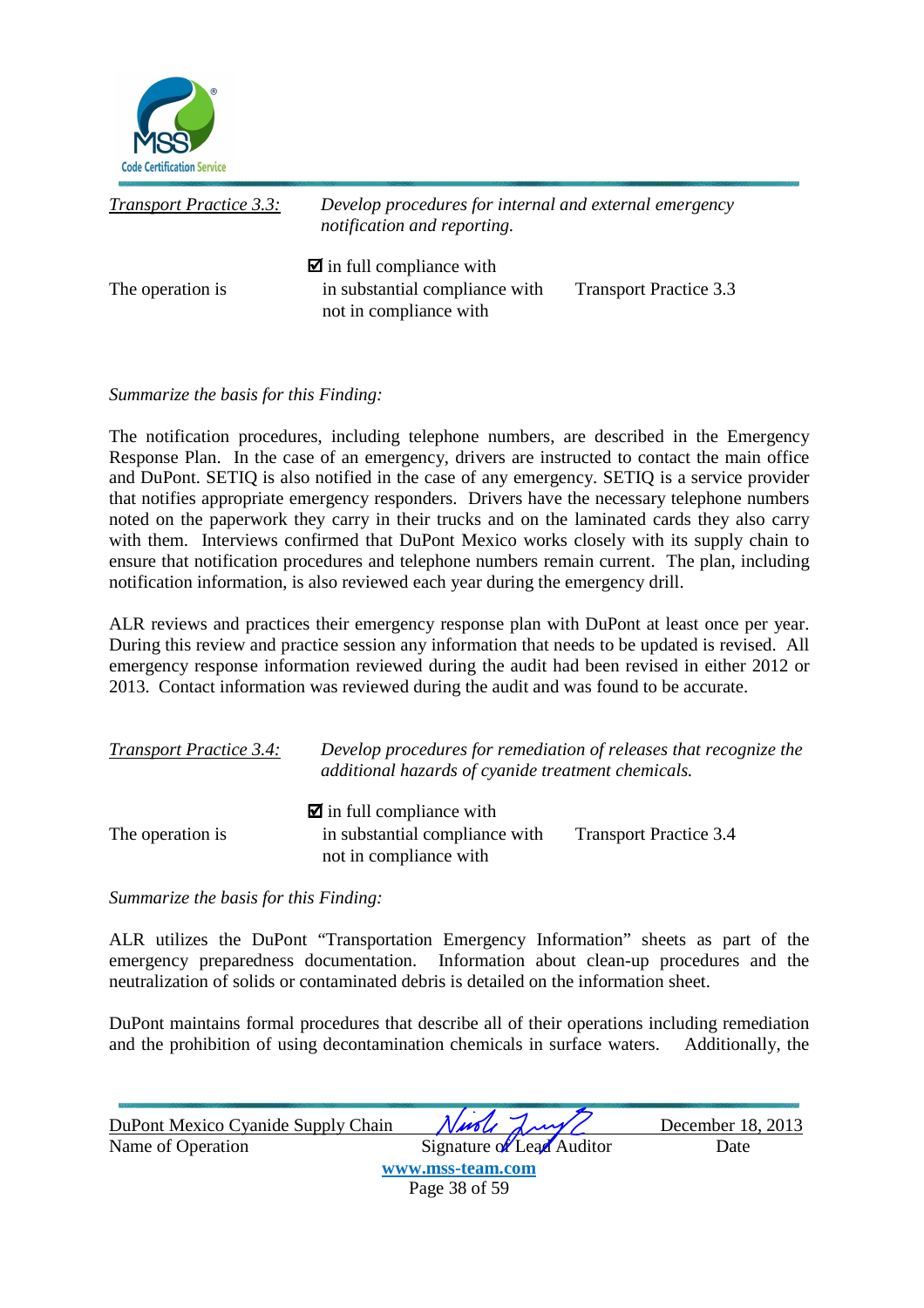![](_page_39_Picture_0.jpeg)

ALR emergency response plan, section 5.6.3 also states that decontamination chemicals are not to be used in water.

Specific information regarding the appropriate use of chemicals and the ban of certain chemical use in water is contained within the ALR emergency plan. Awareness of this requirement was confirmed through interviews with supply chain personnel. Interviews with DuPont personnel confirmed that technical experts from DuPont would take the lead in any remediation efforts that may be required after a spill. DuPont personnel all showed a high level of awareness of when and where cyanide treatment chemicals may be used.

| <b>Transport Practice 3.5:</b> | Periodically evaluate response procedures and<br>capabilities and revise them as needed. |                               |
|--------------------------------|------------------------------------------------------------------------------------------|-------------------------------|
| The operation is               | $\blacksquare$ in full compliance with<br>in substantial compliance with                 | <b>Transport Practice 3.5</b> |
|                                | not in compliance with                                                                   |                               |

#### *Summarize the basis for this Finding:*

The Emergency Response Plan (ERP) calls for periodic reviews of the plan. The ERP was formally reviewed and/or practiced through the use of hands-on drills and table-top drills. Two drills and records each were reviewed for 2011 and 2012, as well as one for 2013, with one additional drilled planned in 2013.

All supply chain partners (Segutal, ALR, San Luis Potosi Operation, Hermosillo Operation, and rail partners) have received hands-on training on the emergency response plans via extensive hands-on mock emergency drills involving DuPont, Segutal, the warehouses, the rail companies, and ALR. Records from the ALR classroom training and the drills were reviewed and were found to be complete. Training is refreshed annually. Drivers and warehouse personnel were interviewed and awareness of emergency procedures was appropriate.

The Emergency Response Plan's performance is reviewed after actual emergencies and after the annual drill. Changes are made to the plan, as needed. There were records to demonstrate that the ERPs had been regularly reviewed over time, especially after drills or actual deployment of the plans. Drill critique records included photos, information regarding the drill participants, dates of drills, scenarios tested, the results of the drills, and recommendations for improvement.

| DuPont Mexico Cyanide Supply Chain | Ningle Lung/              | December 18, 2013 |
|------------------------------------|---------------------------|-------------------|
| Name of Operation                  | Signature of Lead Auditor | Date              |
|                                    | www.mss-team.com          |                   |
|                                    | Page 39 of 59             |                   |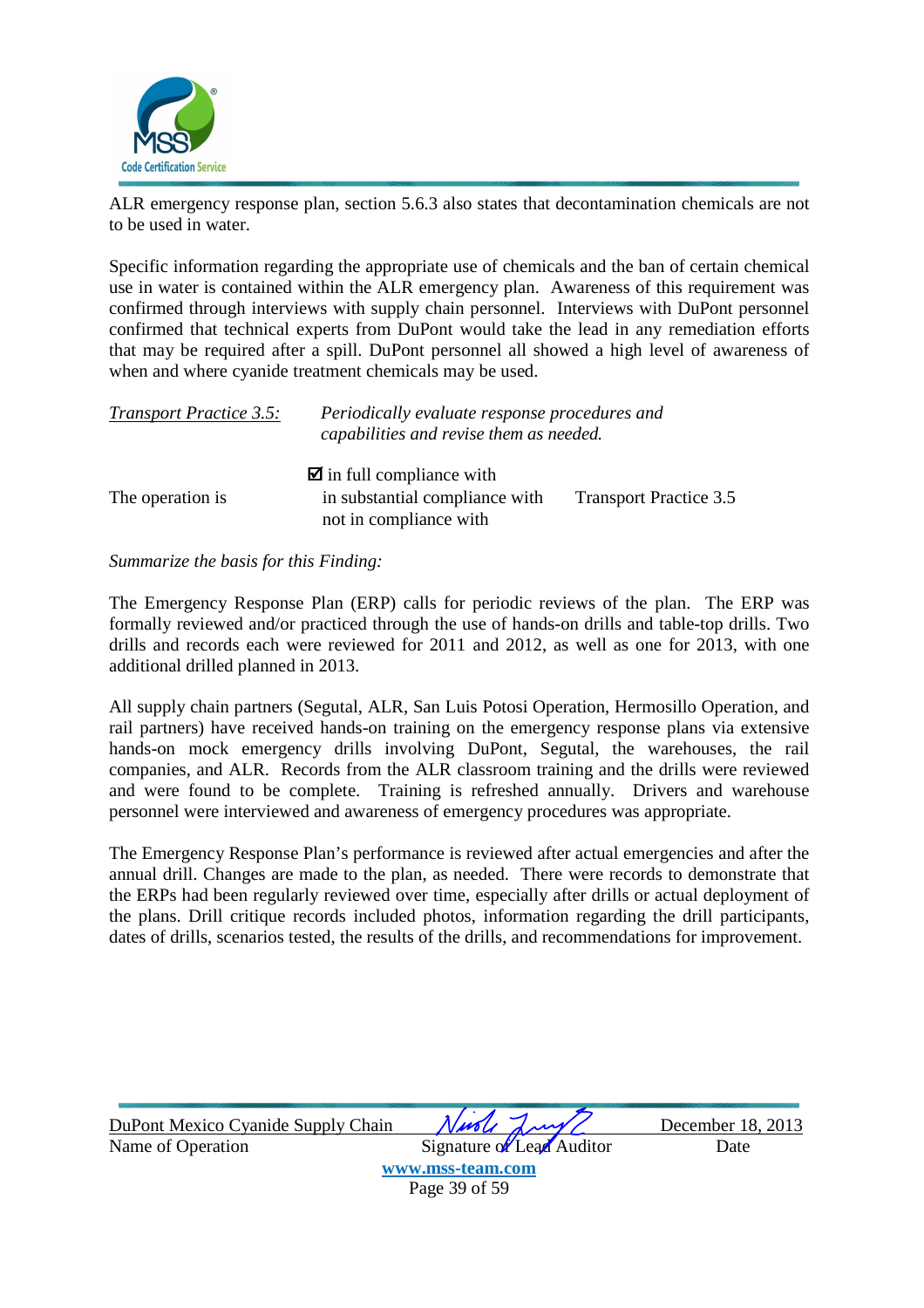![](_page_40_Picture_0.jpeg)

## Compliance finding for Interamerica Forwarding & F.H. Logistica (Grupo FH) Operations

The Grupo FH operations were evaluated against the ICMI Cyanide Code requirements documented in the *ICMI Cyanide Code*, *ICMI Cyanide Code Transportation Protocol*, and the *ICMI Auditor Guidance for Use of the Cyanide Transportation Verification Protocol*.

The audit was conducted through discussions and interviews with multiple individuals in crossfunctional roles at the company. Procedures, records, and equipment were evaluated for Grupo FH personnel at several locations during the audit.

| DuPont Mexico Cyanide Supply Chain | Ningle Lung/              | December 18, 2013 |
|------------------------------------|---------------------------|-------------------|
| Name of Operation                  | Signature of Lead Auditor | Date              |
|                                    | www.mss-team.com          |                   |
|                                    | Page 40 of 59             |                   |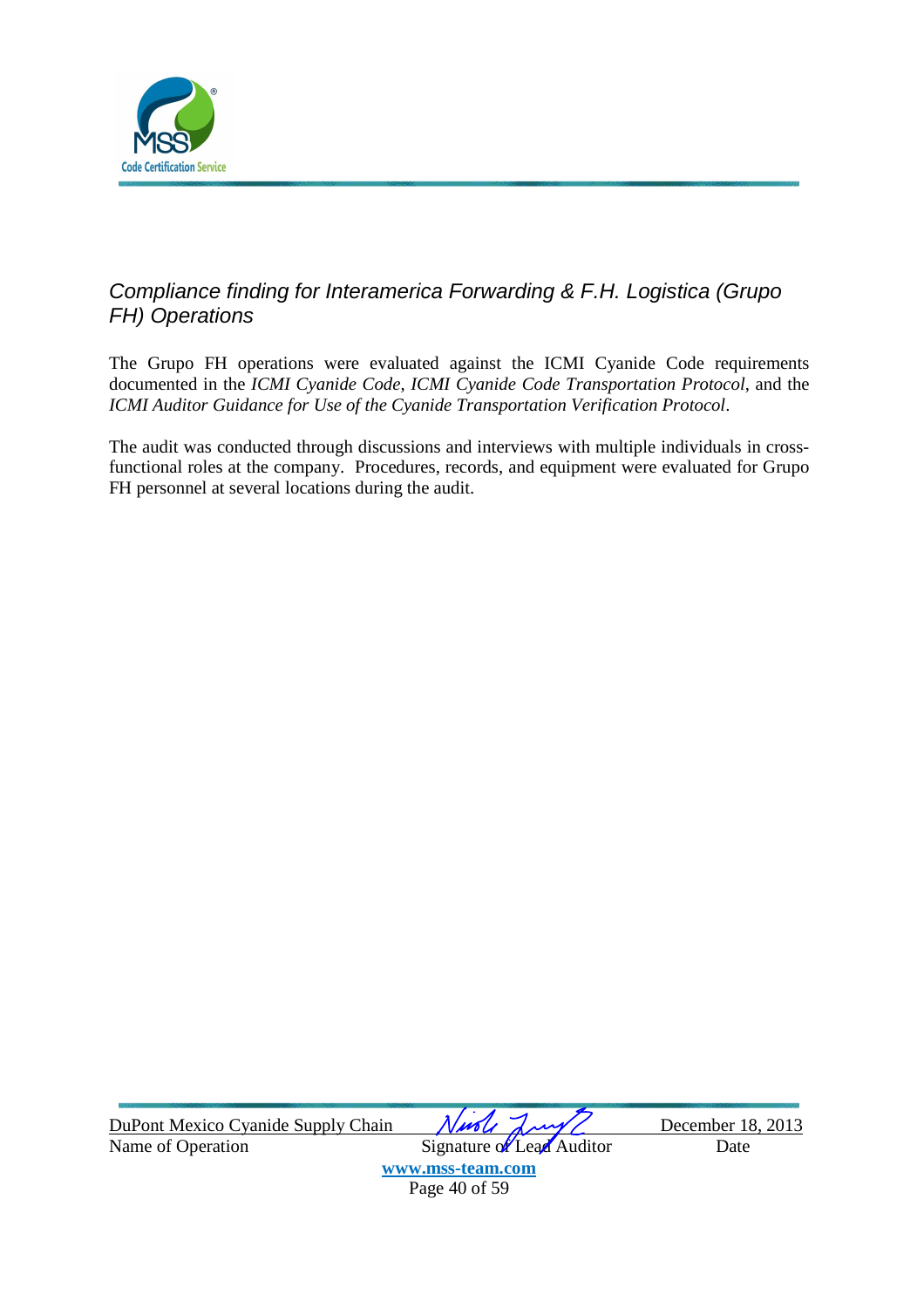![](_page_41_Picture_0.jpeg)

### *Interamerica Forwarding & F.H. Logistica (Grupo FH) Operations - Auditor's Finding*

Grupo FH Operations are in **FULL COMPLIANCE** with the International Cyanide Management Code.

This supply chain has not experienced any significant cyanide incidents, releases, exposures since the previous ICMI Cyanide Code audit in 2010. The supply chain was found to have been in compliance with the ICMI Cyanide Code since the previous certification audit.

| <b>Audit Company:</b>     | MSS Code Certification Service, a Division of Management |
|---------------------------|----------------------------------------------------------|
|                           | System Solutions, Inc.                                   |
|                           | www.mss-team.com                                         |
| <b>Audit Team Leader:</b> | Nicole Jurczyk                                           |
|                           | E-mail: CodeAudits@mss-team.com                          |
| Name of Second Auditor    | Gabriel Rodriguez                                        |
| Date(s) of Audit:         | October 28-29, 2013                                      |

I attest that I meet the criteria for knowledge, experience and conflict of interest for Code Certification Audit Team Leader, established by the International Cyanide Management Institute and that all members of the audit team meet the applicable criteria established by the International Cyanide Management Institute for Code Certification Auditors.

I attest that the Audit Reports accurately describe the findings of the certification audit. I further attest that the certification audit was conducted in a professional manner in accordance with the International Cyanide Management Code Verification Protocol for Cyanide Transportation Operations and using standard and accepted practices for health, safety and environmental audits.

Grupo FH December 18, 2013

Name of Facility Signature of Lead Auditor Date

DuPont Mexico Cyanide Supply Chain *Nurle Lawy* December 18, 2013 Name of Operation Signature of Lead Auditor Date **www.mss-team.com** Page 41 of 59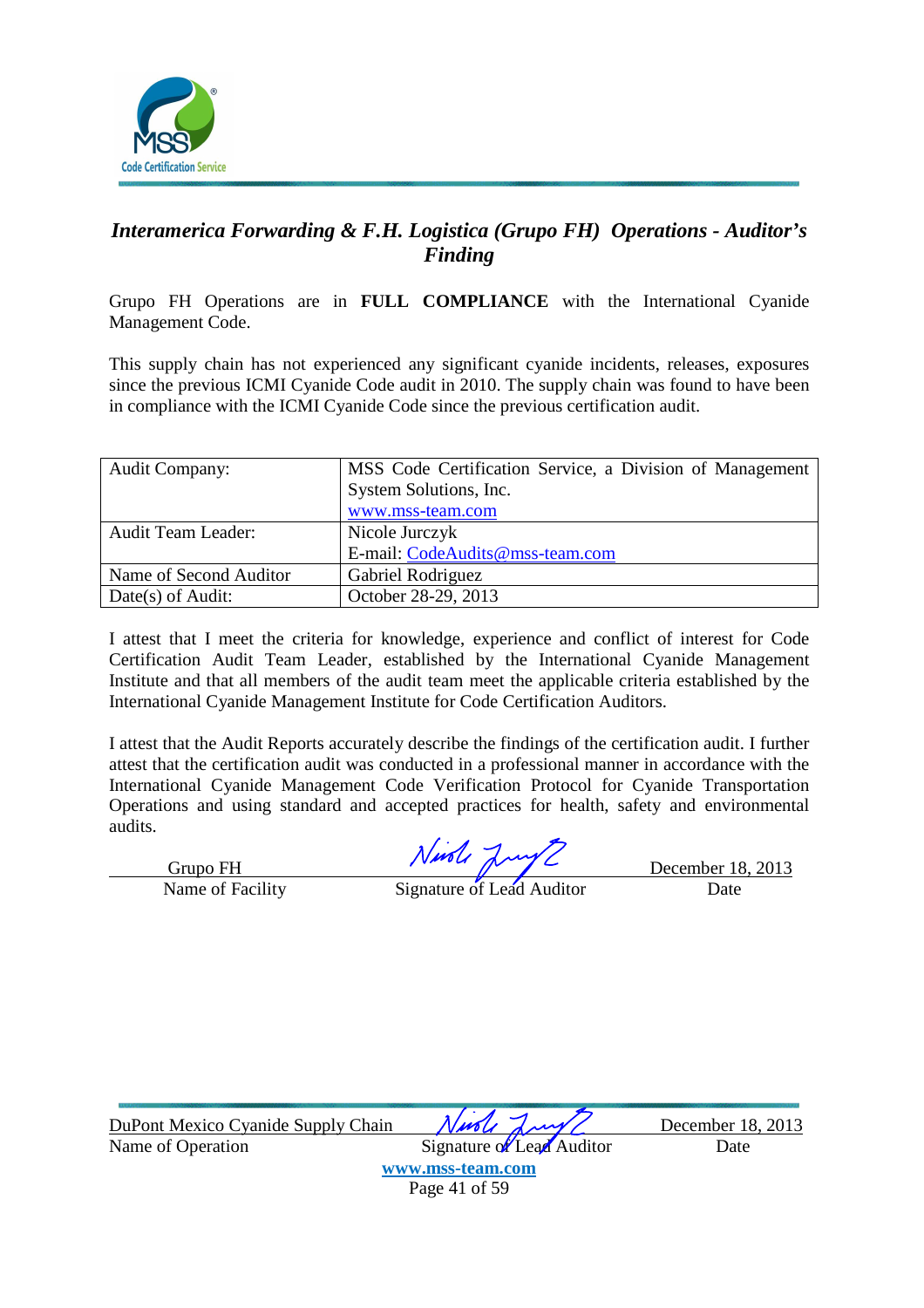![](_page_42_Picture_0.jpeg)

### Description of Grupo FH's Role in the DuPont Mexico Cyanide Supply **Chain**

Interamerica Forwarding located in Laredo, Texas and F.H. Logistica located in Nuevo Laredo, Mexico, are both part of the Grupo FH of companies. Interamerica Forwarding provides DuPont with customs / border crossing services. Empire Express in-gates their trailers into the Interamerica facility in Laredo, Texas and F.H. Logistica drivers pick up the loads and bring them over the U.S./Mexican border to ALR in Mexico. The trailer remains sealed and is not opened during transit.

This section of the report includes the results of the on-site audit of Interamerica Forwarding and F.H. Logistica personnel. The results are collectively referred to as being the results for the Grupo FH.

Grupo FH management, maintenance, operations personnel, and drivers were interviewed. Equipment (tractors and trailers) used to transport cyanide over the U.S./Mexican border was evaluated during the audit.

### Grupo FH's Certification Audit Results

| 1. TRANSPORT:                  | Transport cyanide in a manner that minimizes the potential for<br>accidents and releases.          |                               |
|--------------------------------|----------------------------------------------------------------------------------------------------|-------------------------------|
| <b>Transport Practice 1.1:</b> | Select cyanide transport routes to minimize the potential for<br>accidents and releases.           |                               |
| The operation is               | $\blacksquare$ in full compliance with<br>in substantial compliance with<br>not in compliance with | <b>Transport Practice 1.1</b> |

#### *Summarize the basis for this Finding:*

Grupo FH (F.H. Logistica) transports cyanide over the U.S./Mexican border to ALR. Routes that are to be used for hazardous materials being transported over the U.S./Mexican border are pre-determined by the U.S. and Mexican governments. Grupo FH maintains a route planning procedure entitled "Rute de Transportacion del Cianuro." The routing procedure takes into account population density, infrastructure, pitch & grade, and proximity to water bodies. The procedure also addresses the need to identify risks and take necessary precautions. The route is re-evaluated every three years. Records demonstrated that the route had been approved by DuPont and Grupo FH Management. Mexico Supply Chain interviews indicated that Mexican Law (NOM-012-SCT-2008) requires that a route risk assessment be done for hazardous material shipments and that the regulatory requirements match well with ICMI Cyanide Code risk assessment requirements.

| DuPont Mexico Cyanide Supply Chain | Ningle Lung/              | December 18, 2013 |
|------------------------------------|---------------------------|-------------------|
| Name of Operation                  | Signature of Lead Auditor | Date              |
|                                    | www.mss-team.com          |                   |
|                                    | Page 42 of 59             |                   |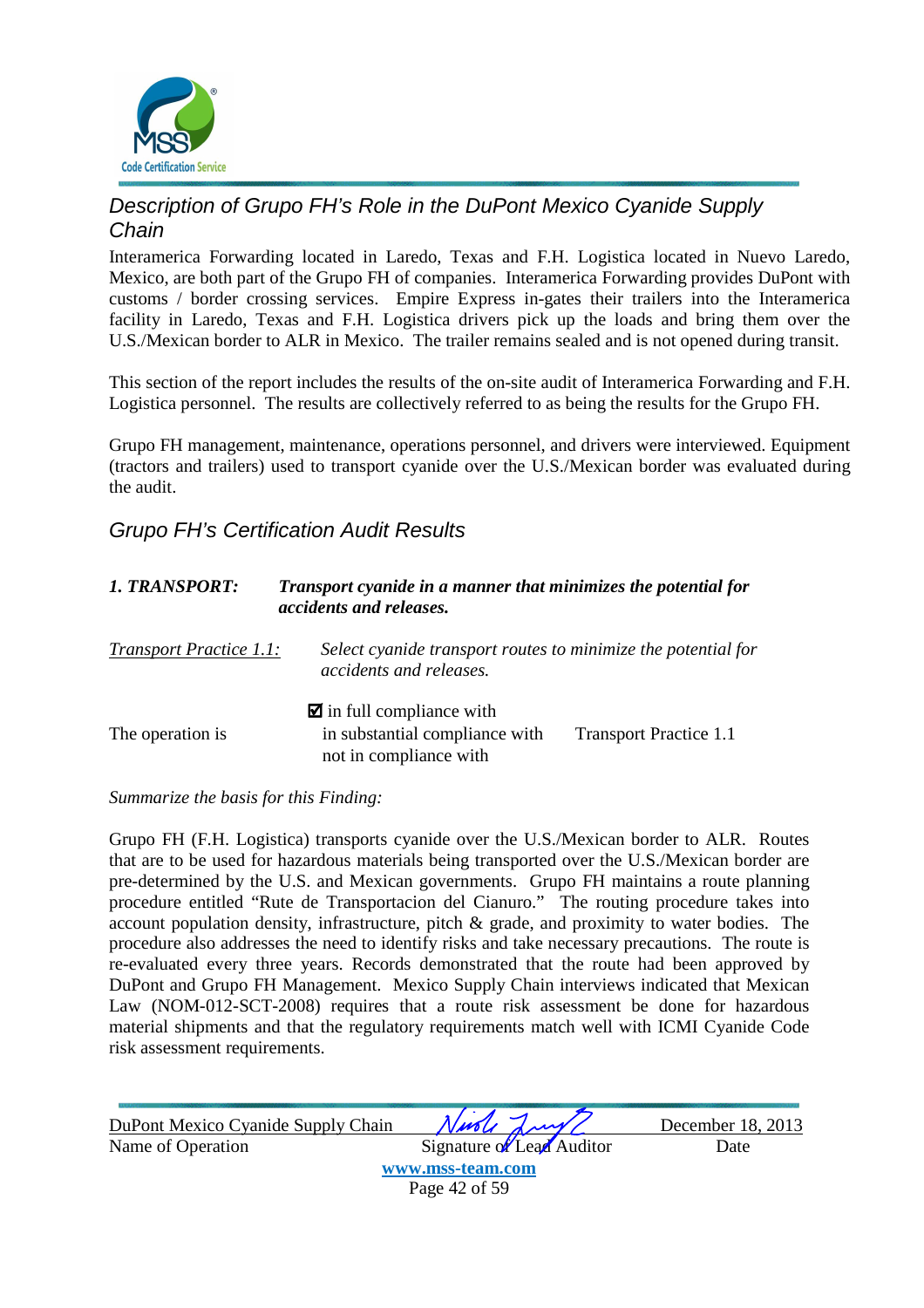![](_page_43_Picture_0.jpeg)

Risk mitigation measures focus primarily on security and cautious driving in the areas where the roads cross over the rivers and small water bodies. Deliveries are carefully monitored and drivers do not stop when they are loaded. Late night driving is avoided. Drivers were interviewed and maps were referenced. Drivers showed a very good awareness of the designated route, risk mitigation measures, and general operating procedures.

The route is reviewed at least every three years for adequacy and for any changes in conditions that would result in a changed risk ranking. Records were reviewed showing that the most recent route assessments had been conducted in 2013. The driver feedback process is integrated into the route review process.

DuPont has trained Grupo FH employees on cyanide safety. DuPont personnel maintain contact with SETIQ, an organization that provides emergency notification and coordination services (similar to CHEMTREC in the USA). CHEMTREC would be contacted for any incident in the United States during transport.

*Transport Practice 1.2 Ensure that personnel operating cyanide handling and transport equipment can perform their jobs with minimum risk to communities and the environment.* 

 $\blacksquare$  in full compliance with The operation is in substantial compliance with Transport Practice 1.2 not in compliance with

*Summarize the basis for this Finding:* 

Training records and interviews were used to confirm that all personnel operating cyanide transport equipment can perform their jobs safely and appropriately. Complete employee records are maintained by Grupo FH for each of the drivers. All drivers had valid commercial licenses with an "E" endorsement for hazardous material transport. Drivers were interviewed and displayed a good understanding and awareness of company policies and procedures. Training records were available for drivers to demonstrate that they had been trained on cyanide hazards, safe handling and emergency response.

| DuPont Mexico Cyanide Supply Chain | Ningle Lung/              | December 18, 2013 |
|------------------------------------|---------------------------|-------------------|
| Name of Operation                  | Signature of Lead Auditor | Date              |
|                                    | www.mss-team.com          |                   |
|                                    | Page 43 of 59             |                   |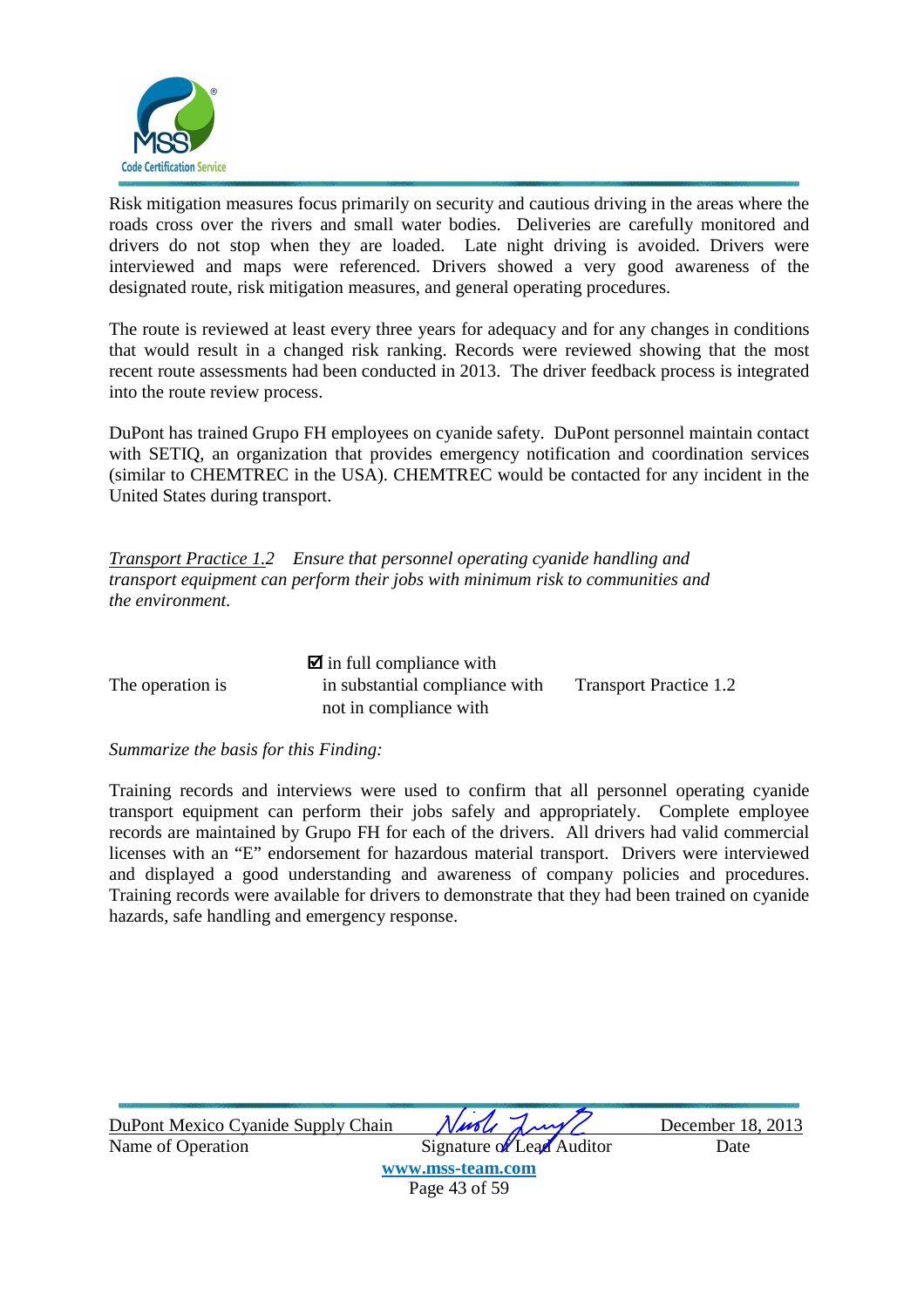![](_page_44_Picture_0.jpeg)

| <b>Transport Practice 1.3:</b> | Ensure that transport equipment is suitable for the cyanide<br>shipment.                           |                               |
|--------------------------------|----------------------------------------------------------------------------------------------------|-------------------------------|
| The operation is               | $\blacksquare$ in full compliance with<br>in substantial compliance with<br>not in compliance with | <b>Transport Practice 1.3</b> |

Grupo FH employees transport cyanide using power units which are mechanically sound, inspected and meet Mexican Federal Regulatory requirements. The cargo trailers pulled by Grupo FH tractors are owned and maintained by Empire Express, another DuPont partner company that is ICMI-certified. The weight capabilities of the cargo trailers and the preventive maintenance of that equipment were audited during the Empire Express certification audit in 2013.

Cargo vans are packed with standard weights that do not exceed truck or trailer capacities. Trucks and trailers must be weighed before crossing the bridge into Mexico. This is another assurance that the truck/trailer/cargo combination do not exceed allowable weight limits.

Grupo FH follows a formal in-gating procedure in which the Empire Express Driver and the Grupo FH Security Guard inspect the trailer for damage, general condition, and tires. Confirmation is made that the seal has not been removed. Trucks and trailers were available during the audit for review.

Grupo FH drivers perform pre-trip inspections to confirm that equipment is adequate for the loads it must bear. Drivers were interviewed and showed a good awareness of requirements. Inspections are documented. Records show that maintenance is being performed.

Transport Practice 1.4: Develop and implement a safety program for transport of cyanide.

|                  | $\blacksquare$ in full compliance with |                               |
|------------------|----------------------------------------|-------------------------------|
| The operation is | in substantial compliance with         | <b>Transport Practice 1.4</b> |
|                  | not in compliance with                 |                               |

*Summarize the basis for this Finding:* 

Grupo FH has procedures in place to ensure that cyanide is transported in a manner that maintains the integrity of the producer's packaging. The cyanide remains in the same trailer in which it was loaded, braced and blocked in the US and the entire trailer is "interchanged" at the border in Laredo, Texas. Trailers are not opened by Grupo FH personnel.

| DuPont Mexico Cyanide Supply Chain | Nuole Lung                | December 18, 2013 |
|------------------------------------|---------------------------|-------------------|
| Name of Operation                  | Signature of Lead Auditor | Date              |
|                                    | www.mss-team.com          |                   |
|                                    | Page 44 of 59             |                   |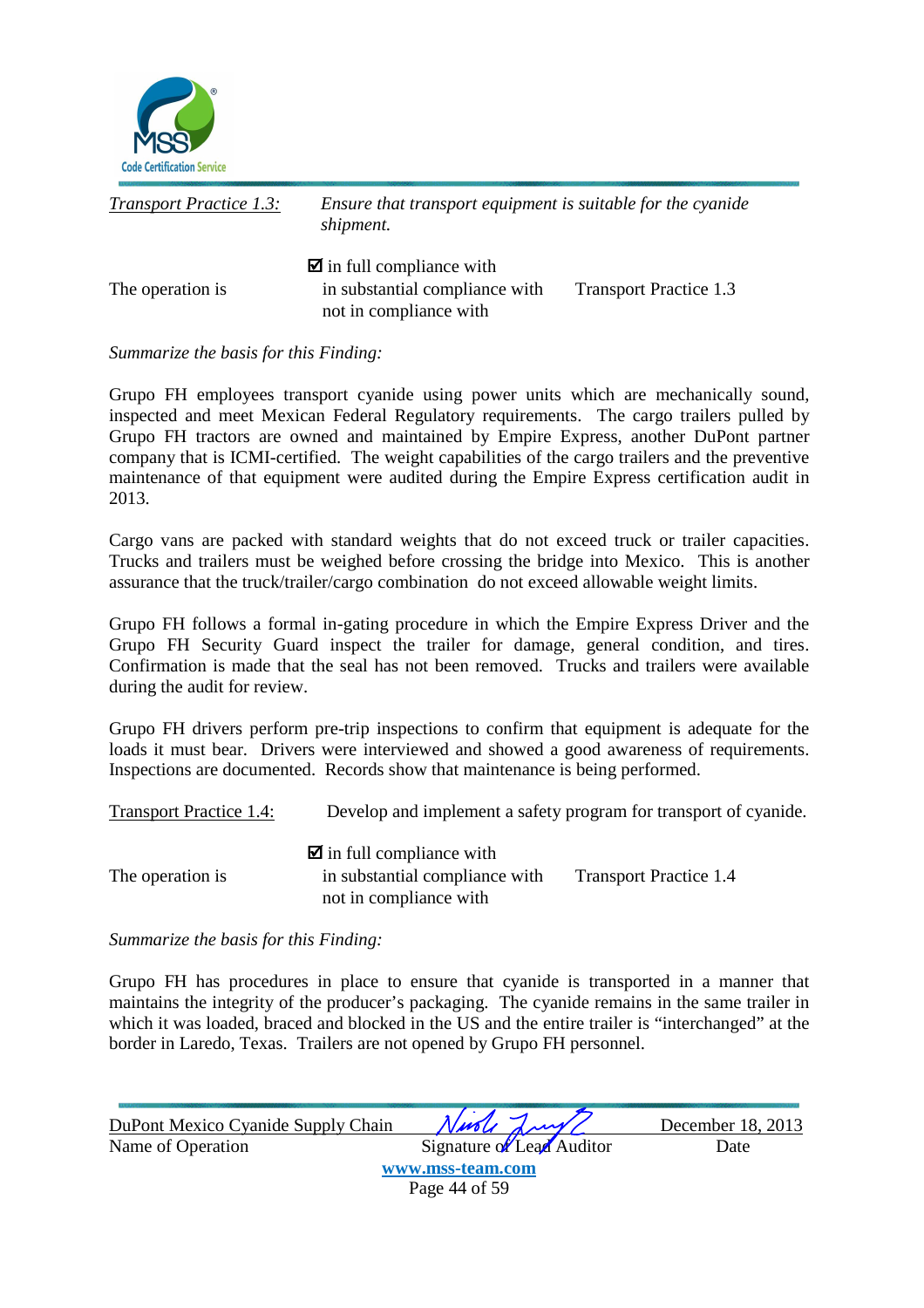![](_page_45_Picture_0.jpeg)

Placards are used by Grupo FH personnel to identify the shipments as cyanide, as required by local regulations and international standards. Appropriate placards are displayed on all four sides of the transport vehicles at all times. Equipment markings were found to be adequate and compliant.

Grupo FH drivers conduct pre-trip inspections prior to departure and a post-trip report on the condition of the vehicle. Mechanical defects are called to the attention of a mechanic. Issues are resolved, as necessary.

Grupo FH performs preventive maintenance on transportation equipment. Pre-defined checklists showing the required maintenance tasks are used to record actions. The incoming and outgoing condition of the equipment is recorded on the checklists and associated repair orders. Records were reviewed and were found to be acceptable.

Grupo FH drivers are subject to U.S. Hours of Service regulations which limit the number of hours that can be driven. The transportation segment managed by Grupo FH drivers is very short. Deliveries are managed according to the opening hours of the U.S./Mexican border crossing and are typically of a short duration.

Grupo FH drivers perform pre-trip inspections to confirm that the trailer is properly secured prior to departure. Interviews with drivers confirmed this practice.

Grupo FH maintains a written drug abuse prevention policy and conducts random testing. Records were available to demonstrate that the requirements of each of the Code requirements in this section (1.4.3 a) through f)) had been fulfilled.

| <b>Transport Practice 1.5:</b> | Follow international standards for transportation of cyanide by<br>sea and air. |                        |
|--------------------------------|---------------------------------------------------------------------------------|------------------------|
|                                | $\blacksquare$ in full compliance with                                          |                        |
| The operation is               | in substantial compliance with<br>not in compliance with                        | Transport Practice 1.5 |

*Summarize the basis for this Finding:* 

This section of the ICMI Cyanide Code does not apply to this supply chain.

DuPont Mexico Cyanide Supply Chain *Nurely Lawy* December 18, 2013

Name of Operation Signature of Lead Auditor Date **www.mss-team.com** Page 45 of 59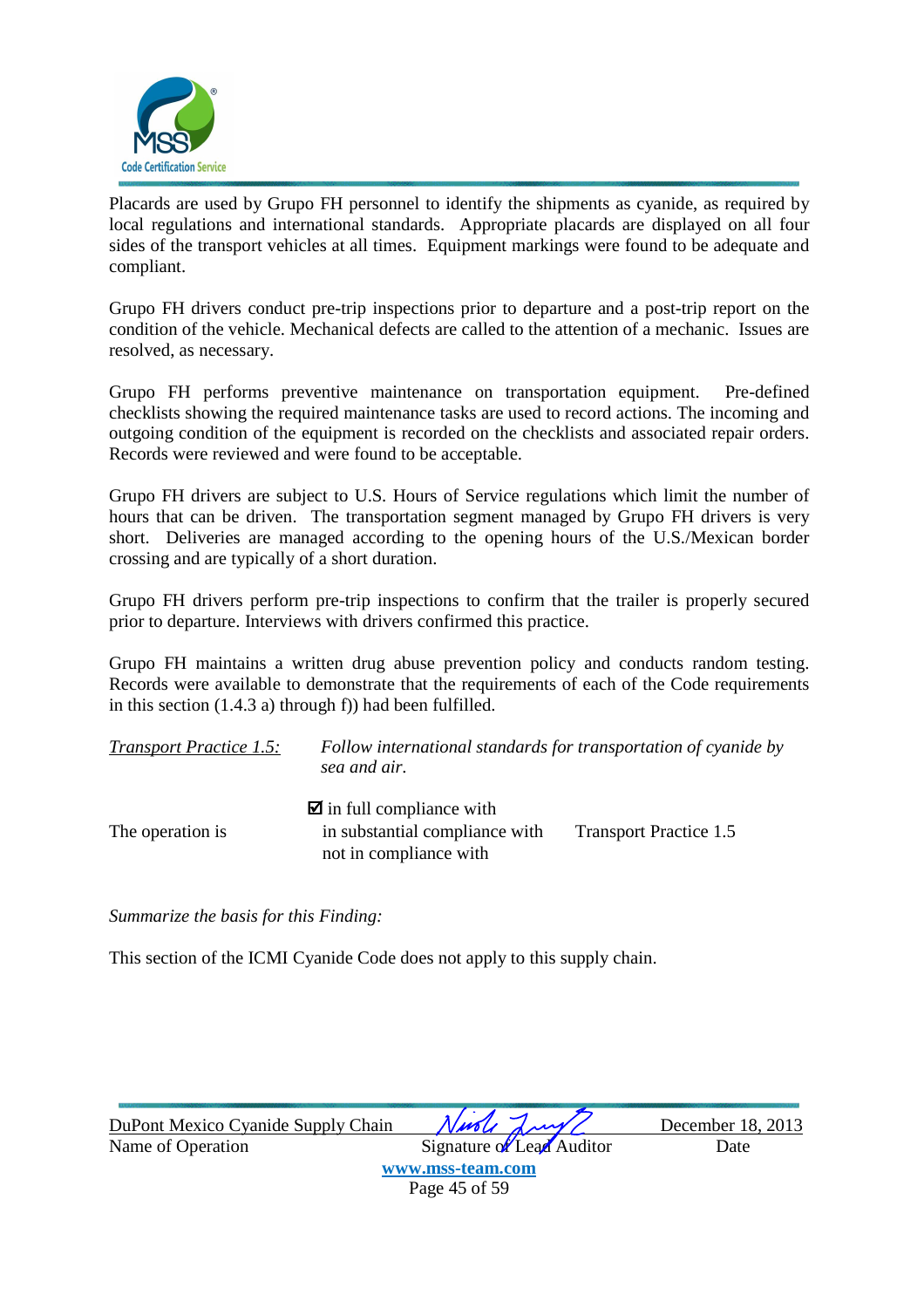![](_page_46_Picture_0.jpeg)

| <b>Transport Practice 1.6:</b> | Track cyanide shipments to prevent losses during transport.                                        |                               |
|--------------------------------|----------------------------------------------------------------------------------------------------|-------------------------------|
| The operation is               | $\blacksquare$ in full compliance with<br>in substantial compliance with<br>not in compliance with | <b>Transport Practice 1.6</b> |

Grupo FH maintains a tracking system and drivers have cell phones at all times. Interviews with drivers indicated that there are no black-out areas on the route to the ALR Terminal.

Shipments are tracked closely, especially since the distance on this route is so short. The tracking system was demonstrated during the audit and all known cyanide trucks that were on the road at the time were visible through the system. Emails and phone calls are also used to confirm the status of each shipment. Shipping records were complete and showed the in-gate times of arrival at ALR. Shipping and interchange papers indicating the number of packages and amount of material were available for review.

Grupo FH ensures that the shipping document package that travels with the shipment shows details such as weight, number and type of packages, destination, and UN number. This type of detailed information is necessary in order to cross the U.S./Mexican border and in-gate the trailer into the ALR terminal.

All of the abovementioned documents were sampled. Material management practices and inventory controls were found to be appropriate.

#### *2. INTERIM STORAGE: Design, construct and operate cyanide trans-shipping depots and interim storage sites to prevent releases and exposures.*

Grupo FH (Interamerica Forwarding facility) provides DuPont with interchange and freight forwarding services. The Interamerica Forwarding facility was included in the on-site audit and was found to be compliant with ICMI Cyanide Code requirements. Signs are posted indicating that personnel are not permitted to eat, smoke, or have open flames in the area where cyanide is present.

The trailers are not opened and no personal protective equipment is necessary. The area is fenced and manned at all times. The designated cyanide trailer parking area is separated from other areas to ensure that the cyanide is not parked next to incompatible materials. Grupo FH only transports solid sodium cyanide in multiple layers of packaging within sealed trailers. No additional secondary containment systems were deemed to be necessary by the auditor for this operation. The audit team found Grupo FH's operations to be ICMI Cyanide Code compliant.

| DuPont Mexico Cyanide Supply Chain | Ningle Lung/              | December 18, 2013 |
|------------------------------------|---------------------------|-------------------|
| Name of Operation                  | Signature of Lead Auditor | Date              |
|                                    | www.mss-team.com          |                   |
|                                    | Page 46 of 59             |                   |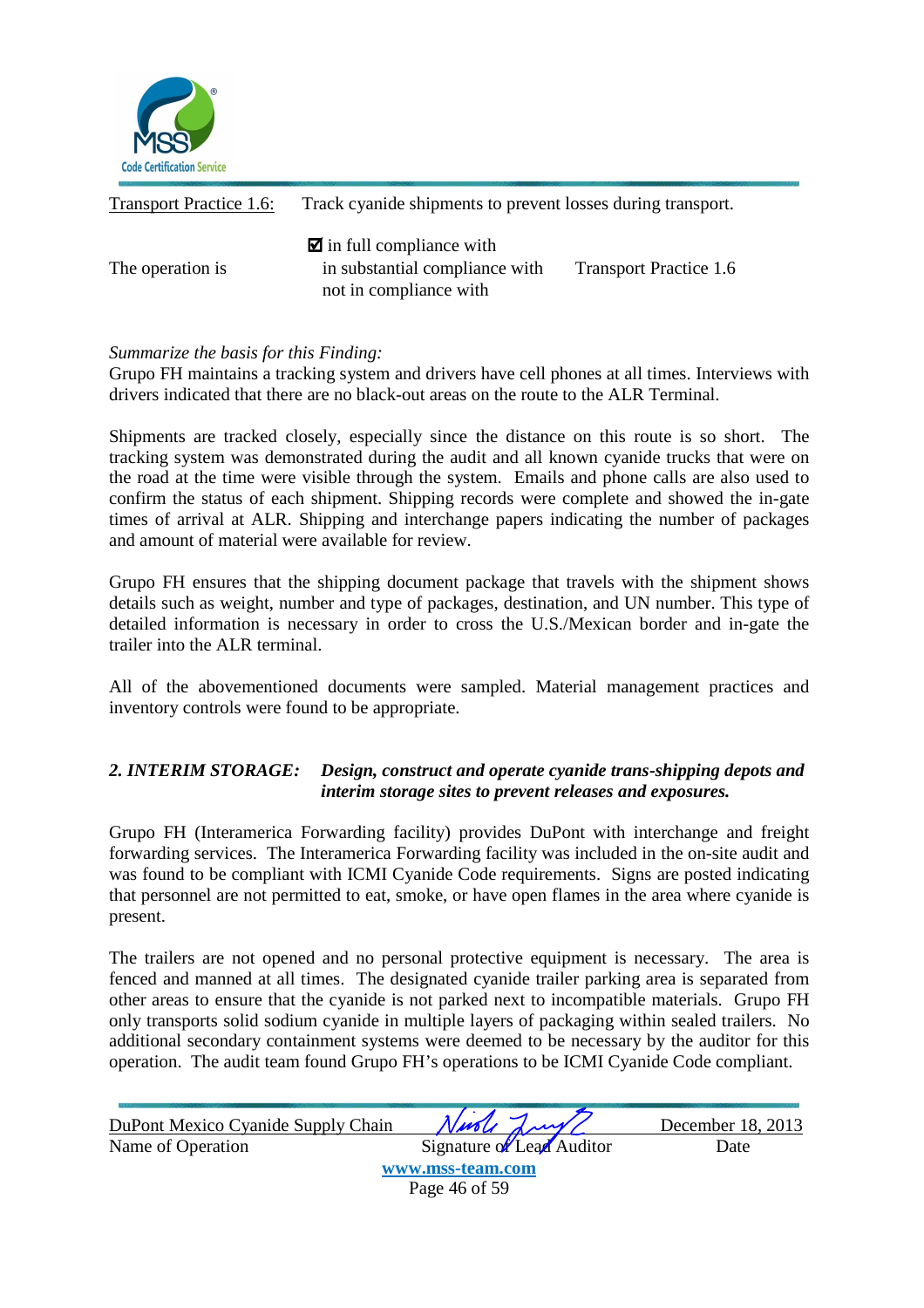![](_page_47_Picture_0.jpeg)

#### *3. EMERGENCY RESPONSE: Protect communities and the environment through the development of emergency response strategies and capabilities*

| <b>Transport Practice 3.1:</b> | Prepare detailed emergency response plans for potential cyanide<br>releases.                       |                        |
|--------------------------------|----------------------------------------------------------------------------------------------------|------------------------|
| The operation is               | $\blacksquare$ in full compliance with<br>in substantial compliance with<br>not in compliance with | Transport Practice 3.1 |

*Summarize the basis for this Finding:* 

Grupo FH maintains three emergency response procedures, a general emergency response plan, a response plan for emergencies involving hazardous materials, and a spill response plan. Emergency response plans are well organized and are under document control using the company's ISO 9001-certified quality management system. The emergency response plans were found to be in compliance with all ICMI Cyanide Code requirements. Drivers also carry a laminated card showing all emergency telephone numbers and the Safety Data Sheet (SDS) with them during all deliveries.

Emergency plans address all necessary components of an emergency response. The need for a potential response to a cyanide emergency was referenced. The appropriate notification information was included and the plans were found to be in alignment with DuPont procedures. The only physical form transported or stored in this supply chain is sold sodium cyanide. Grupo FH stores cargo trailers and transports cyanide via truck. All relevant scenarios in the U.S. and in Mexico were considered in the plans.

Jurisdictional infrastructure differences and the roles of the drivers, operations personnel, and emergency responders in the U.S. versus Mexico are discussed in the emergency planning information. The design and types of transport equipment are considered in the emergency response plans. Response actions were also appropriately addressed in the plans.

| DuPont Mexico Cyanide Supply Chain | Nurle Lung/               | December 18, 2013 |
|------------------------------------|---------------------------|-------------------|
| Name of Operation                  | Signature of Lead Auditor | Date              |
|                                    | www.mss-team.com          |                   |
|                                    | Page 47 of 59             |                   |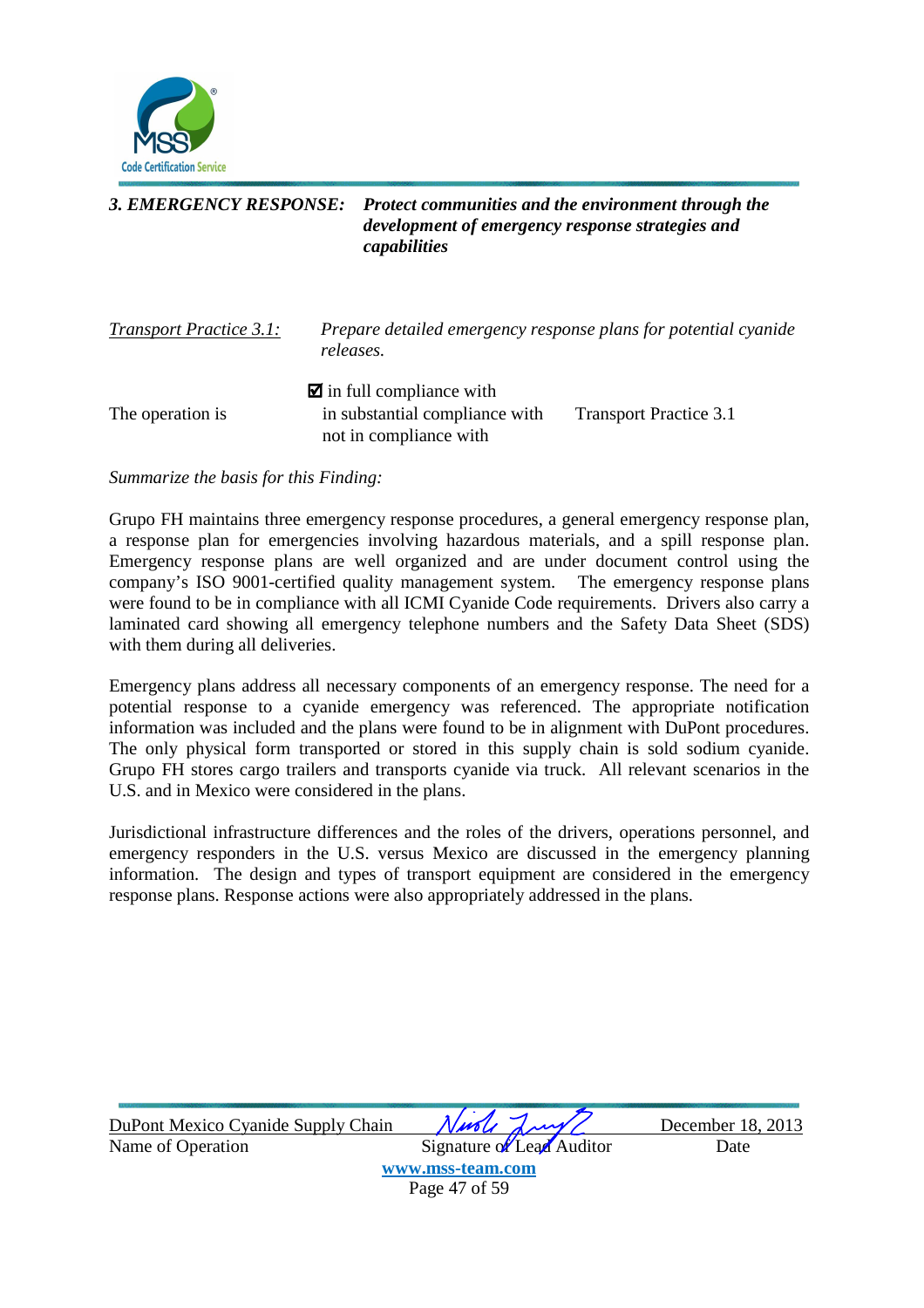![](_page_48_Picture_0.jpeg)

| <b>Transport Practice 3.2:</b> | Designate appropriate response personnel and commit<br>necessary resources for emergency response. |                               |
|--------------------------------|----------------------------------------------------------------------------------------------------|-------------------------------|
| The operation is               | $\blacksquare$ in full compliance with<br>in substantial compliance with<br>not in compliance with | <b>Transport Practice 3.2</b> |

Grupo FH personnel receive training on the emergency response plans as part of the annual training plan. Records from the classroom training sessions and from a drill were reviewed and were found to be complete. Drivers and operations personnel were interviewed and awareness of emergency procedures was appropriate.

Operational procedures include a list of emergency response equipment that should be available on the trucks. Basic emergency equipment includes personal protective equipment and a fire extinguisher. A full spill kit is maintained at Interamerica Forwarding and at the ALR terminal. There are procedures in place for the maintenance and inspection of the spill kits and the kits were found to be complete. Equipment was checked on trucks reviewed during the audit. A check of the emergency equipment is part of the pre-trip inspection process at Grupo FH. Records were reviewed and were found to be acceptable.

| <b>Transport Practice 3.3:</b> | Develop procedures for internal and external emergency<br>notification and reporting.              |                               |
|--------------------------------|----------------------------------------------------------------------------------------------------|-------------------------------|
| The operation is               | $\blacksquare$ in full compliance with<br>in substantial compliance with<br>not in compliance with | <b>Transport Practice 3.3</b> |

#### *Summarize the basis for this Finding:*

The notification procedures, including telephone numbers, are described in the Emergency Response Plan. In the case of an emergency, drivers are instructed to contact the main office and and CHEMTREC in the U.S. and SETIQ in Mexico. SETIQ is a service provider that notifies appropriate emergency responders. Drivers have the necessary telephone numbers noted on the paperwork they carry in their trucks and on the laminated cards they also carry with them. Interviews confirmed that DuPont Mexico works closely with its supply chain to ensure that notification procedures and telephone numbers remain current. The plan, including notification information, is also reviewed each year during the emergency drill.

| DuPont Mexico Cyanide Supply Chain | Nuole Lung                | December 18, 2013 |
|------------------------------------|---------------------------|-------------------|
| Name of Operation                  | Signature of Lead Auditor | Date              |
|                                    | www.mss-team.com          |                   |
|                                    | Page 48 of 59             |                   |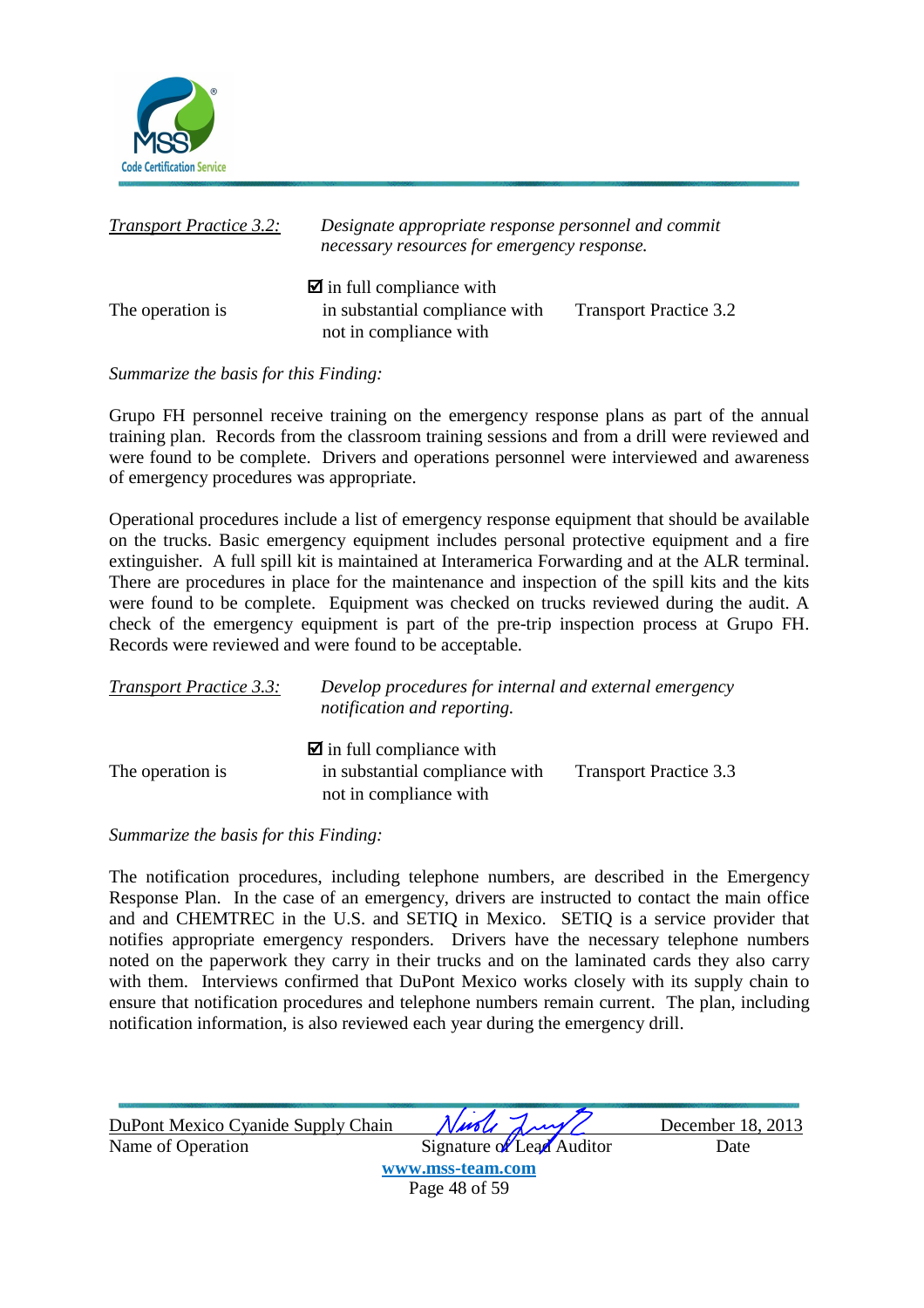![](_page_49_Picture_0.jpeg)

Grupo FH reviews and practices their emergency response plan with DuPont at least once per year. During this review and practice session any information that needs to be updated is revised. All emergency response information reviewed during the audit had been revised in 2013. Contact information was reviewed during the audit and was found to be accurate.

| <b>Transport Practice 3.4:</b> | Develop procedures for remediation of releases that recognize the<br>additional hazards of cyanide treatment chemicals. |                               |
|--------------------------------|-------------------------------------------------------------------------------------------------------------------------|-------------------------------|
|                                | $\blacksquare$ in full compliance with                                                                                  |                               |
| The operation is               | in substantial compliance with<br>not in compliance with                                                                | <b>Transport Practice 3.4</b> |

*Summarize the basis for this Finding:* 

Grupo FH would contact DuPont regarding clean-up or remediation of a spill. DuPont maintains procedures that include information about the neutralization of solids or contaminated debris.

Grupo FH and DuPont procedures include statements that prohibit using decontamination chemicals in surface waters. Awareness of this requirement was confirmed through interviews with supply chain personnel. Interviews with DuPont personnel confirmed that technical experts from DuPont would take the lead in any remediation efforts that may be required after a spill. DuPont personnel all showed a high level of awareness of when and where cyanide treatment chemicals may be used.

| DuPont Mexico Cyanide Supply Chain | Needle Lung/              | December 18, 2013 |
|------------------------------------|---------------------------|-------------------|
| Name of Operation                  | Signature of Lead Auditor | Date              |
|                                    | www.mss-team.com          |                   |
|                                    | Page 49 of 59             |                   |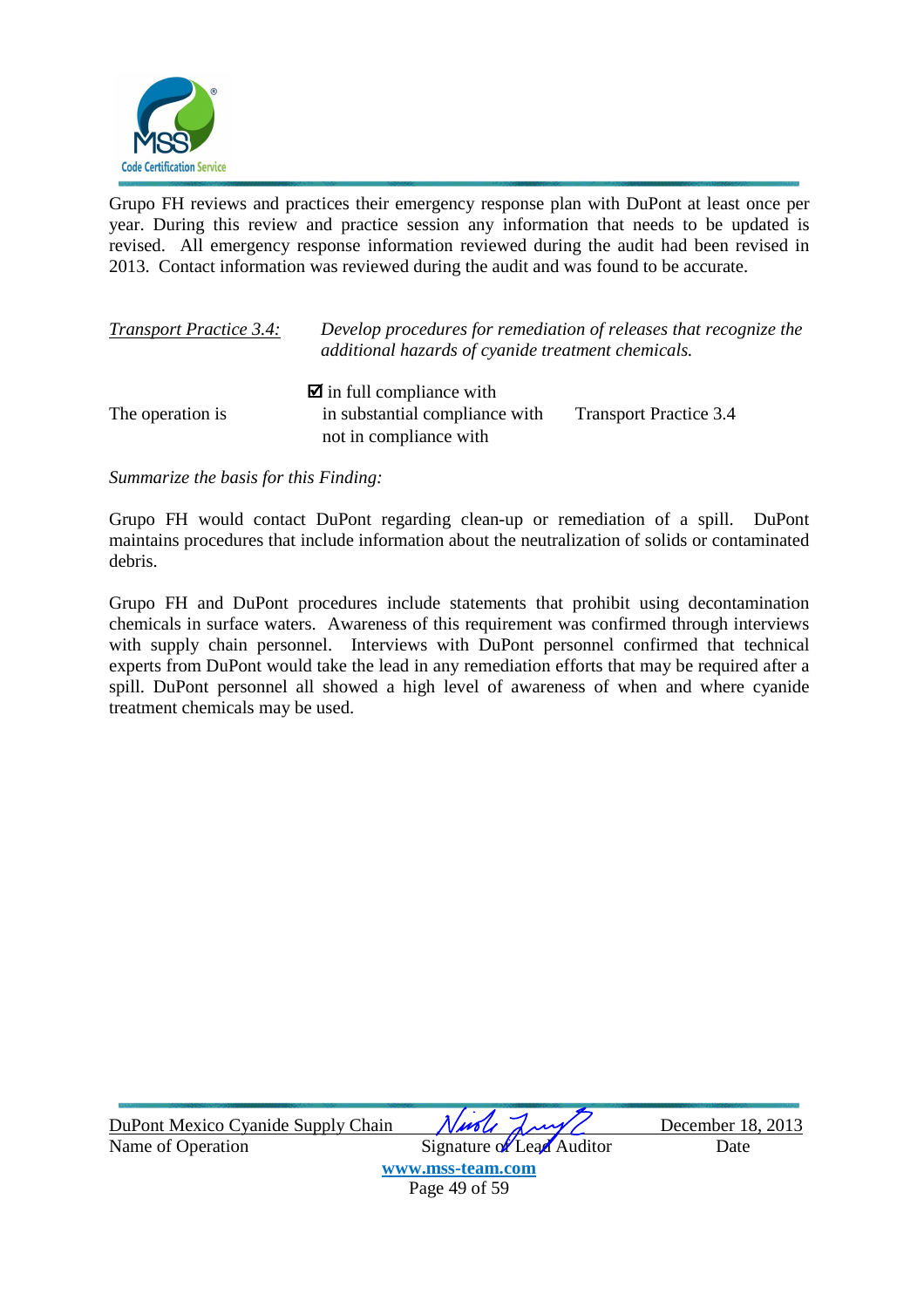![](_page_50_Picture_0.jpeg)

| <b>Transport Practice 3.5:</b> | Periodically evaluate response procedures and<br>capabilities and revise them as needed.           |                               |
|--------------------------------|----------------------------------------------------------------------------------------------------|-------------------------------|
| The operation is               | $\blacksquare$ in full compliance with<br>in substantial compliance with<br>not in compliance with | <b>Transport Practice 3.5</b> |

Grupo FH procedures call for an annual review of the emergency procedures as part of the quality management system document control program. An emergency response drill involving DuPont personnel was conducted in 2013. Emergency response procedures are reviewed after actual emergencies and after the annual drill. Changes are made to the plan, as needed. There were records to demonstrate that the emergency response procedures were tested in 2013. Records of the drill included information regarding the drill participants, date of drill, scenario tested, the results of the drill, and recommendations for improvement.

| DuPont Mexico Cyanide Supply Chain | Niede Lung<br>December 1          |  |
|------------------------------------|-----------------------------------|--|
| Name of Operation                  | Signature of Lead Auditor<br>Date |  |

December 18, 2013

**www.mss-team.com** Page 50 of 59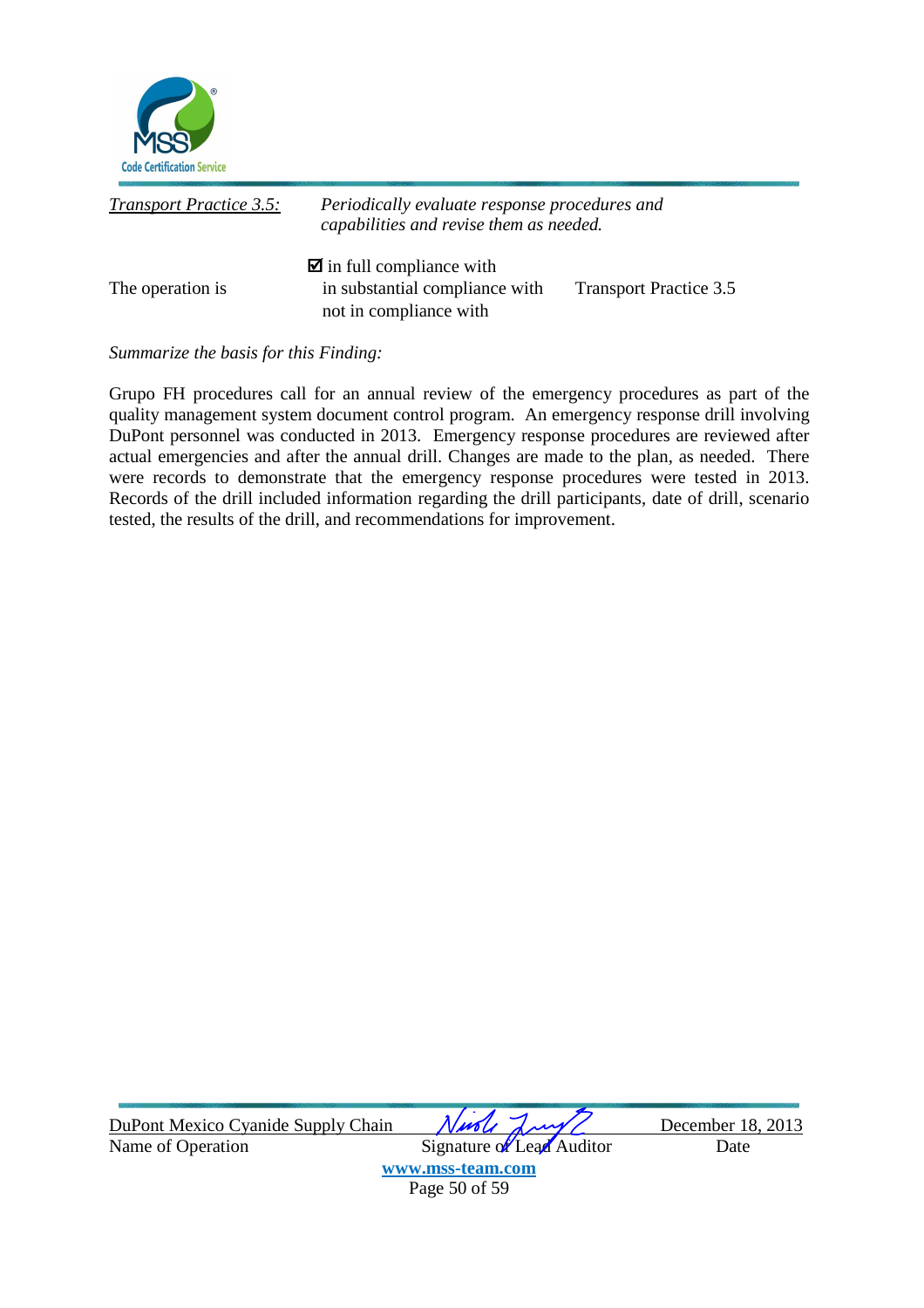![](_page_51_Picture_0.jpeg)

### Rail Carriers & Rail Yards – Summary of Due Diligence Investigations

### Operational and Audit Information for Rail Carriers and Rail Yards

Two Due Diligence Investigations of rail partners Ferrocarril Mexicano Railroad (Ferromex) and Kansas City Southern de Mexico (KCSM ) were conducted during this supply chain audit. Ferromex was formed in 1997 by a group which includes Grupo Mexico and the Union Pacific Railroad. KCSM is one of three railroads that comprise Kansas City Southern, an international holding company headquartered in Kansas City, Missouri, USA.

At the time of the audit, Mexican cyanide shipments were being routed from the DuPont Memphis Plant in the U.S. to customers in Mexico using rail and truck. Rail shipments cross the U.S./Mexican border at Laredo, Texas and Nogales, Arizona and are routed to either the San Luis Potosi facility or the Hermosillo facility. The cyanide is then offloaded and stored in the warehouses.

### Compliance finding for Rail Carriers and Rail Yards

The Due Diligence portion of this evaluation included a review of information available for the Mexico Supply Chain. The details regarding Ferromex and KCSM and rail yards were evaluated in order to confirm that DuPont's actual supply chain management practices match internal requirements and fulfill ICMI Cyanide Code requirements.

DuPont conducted a due diligence investigation as part of the original Mexico Supply Chain certification audit for both Ferromex and KCSM. As part of that investigation, each rail partner was asked to fill out a customized ICMI Cyanide Code Due Diligence protocol and participate in the interviews held during the 2010 Mexico Supply Chain audit. As part of this 2013 audit cycle, the information on the Due Diligence protocol was updated by the rail carriers and records demonstrating compliance to ICMI Cyanide Code requirements were sampled. No significant changes have occurred to the operations since the previous certification audit.

The information contained in this section of the report was gathered from the filled out protocols, records that were collected as part of the review, and interviews with DuPont personnel.

| DuPont Mexico Cyanide Supply Chain | Nurle Lung/               | December 18, 2013 |
|------------------------------------|---------------------------|-------------------|
| Name of Operation                  | Signature of Lead Auditor | Date              |
|                                    | www.mss-team.com          |                   |
|                                    | Page 51 of 59             |                   |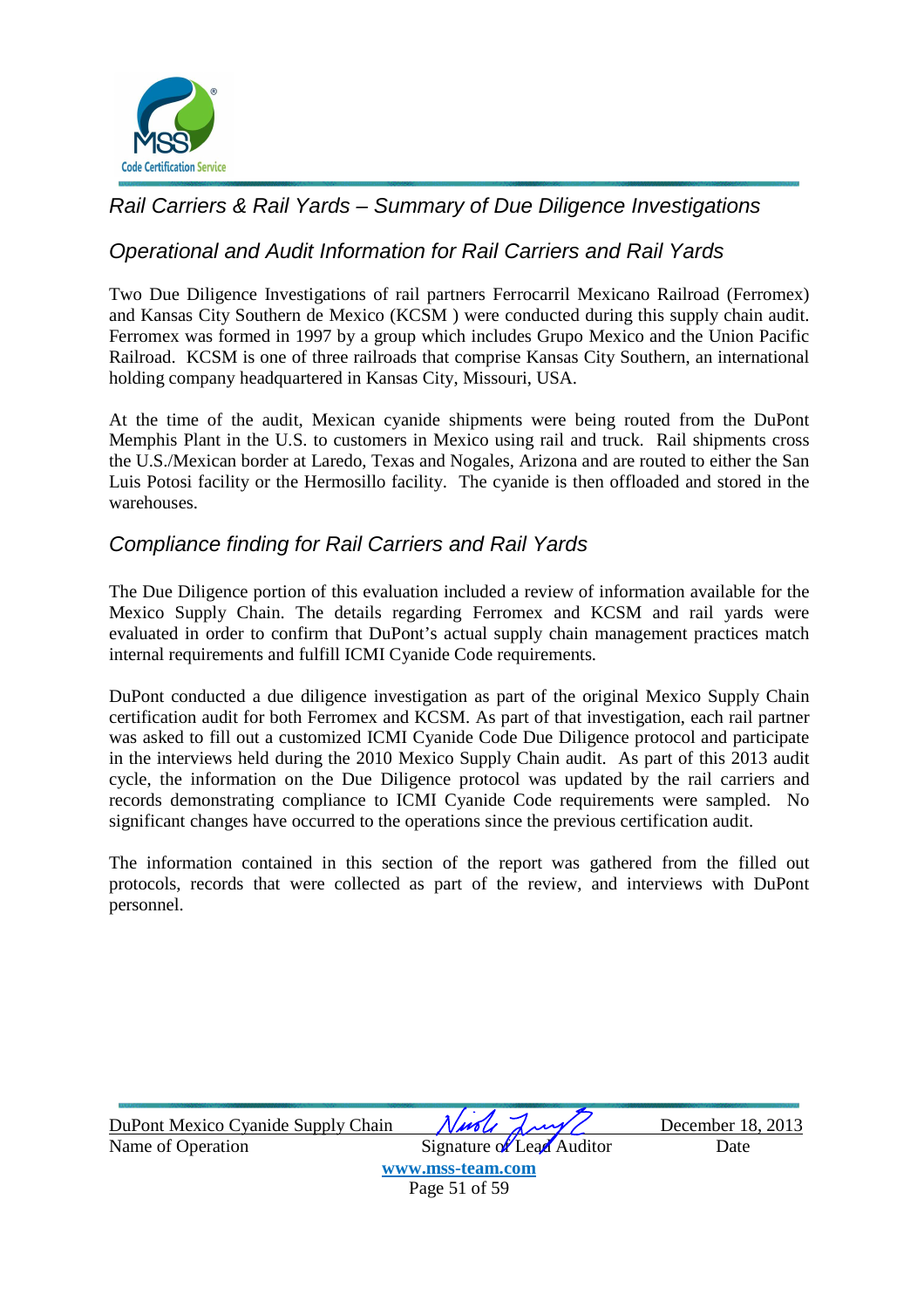![](_page_52_Picture_0.jpeg)

### *DuPont Mexico Rail Carriers and Rail Yards - Auditor's Finding*

Due diligence investigations have been performed so that it can reasonably be concluded that Ferromex and KCSM rail carriers & rail yards used by DuPont for sodium cyanide shipments are in **FULL COMPLIANCE** with the International Cyanide Management Code.

This supply chain has not experienced any significant cyanide incidents, releases, exposures since the previous ICMI Cyanide Code audit in 2010. The supply chain was found to have been in compliance with the ICMI Cyanide Code since the previous certification audit.

| <b>Audit Company:</b>     | MSS Code Certification Service, a Division of Management |
|---------------------------|----------------------------------------------------------|
|                           | System Solutions, Inc.                                   |
|                           | www.mss-team.com                                         |
| <b>Audit Team Leader:</b> | Nicole Jurczyk                                           |
|                           | E-mail: CodeAudits@mss-team.com                          |
| Name of Second Auditor    | Gabriel Rodriguez                                        |
| Date(s) of Audit:         | August 13-16 and October 23, 28-29, 2013                 |

I attest that I meet the criteria for knowledge, experience and conflict of interest for Code Certification Audit Team Leader, established by the International Cyanide Management Institute and that all members of the audit team meet the applicable criteria established by the International Cyanide Management Institute for Code Certification Auditors.

I attest that the Audit Reports accurately describe the findings of the certification audit. I further attest that the certification audit was conducted in a professional manner in accordance with the International Cyanide Management Code Verification Protocol for Cyanide Transportation Operations and using standard and accepted practices for health, safety and environmental audits.

DuPont Ferromex & KCSM  $\sqrt{M}$ 

Name of Operation Signature of Lead Auditor Date

DuPont Mexico Cyanide Supply Chain *Nurely Lawy* December 18, 2013 Name of Operation Signature of Lead Auditor Date

**www.mss-team.com** Page 52 of 59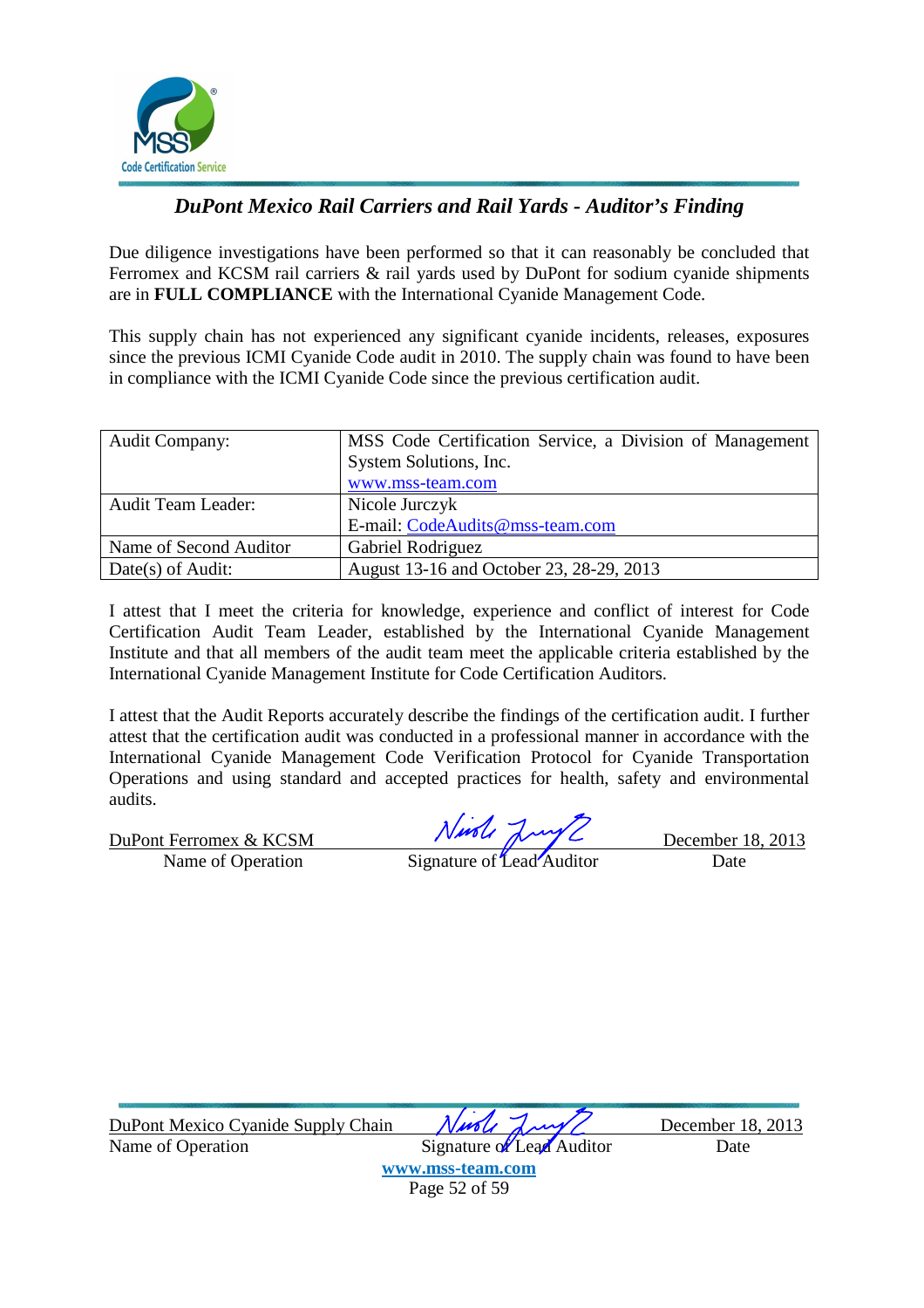![](_page_53_Picture_0.jpeg)

### Description of Due Diligence Information Reviewed for Mexico Rail Carriers Ferromex and KCSM

| Transport cyanide in a manner that minimizes the potential for<br><b>1. TRANSPORT:</b><br>accidents and releases. |                                                                                                      |
|-------------------------------------------------------------------------------------------------------------------|------------------------------------------------------------------------------------------------------|
| <b>Transport Practice 1.1:</b>                                                                                    | Select cyanide transport routes to minimize the potential for<br>accidents and releases.             |
| The management of<br><b>Mexico Transport is:</b>                                                                  | $\blacksquare$ consistent with Transport Practice 1.1<br>substantially consistent<br>not consistent. |

#### *Summary of the basis for this finding:*

DuPont started transporting Sodium Cyanide in the U.S. via rail in the 1980s. Transportation studies have shown that rail transportation of hazardous materials is significantly safer than truck transportation.

DuPont began shipping sodium cyanide with Ferrocarril Mexicano, S.A. de C.V. (Ferromex) in 1998, the year in which the Hermosillo facility was opened. The routing through Nogales using Ferromex was chosen because it offers the most direct routing with the safest topography and least number of interchanges between the U.S. border and the Hermosillo facility. DuPont began shipping sodium cyanide with Kansas City Southern de Mexico, S.A. de C.V. (KCSM) in 2006. The routing through Nuevo Laredo using KCSM was chosen because it offers the most direct routing with the least number of interchanges between the U.S. border and the San Luis Potosi facility. Alternative routing for both border crossings were discussed during the audit. The distances and transit times were considerably less than other possible routes. Rail transport is generally considered to be safer than truck transport and rail shipments generally travel through areas that are less densely populated than those surrounding highways.

The railways maintain control over routing and employ specific safety measures to ensure the safest transit of hazardous materials possible. Interviews with DuPont personnel confirmed that the railway routes the hazardous shipments in such a way to reduce transit time and keep the cars moving.

The only rail yards in which cyanide shipments are interchanged on these two routes are the Laredo, Texas – Nuevo Laredo, Mexico rail yard border crossing and the Nogales, Arizona – Mexico border crossing. Both rail yards have high security due to their proximity to the U.S./Mexican Border. U.S. Regulations impose very specific requirements on railroads regarding the safe and quick transport of hazardous materials. Railroads are required to perform vulnerability risk assessments on their routes and rail yards and hazardous material rail cars are

| DuPont Mexico Cyanide Supply Chain | Nurle Lung/               | December 18, 2013 |
|------------------------------------|---------------------------|-------------------|
| Name of Operation                  | Signature of Lead Auditor | Date              |
|                                    | www.mss-team.com          |                   |
|                                    | Page 53 of 59             |                   |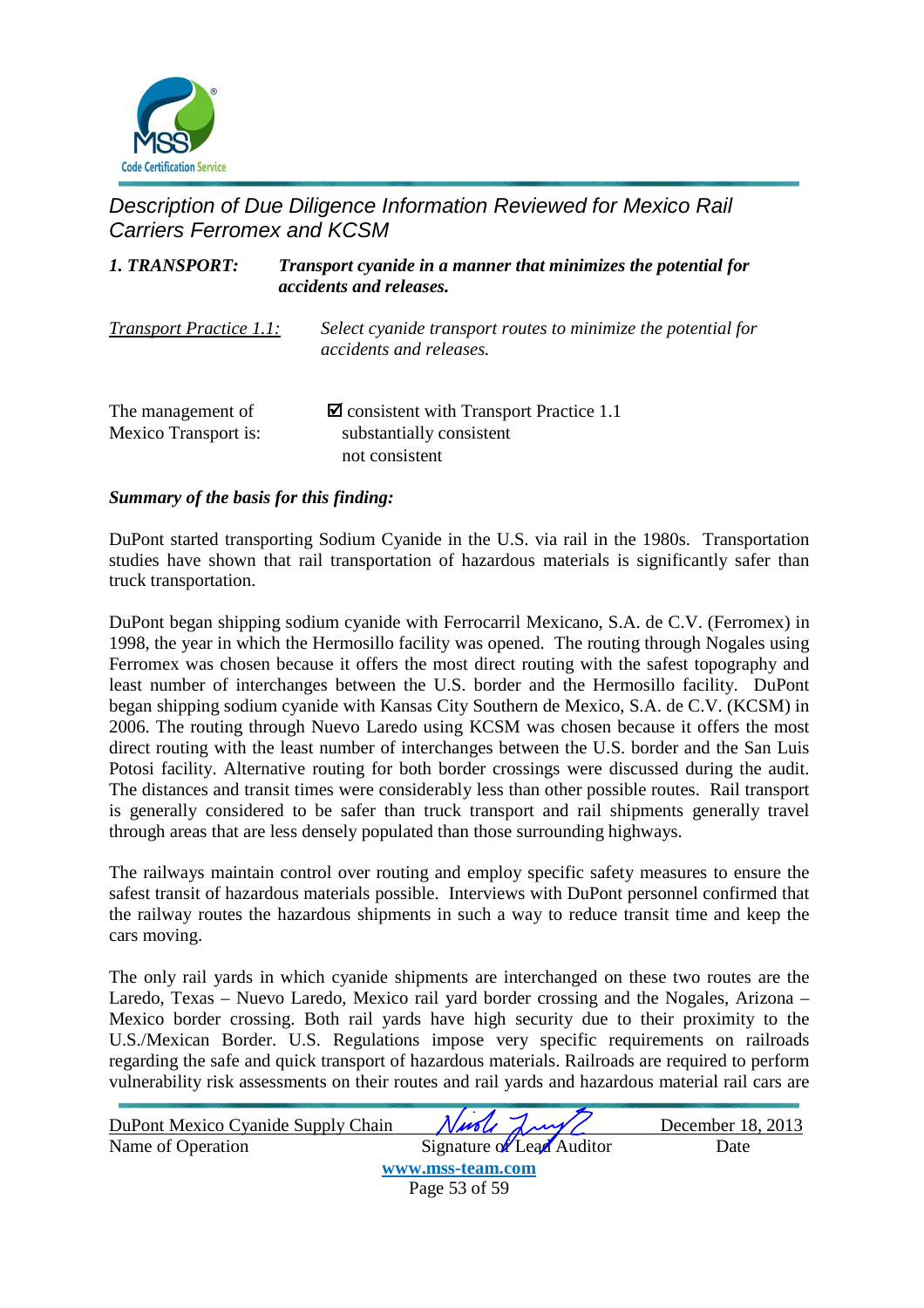![](_page_54_Picture_0.jpeg)

technically never allowed to be unattended. This requirement means that hazardous material rail cars are moved quickly though interchange yards. Special precautions are taken by the rail carriers to ensure that the cars can always be located and that they are never stored in rail yards for any length of time longer than required.

Both Ferromex and KCSM drop rail cars off within the secure perimeters of the DuPont operations. Personnel who unload the rail cars were interviewed as part of the DuPont Consignor audit. Training records and awareness were excellent.

| <b>Transport Practice 1.2:</b> | Ensure that personnel operating cyanide handling and<br>transport equipment can perform their jobs with<br>minimum risk to communities and the environment. |
|--------------------------------|-------------------------------------------------------------------------------------------------------------------------------------------------------------|
| The management of              | $\blacksquare$ consistent with Transport Practice 1.2                                                                                                       |
| <b>Mexico Transport is:</b>    | substantially consistent                                                                                                                                    |
|                                | not consistent                                                                                                                                              |

#### *Summary of the basis for this finding:*

Interviews with the DuPont personnel confirmed that Ferromex and KCSM provide employees with hazardous material training, chemical compatibility training, and emergency response training. Although no railroad training files are maintained by DuPont, information, in the form of completed Code surveys / audit protocols regarding the safety practices of the Ferromex and KCSM is maintained on file. DuPont contacted the rail partners in 2013 to re-confirm information and update the completed ICMI Cyanide Code protocol maintained on file.

| <b>Transport Practice 1.3:</b> | Ensure that transport equipment is suitable for the cyanide<br>shipment. |
|--------------------------------|--------------------------------------------------------------------------|
| The management of              | $\blacksquare$ consistent with Transport Practice 1.3                    |
| Mexico Transport is:           | substantially consistent<br>not consistent                               |

#### *Summary of the basis for this finding:*

DuPont uses boxcars and hopper cars to ship the solid sodium cyanide to Mexico over the U.S. / Mexico border. Maintenance records for DuPont equipment were reviewed during the DuPont Rail and Barge Supply Chain audit earlier in 2013. DuPont U.S. operations are responsible for the maintenance of equipment and certifications of packaging types.

| DuPont Mexico Cyanide Supply Chain | Nuole Lung                | December 18, 2013 |
|------------------------------------|---------------------------|-------------------|
| Name of Operation                  | Signature of Lead Auditor | Date              |
|                                    | www.mss-team.com          |                   |
|                                    | Page 54 of 59             |                   |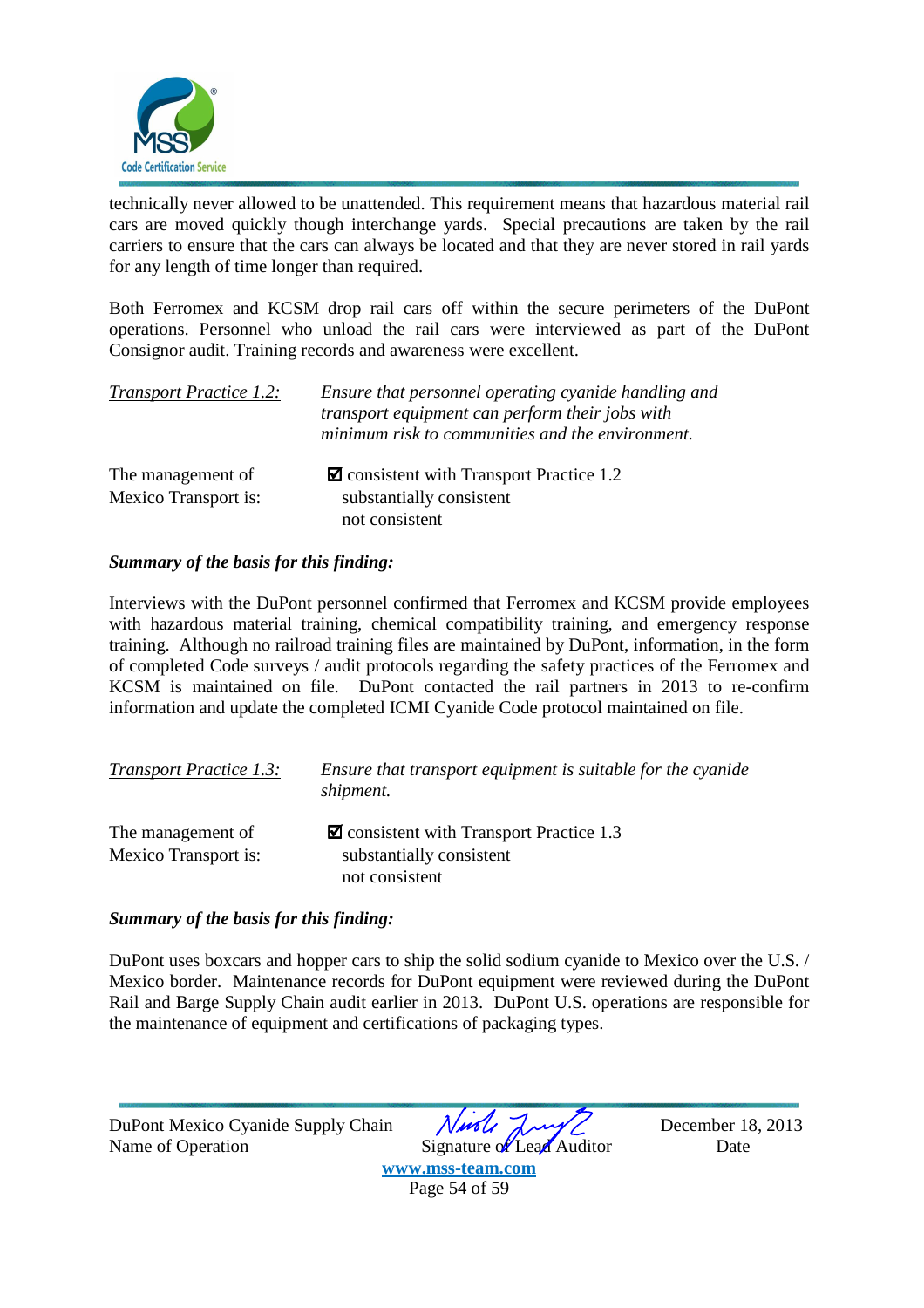![](_page_55_Picture_0.jpeg)

Boxcars are periodically inspected and taken out of service when necessary. Bills of lading were also reviewed as part of the 2013 audit cycle. The audit team was able to confirm that shipments are being made in approved containers and boxcars.

DuPont ensures authorized packaging is used for the solid sodium cyanide. Package specifications were reviewed during the 2013audit cycle and were found to be compliant. The LEMM packaging operation was most recently audited and certified to the ICMI Cyanide Code using the ICMI Cyanide Code Production Protocol in 2012. LEMM checklists and procedures require an inspection of the cargo and containers to ensure that all equipment is deemed to be safe for transport.

| <b>Transport Practice 1.4:</b> | Develop and implement a safety program for transport of cyanide. |
|--------------------------------|------------------------------------------------------------------|
| The management of              | $\blacksquare$ consistent with Transport Practice 1.4            |
| Mexico Transport is:           | substantially consistent                                         |
|                                | not consistent                                                   |

#### *Summary of the basis for this finding:*

DuPont has re-confirmed that the Ferromex and KCSM maintain suitable safety programs. Ferromex and KCSM confirmed that the railroads provide its employees with hazardous material training, chemical compatibility training, and emergency response training. The railroads also have programs for checking rail condition to ensure safe transportation of goods. Interviews and a review of the completed ICMI Cyanide Code protocol information confirmed that the railroads are in compliance with governmental regulations.

| <b>Transport Practice 1.5:</b>            | Follow international standards for transportation of cyanide by<br>sea and air.                     |
|-------------------------------------------|-----------------------------------------------------------------------------------------------------|
| The management of<br>Mexico Transport is: | $\blacksquare$ consistent with Transport Practice 1.5<br>substantially consistent<br>not consistent |

#### *Summary of the basis for this finding:*

This section of the code was deemed to be outside of the scope of this report. DuPont does not ship cyanide by air. The ocean transport of cyanide is the subject of the Global Ocean Transport Supply Chain report.

| DuPont Mexico Cyanide Supply Chain | Ningle Lung               | December 18, 2013 |
|------------------------------------|---------------------------|-------------------|
| Name of Operation                  | Signature of Lead Auditor | Date              |
|                                    | www.mss-team.com          |                   |
|                                    | Page 55 of 59             |                   |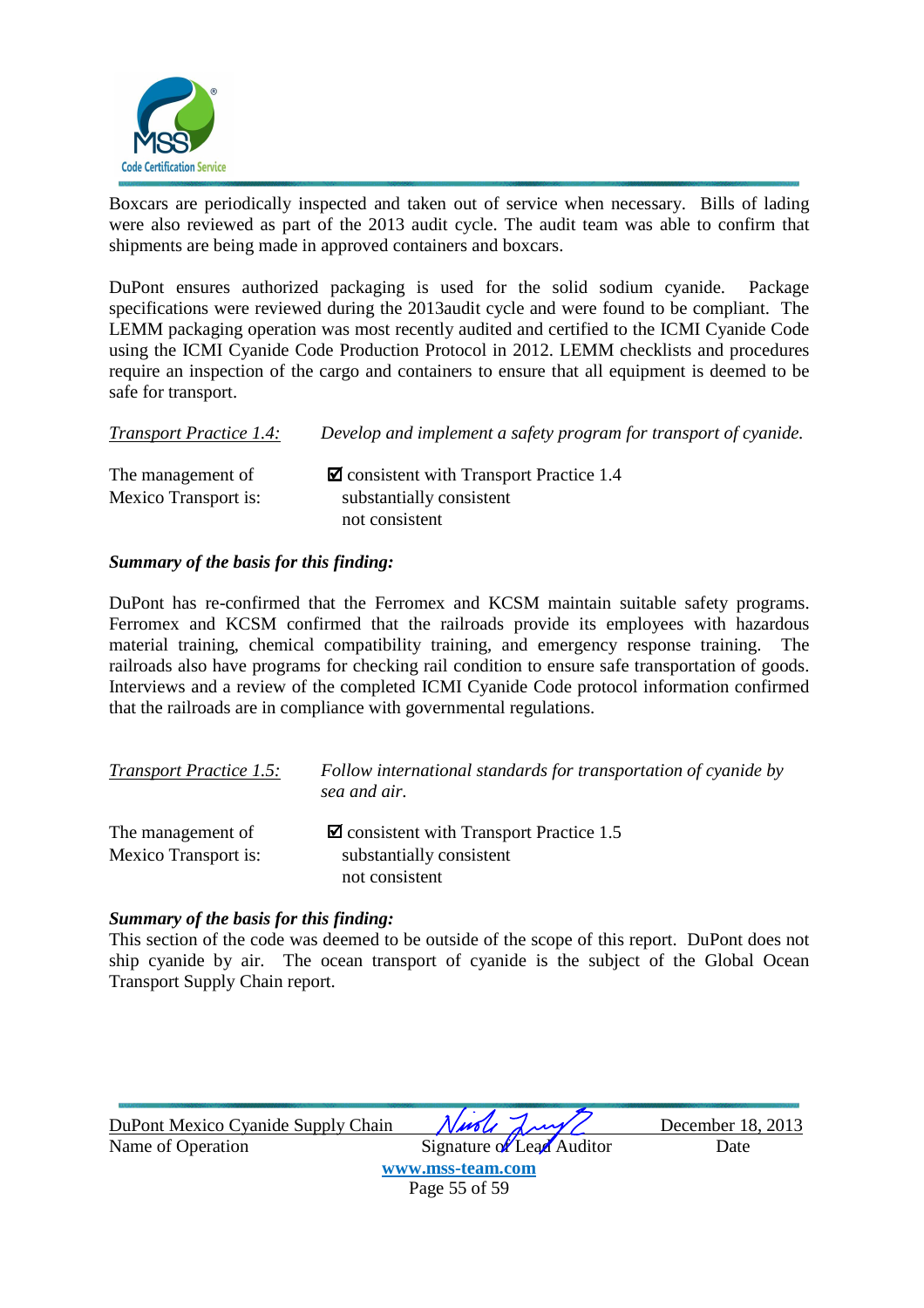![](_page_56_Picture_0.jpeg)

*Transport Practice 1.6: Track cyanide shipments to prevent losses during transport.* 

The management of  $\Box$  consistent with Transport Practice 1.6 Mexico Transport is:  $\qquad \qquad$  substantially consistent not consistent

### *Summary of the basis for this finding:*

Shipping papers were reviewed during this and the other 2013 DuPont Supply Chain audits. Auditors confirmed that seal numbers are recorded on the bills of lading and other shipping papers. This enables personnel along any portion of the segment to confirm that the containers have not been opened. When the warehouse receives the product, the seal numbers are verified against the packing list. Quality inspection also takes place at the destination, at which point any discrepancies or damages would be noted.

Additionally, DuPont Mexico tracks railcars using several web-enabled tracking web sites. These systems are internal and external. Internal reports were sampled during the audit of DuPont in the United States that preceded this audit. The audit confirmed that DuPont Mexico is reporting on railcar status at least every third day and that tracking information is available at any moment.

### *2. INTERIM STORAGE: Design, construct and operate cyanide trans-shipping depots and interim storage sites to prevent releases and exposures.*

| <b>Transport Practice 2.1:</b> | Store cyanide in a manner that minimizes the potential for<br>accidental releases. |
|--------------------------------|------------------------------------------------------------------------------------|
| The management of              | $\blacksquare$ consistent with Transport Practice 2.1                              |
| <b>Mexico Transport is:</b>    | substantially consistent                                                           |
|                                | not consistent                                                                     |

#### *Summary of the basis for this finding:*

There is no planned interim storage of cyanide on the rail segments. Trans-shipping depots and rail yards are maintained by the railways. An interview with DuPont personnel confirmed that hazardous cargo is moved from point to point as quickly as possible and that personnel have received training in the segregation of hazardous materials.

| DuPont Mexico Cyanide Supply Chain | Nurle Lung/               | December 18, 2013 |
|------------------------------------|---------------------------|-------------------|
| Name of Operation                  | Signature of Lead Auditor | Date              |
|                                    | www.mss-team.com          |                   |
|                                    | Page 56 of 59             |                   |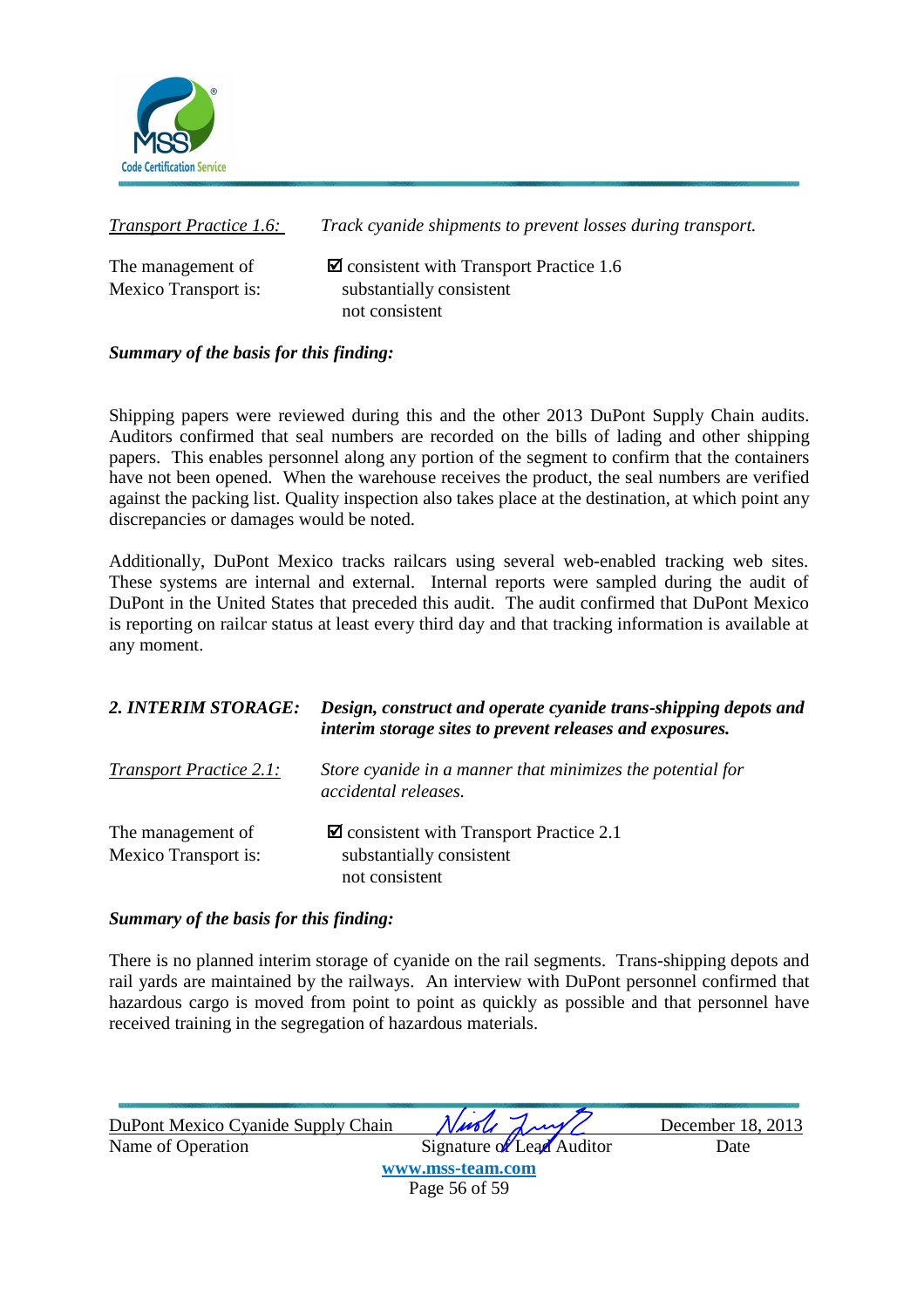![](_page_57_Picture_0.jpeg)

All DuPont package types used for solid sodium cyanide conform to International Maritime Organization (IMO) and US DOT requirements. Certifications and approvals were reviewed for all package types. Seals are checked upon arrival and any instances of a security breach would be detected at that point.

#### *3. EMERGENCY RESPONSE: Protect communities and the environment through the development of emergency response strategies and capabilities*

| <b>Transport Practice 3.1:</b> | Prepare detailed emergency response plans for potential cyanide<br>releases. |
|--------------------------------|------------------------------------------------------------------------------|
| The management of              | $\blacksquare$ consistent with Transport Practice 3.1                        |
| Mexico Transport is:           | substantially consistent                                                     |
|                                | not consistent                                                               |

#### *Summary of the basis for this finding:*

DuPont Mexico has an Emergency Response Plan that applies to all transportation incidents. Ferromex and KCSM representatives participate in the DuPont emergency response drills and safety meetings. DuPont has also transmitted its emergency response information to the railroads. The information was found to be appropriately detailed.

According to ICMI Cyanide Code protocol information, Ferromex and KCSM both have general safety programs that include accident prevention plans, emergency plans, and remediation plans. Ferromex involved the SCT (Transportation Bureau) and DuPont in the development of its response plans.

| <b>Transport Practice 3.2:</b>                   | Designate appropriate response personnel and commit necessary<br>resources for emergency response. |
|--------------------------------------------------|----------------------------------------------------------------------------------------------------|
| The management of<br><b>Mexico Transport is:</b> | $\blacksquare$ consistent with Transport Practice 3.2<br>substantially consistent                  |
|                                                  | not consistent                                                                                     |

#### *Summary of the basis for this finding:*

Ferromex and KCSM reported that they contract with professional remediation firms that would assist in the case of a spill needing remediation. DuPont personnel confirmed that they would travel immediately to any site where DuPont material had been spilled. DuPont ensures emergency contact information (telephone number), and initial response information is clearly identified on every shipping paper for each shipment of Sodium Cyanide. DuPont has

| DuPont Mexico Cyanide Supply Chain | Nivole Lung               | December 18, 2013 |
|------------------------------------|---------------------------|-------------------|
| Name of Operation                  | Signature of Lead Auditor | Date              |
|                                    | www.mss-team.com          |                   |
|                                    | Page 57 of 59             |                   |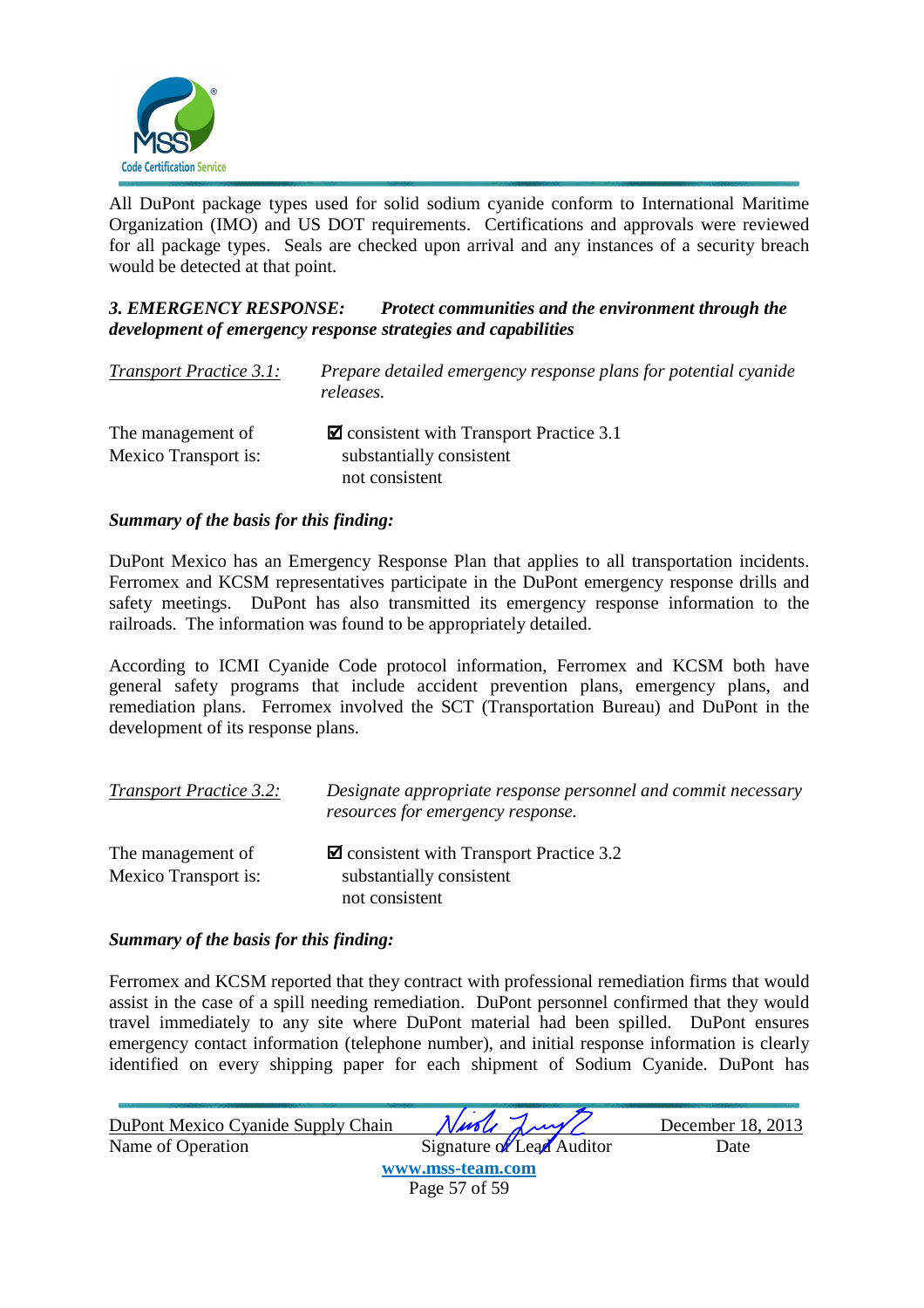![](_page_58_Picture_0.jpeg)

established its confidence in the Ferromex's and KCSM's abilities to respond to an emergency through interacting with them through safety forums and meetings. Interviews confirmed that DuPont and the railroads interact on a regular basis in regards to environmental and safety matters.

*Transport Practice 3.3: Develop procedures for internal and external emergency notification and reporting.*

| The management of    | $\blacksquare$ consistent with Transport Practice 3.3 |
|----------------------|-------------------------------------------------------|
| Mexico Transport is: | substantially consistent                              |
|                      | not consistent                                        |

#### *Summary of the basis for this finding:*

DuPont ensures emergency contact information (telephone number), and initial response information is clearly identified on every shipping paper for each shipment of Sodium Cyanide. Interviews confirmed that contact information, notification, and reporting requirements are kept up-to-date and apply to emergencies that may occur during a rail incident.

| <b>Transport Practice 3.4:</b> | Develop procedures for remediation of releases that recognize the<br>additional hazards of cyanide treatment chemicals. |
|--------------------------------|-------------------------------------------------------------------------------------------------------------------------|
| The management of              | $\blacksquare$ consistent with Transport Practice 3.4                                                                   |
| Mexico Transport is:           | substantially consistent                                                                                                |
|                                | not consistent                                                                                                          |

#### *Summary of the basis for this finding:*

DuPont product stewardship personnel and environmental personnel are involved in developing comprehensive environmental plans in the event of an on-site spill. In the event of an off-site spill, DuPont emergency response personnel are sent to the scene. DuPont coordinates clean-up efforts with professional remediation services. DuPont cyanide experts coordinate any remediation with the remediation service. Interviews confirmed that DuPont experts are very aware of the additional hazards of cyanide treatment chemicals and they would communicate these hazards to necessary personnel in the event of a spill.

| DuPont Mexico Cyanide Supply Chain | Nivole Lung               | December 18, 2013 |
|------------------------------------|---------------------------|-------------------|
| Name of Operation                  | Signature of Lead Auditor | Date              |
|                                    | www.mss-team.com          |                   |
|                                    | Page 58 of 59             |                   |